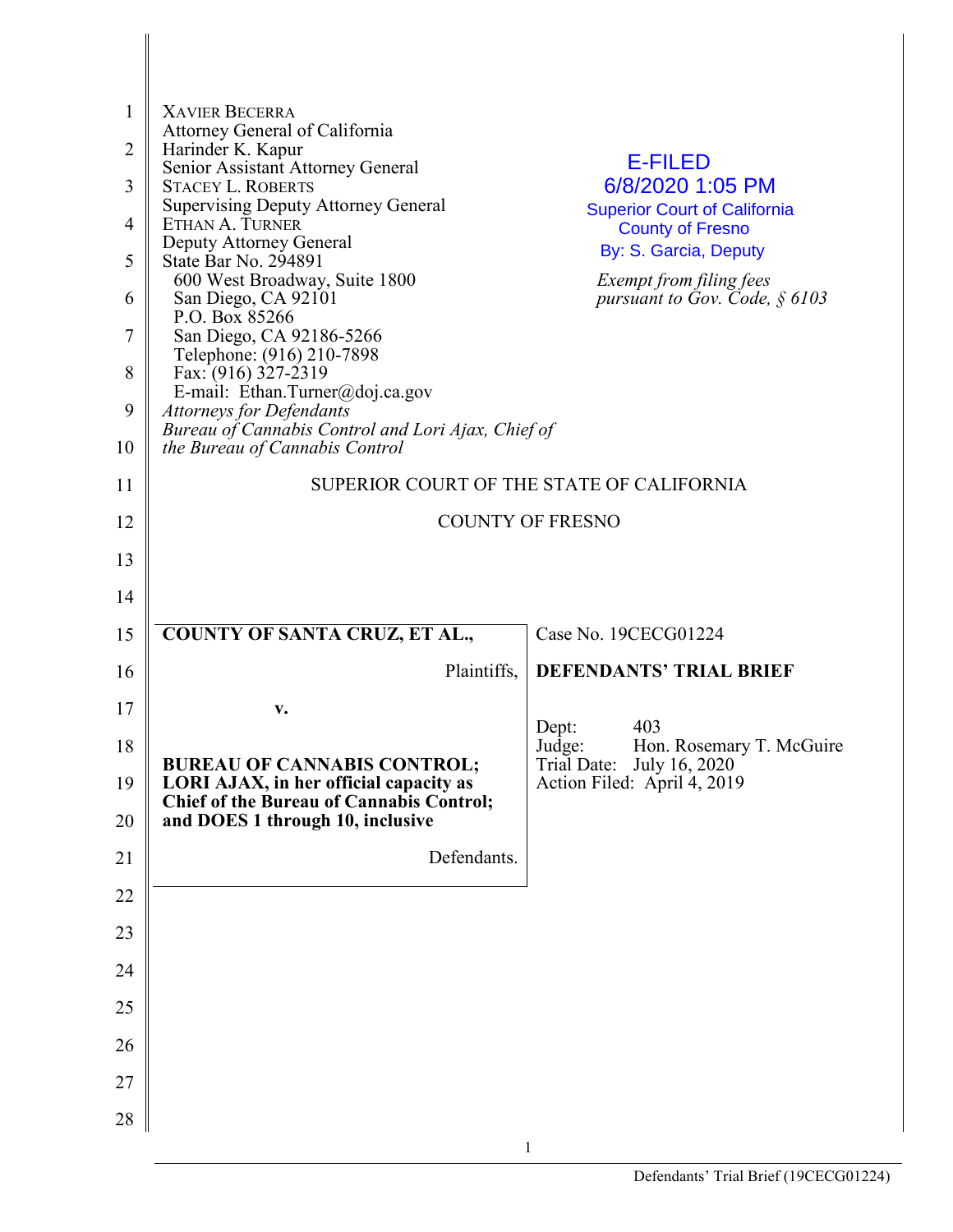| 1              |                |           | <b>TABLE OF CONTENTS</b>                                                                                                    |      |
|----------------|----------------|-----------|-----------------------------------------------------------------------------------------------------------------------------|------|
| 2              |                |           |                                                                                                                             | Page |
| 3              |                |           |                                                                                                                             |      |
| $\overline{4}$ |                |           |                                                                                                                             |      |
|                |                |           |                                                                                                                             |      |
| 5              | $\mathbf{I}$ . |           | The Case Is Not Ripe for Judicial Review Because No Actual Controversy                                                      |      |
| 6<br>7         |                | A.        | This Case Is Not Ripe Because the Issues Are Not Fit for a Judicial                                                         |      |
| 8              |                | <b>B.</b> | This Case is Not Ripe Because Plaintiffs Cannot Show Hardship<br>Sufficient to Compel Declaratory and Injunctive Relief 16  |      |
| 9              | II.            |           |                                                                                                                             |      |
| 10             |                | A.        | The Delivery Regulation Is Presumed Valid and Can Be Set Aside<br>Only on a Showing That the Bureau Clearly Overstepped Its |      |
| 11             |                | <b>B.</b> | Plaintiffs Must Prove That the Delivery Regulation Cannot Be                                                                |      |
| 12             |                |           | Applied Consistent with the Relevant Statutes in Connection with<br>Their Facial Challenge of the Delivery Regulation  19   |      |
| 13             | III.           |           | The Delivery Regulation is Consistent with and does not Conflict with                                                       |      |
| 14             |                |           | MAUCRSA and is Reasonably Necessary to Effectuate the Purpose of                                                            |      |
| 15             |                | A.        | Statutory Interpretation Supports Validity of the Delivery                                                                  |      |
| 16             |                |           | 1.<br>The Text of MAUCRSA Supports the Delivery Regulation  20                                                              |      |
| 17<br>18       |                |           | 2.<br>The Delivery Regulation Is Also Supported by the Structure<br>of MAUCRSA and the Expressly Stated Purposes of         |      |
| 19             |                | <b>B.</b> | The Legislative History Confirms the Interpretation Underlying the                                                          |      |
| 20             |                | $C$ .     |                                                                                                                             |      |
| 21             | IV.            |           | Plaintiffs Fail to Satisfy Their Burden to Establish That the Delivery                                                      |      |
| 22             |                | A.        | The Delivery Regulation Does Not Unlawfully Preempt Local                                                                   |      |
| 23             |                | <b>B.</b> | Retail Delivery is Not an Area Traditionally Subject to Local                                                               |      |
| 24             |                | C.        | Plaintiffs Fail to Offer Any Valid Reason Why the Rule is                                                                   |      |
| 25             |                |           |                                                                                                                             |      |
| 26             |                |           |                                                                                                                             |      |
| 27             |                |           |                                                                                                                             |      |
| 28             |                |           |                                                                                                                             |      |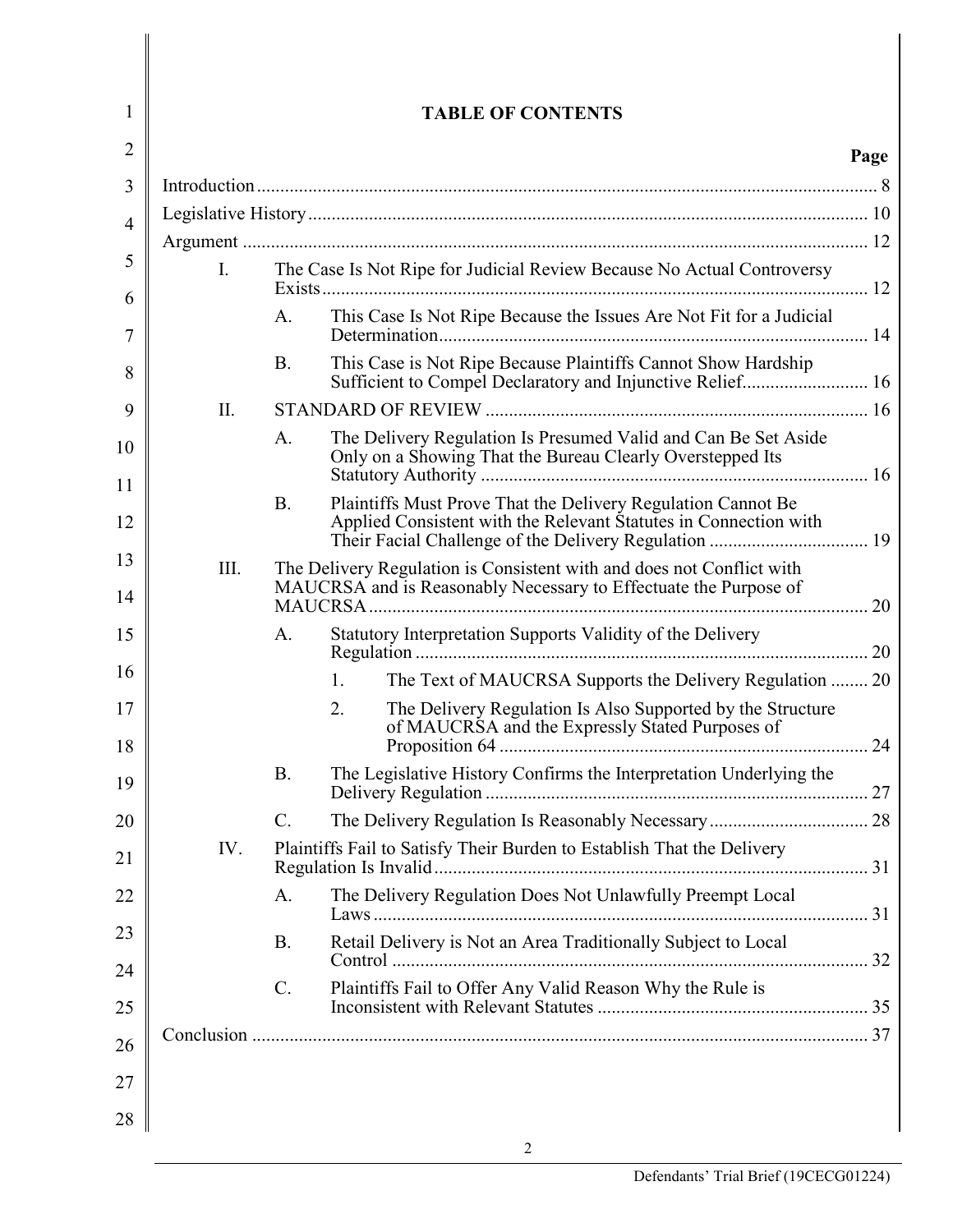| $\mathbf{1}$ | <b>TABLE OF AUTHORITIES</b>                                                |  |
|--------------|----------------------------------------------------------------------------|--|
| 2            | Page                                                                       |  |
| 3            |                                                                            |  |
| 4            | <b>CASES</b>                                                               |  |
| 5            | American Financial Services Assn. v. City of Oakland                       |  |
| 6<br>7       | Assn. of Cal. Insurance Companies v. Jones                                 |  |
| 8            | Cal. Chamber of Commerce v. State Air Resources Bd.                        |  |
| 9            |                                                                            |  |
| 10           | Cal. Redevelopment Assn. v. Matosantos                                     |  |
| 11           | Cal. Water & Telephone Co. v. County of L.A.                               |  |
| 12           |                                                                            |  |
| 13           | City of Oakland v. Brock                                                   |  |
| 14<br>15     | City of Riverside v. Inland Empire Patients Health & Wellness Center, Inc. |  |
| 16           | Conejo Wellness Center, Inc. v City of Agoura Hills                        |  |
| 17           |                                                                            |  |
| 18           | Copley Press, Inc. v. Super. Ct.                                           |  |
| 19           | Credit Ins. General Agents Assn. v. Payne                                  |  |
| 20           |                                                                            |  |
| 21           | Dyna-med v. Fair Employment and Housing Com.                               |  |
| 22           |                                                                            |  |
| 23           | Ford Dealers Assn. v. Dept. of Motor Vehicles                              |  |
| 24           | Great West Shows Inc. v. County of L.A.                                    |  |
| 25           |                                                                            |  |
| 26           | Horwich v. Superior Court                                                  |  |
| 27           |                                                                            |  |
| 28           |                                                                            |  |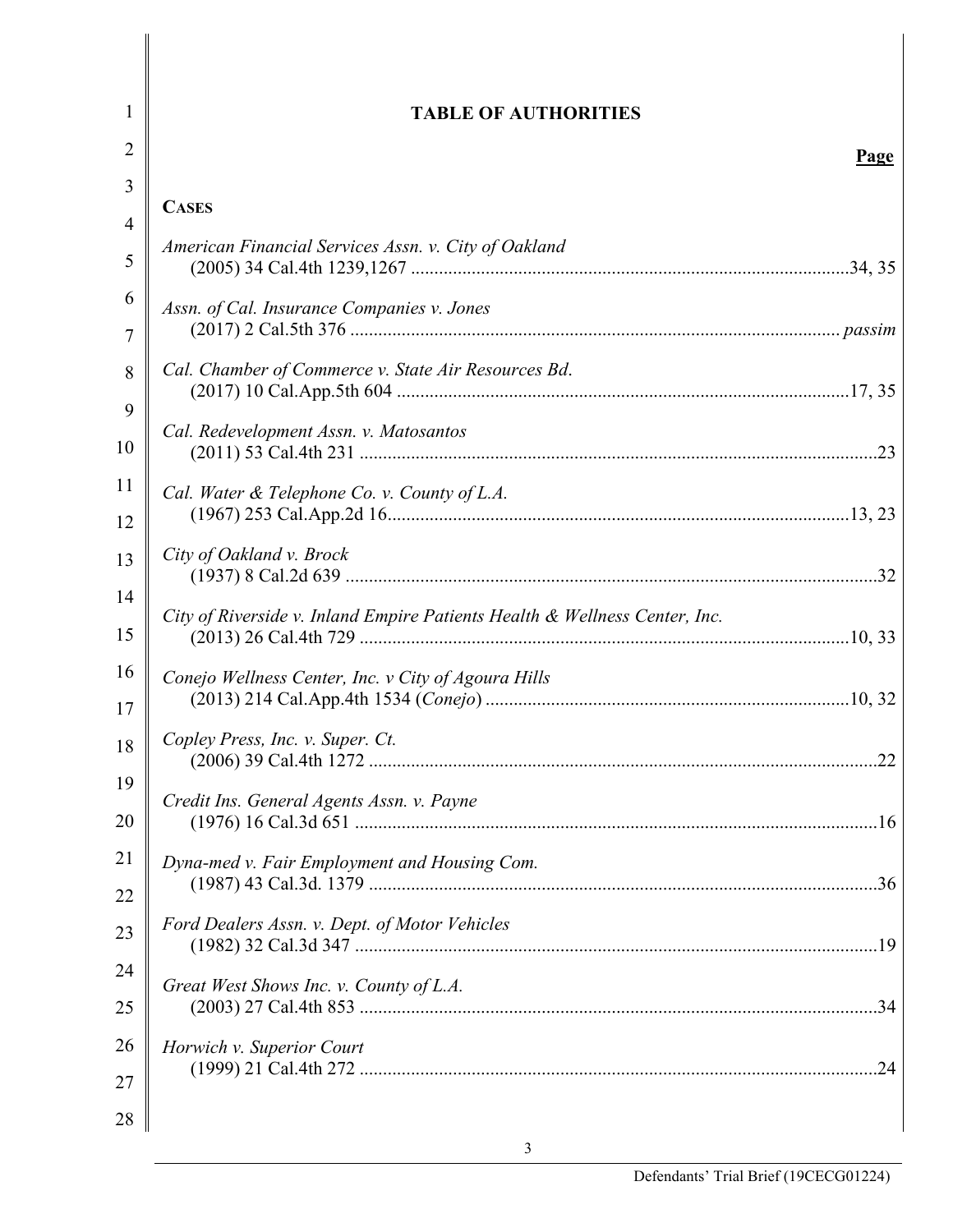| 1        | <b>TABLE OF AUTHORITIES</b>                                  |
|----------|--------------------------------------------------------------|
| 2        | (continued)                                                  |
| 3        | Page<br>O'Connell v. Stockton (2007)                         |
| 4        |                                                              |
| 5        | Pacific Legal Foundation v. Cal. Coastal Comm.               |
| 6        | PacifiCare Life & Health Ins. v. Jones                       |
| 7        |                                                              |
| 8<br>9   | People ex rel. Reuer v. Nestdrop, LLC                        |
| 10       | People v. Anderson                                           |
| 11       | Ralph's Grocery v. Reimel                                    |
| 12       |                                                              |
| 13<br>14 | Ramirez v. Yosemite Water Co.                                |
| 15       | Sherwin Williams Co. v. City of Los Angeles                  |
| 16<br>17 | Stonehouse Homes LLC v. City of Sierra Madre                 |
| 18       | T-Mobile West LLC. v. City and County of S.F.                |
| 19<br>20 | T.H. v. San Diego Unified School Dist.                       |
| 21<br>22 | Today's Fresh Start, Inc. v. L.A. County Office of Education |
| 23       | Western States Petroleum v. State Bd. of Equalization        |
| 24<br>25 | <b>STATUTES</b>                                              |
| 26       |                                                              |
| 27       |                                                              |
| 28       |                                                              |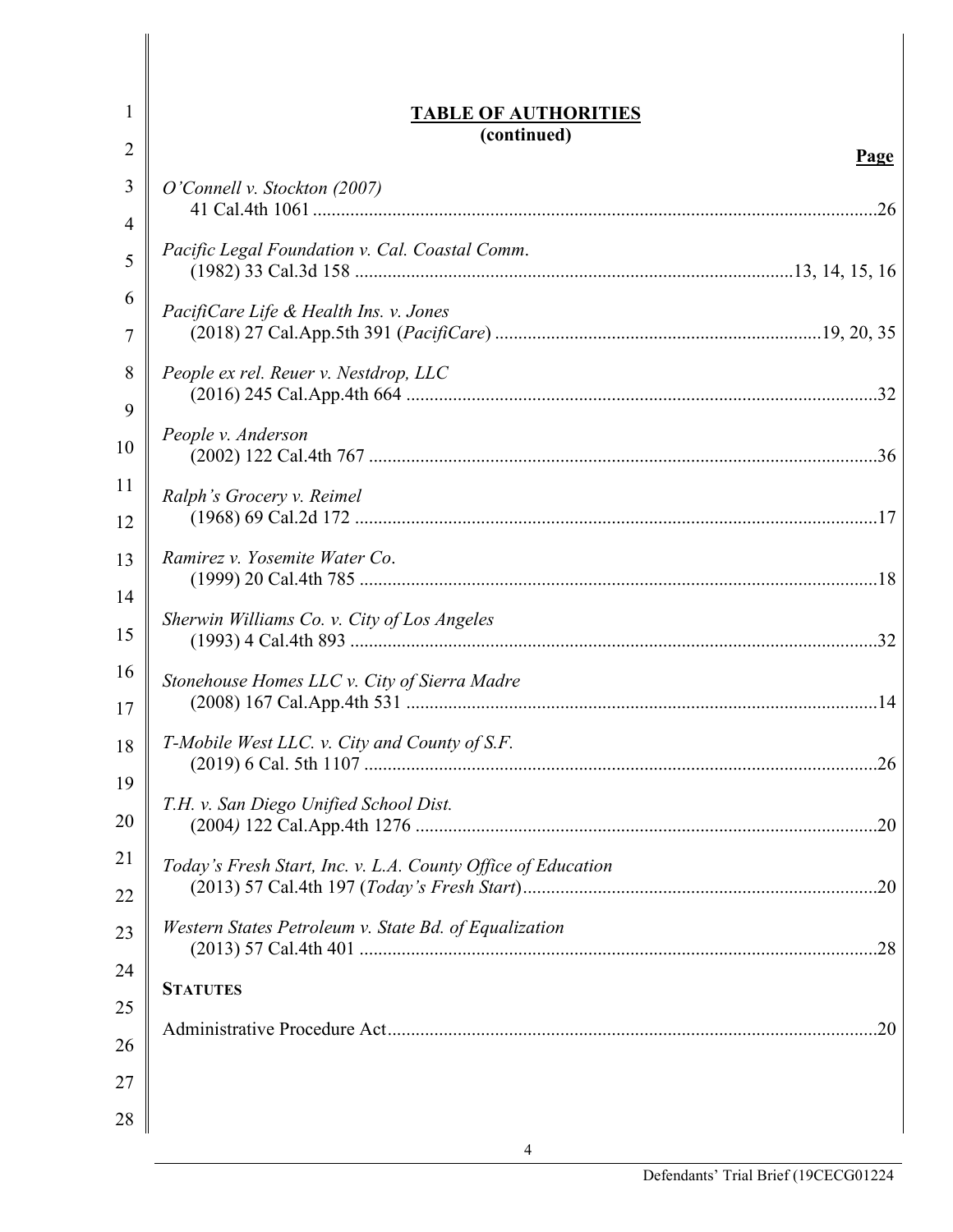| 1  | <b>TABLE OF AUTHORITIES</b>          |
|----|--------------------------------------|
| 2  | (continued)<br>Page                  |
|    |                                      |
| 3  | <b>Business and Professions Code</b> |
| 4  |                                      |
|    |                                      |
| 5  |                                      |
| 6  |                                      |
|    |                                      |
| 7  |                                      |
| 8  |                                      |
|    |                                      |
| 9  |                                      |
| 10 |                                      |
|    |                                      |
| 11 |                                      |
|    |                                      |
| 12 |                                      |
| 13 |                                      |
|    |                                      |
| 14 |                                      |
| 15 |                                      |
|    |                                      |
| 16 |                                      |
| 17 | Code of Civil Procedure              |
|    |                                      |
| 18 |                                      |
|    |                                      |
| 19 | .10                                  |
| 20 | <b>Evidence Code</b>                 |
|    |                                      |
| 21 |                                      |
| 22 |                                      |
|    | Government Code                      |
| 23 |                                      |
|    |                                      |
| 24 |                                      |
| 25 |                                      |
|    |                                      |
| 26 |                                      |
| 27 |                                      |
|    |                                      |
| 28 |                                      |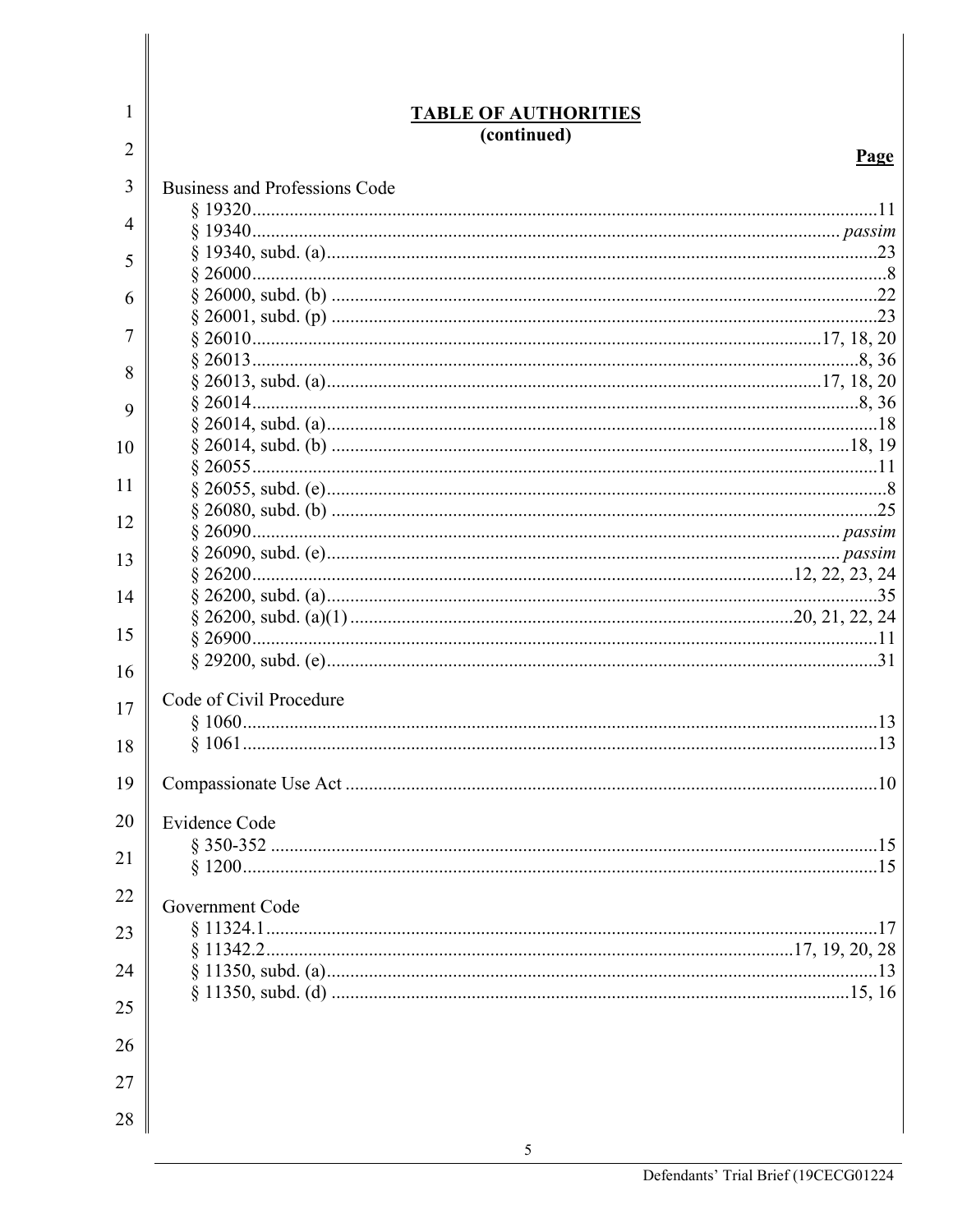| 1              | <u>TABLE OF AUTHORITIES</u>              |
|----------------|------------------------------------------|
| $\overline{2}$ | (continued)<br>Page                      |
| 3              | Health and Safety Code                   |
|                |                                          |
| 4              |                                          |
| 5              |                                          |
| 6              |                                          |
|                |                                          |
| 7              |                                          |
| 8              |                                          |
| 9              |                                          |
| 10             |                                          |
| 11             |                                          |
| 12             |                                          |
| 13             |                                          |
| 14             | Proposition 64                           |
| 15             |                                          |
| 16             | <b>CONSTITUTIONAL PROVISIONS</b>         |
| 17             |                                          |
| 18             | California Constitution<br>32            |
| 19             | <b>OTHER AUTHORITIES</b>                 |
| 20             |                                          |
| 21             |                                          |
| 22             | California Code of Regulations, Title 16 |
| 23             |                                          |
| 24             |                                          |
| 25             |                                          |
| 26             |                                          |
| 27             |                                          |
| 28             |                                          |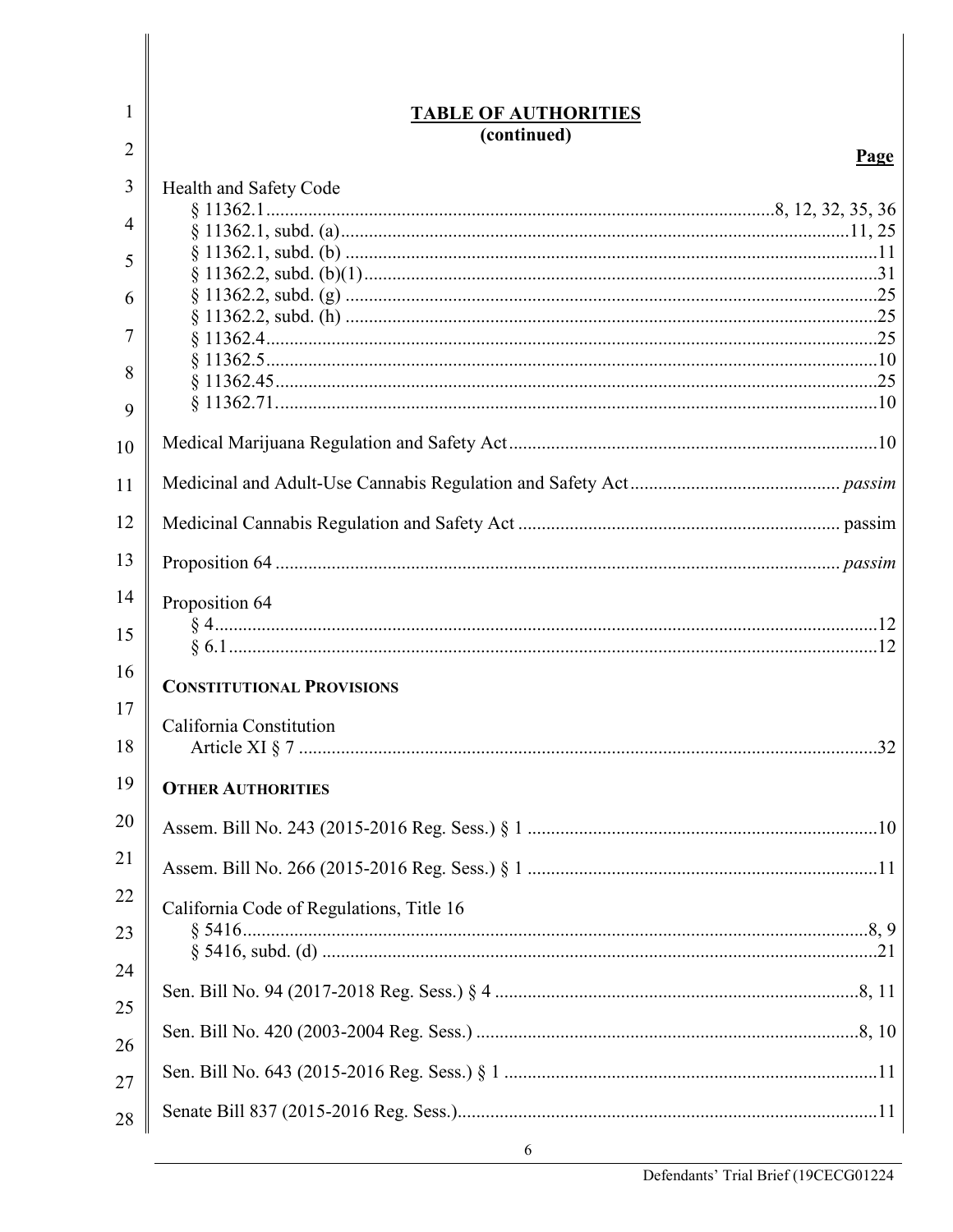| $\mathbf{1}$     |                                                    |
|------------------|----------------------------------------------------|
| $\sqrt{2}$       | <b>TABLE OF AUTHORITIES</b><br>(continued)<br>Page |
| $\mathfrak{Z}$   | .36                                                |
| $\overline{4}$   |                                                    |
| $\sqrt{5}$       |                                                    |
| 6                |                                                    |
| $\boldsymbol{7}$ |                                                    |
| $\,8\,$          |                                                    |
| 9                |                                                    |
| $10\,$           |                                                    |
| $11$             |                                                    |
| 12               |                                                    |
| 13               |                                                    |
| 14               |                                                    |
| 15               |                                                    |
| 16               |                                                    |
| $17\,$           |                                                    |
| $18\,$           |                                                    |
| 19               |                                                    |
| $20\,$           |                                                    |
| $21\,$           |                                                    |
| $22\,$           |                                                    |
| 23               |                                                    |
| $24\,$           |                                                    |
| 25               |                                                    |
| $26\,$           |                                                    |
| $27\,$           |                                                    |
| $28\,$           |                                                    |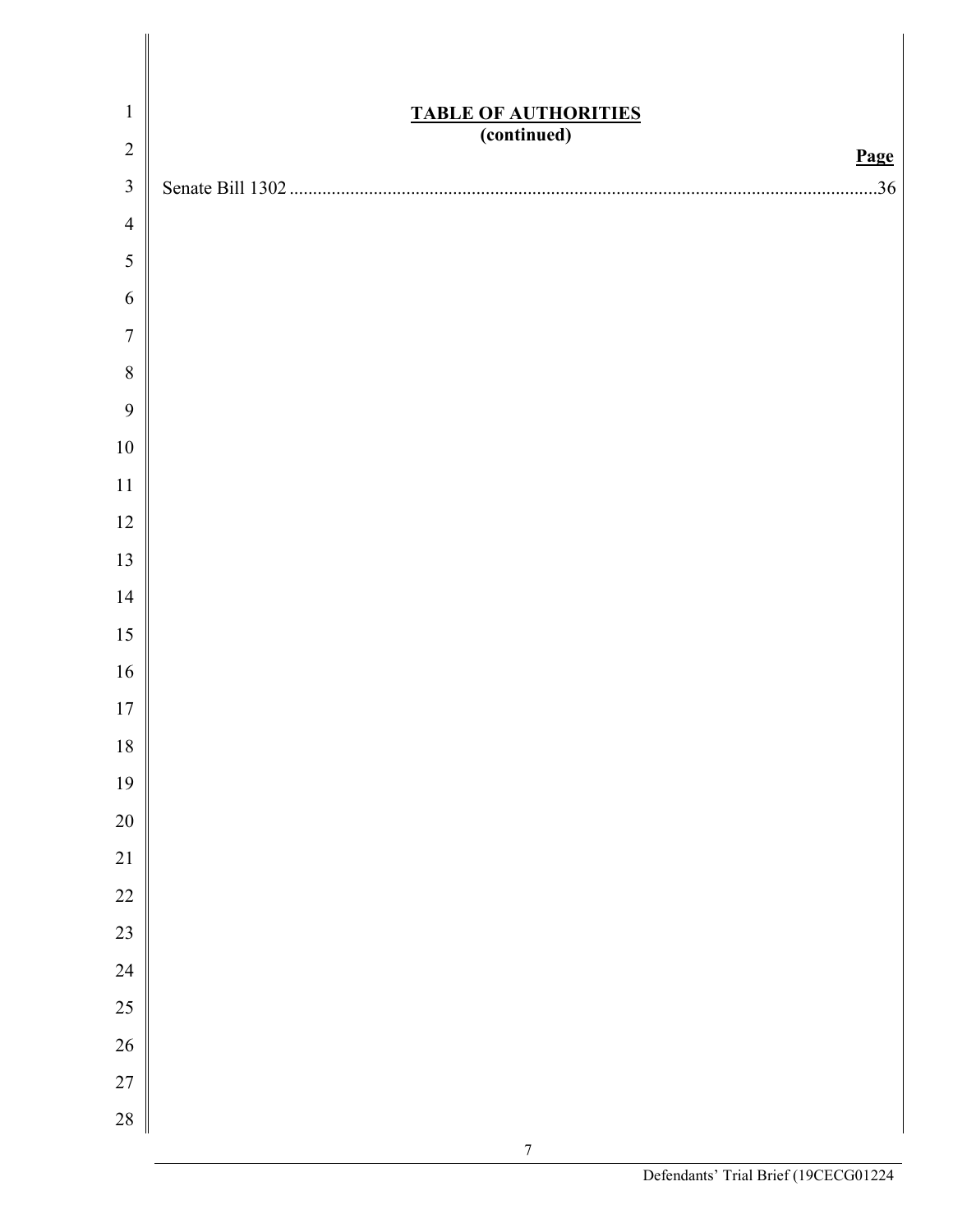| 1              | <b>INTRODUCTION</b>                                                                                                                          |
|----------------|----------------------------------------------------------------------------------------------------------------------------------------------|
| $\overline{2}$ | The Control, Tax and Regulate Adult-Use of Marijuana Act ("Proposition 64") mandated                                                         |
| 3              | the licensing agencies, including the Bureau of Cannabis Control <sup>1</sup> ("Bureau") to promulgate                                       |
| $\overline{4}$ | regulations effectuating the purpose and intent of the initiative measure. (Bus. & Prof. Code, §§                                            |
| 5              | $26013$ and $26014$ .) <sup>2</sup> In 2017, Proposition 64 and the Medicinal Cannabis Regulation and Safety                                 |
| 6              | Act ("MCRSA") were combined into the Medicinal and Adult-Use Cannabis Regulation and                                                         |
| $\tau$         | Safety Act ("MAUCRSA"), consolidating the state's medicinal and adult-use cannabis regulatory                                                |
| 8              | systems. (Sen. Bill No. 94 (Reg. Sess. 2017-2018) § 4, Bus. & Prof. Code, § 26000 et seq.). <sup>3</sup>                                     |
| 9              | From 2016 to 2018, the Bureau drafted and issued emergency regulations, received public                                                      |
| 10             | comments in writing and held public hearings for people to provide oral comments as part of the                                              |
| 11             | rulemaking process. The Bureau issued final regulations setting forth the requirements for the                                               |
| 12             | licensing and operations of commercial cannabis businesses engaged in retail sales, distribution,                                            |
| 13             | testing, microbusiness, and temporary events. $(AR000001-000138.)4$ The final regulations,                                                   |
| 14             | adopted on January 16, 2019, included comprehensive regulations that contained rules for the                                                 |
| 15             | licensing and implementation of commercial cannabis businesses, including the retail delivery of                                             |
| 16             | cannabis <sup>5</sup> to consumers, the regulation at issue in this matter. (Cal. Code Regs., tit.16, $\S$ 5416; AR                          |
| 17             | 000065.) Through Proposition 64, the voters made it lawful throughout the state for adults to                                                |
| 18             | possess and purchase cannabis, while otherwise preserving a level of local control over                                                      |
| 19             | commercial cannabis activities. (Plaintiffs' RJN, Ex. 46 [Ballot Pamp., Primary Elec. (Nov. 8,                                               |
| 20             | 2016) text of Prop. 64, pp. 180, 197]; Health & Saf. Code, § 11362.1 et seq.; Bus. & Prof. Code,                                             |
| 21             | §§ 26055, subd. (e), and 26200; Cal. Code Regs., tit. 16, § 5416; AR000065-66.) Based on this                                                |
| 22             | balancing of interests, the Bureau promulgated the following regulation for delivery of cannabis:                                            |
| 23             |                                                                                                                                              |
| 24             | <sup>1</sup> Referred to as the "Bureau of Marijuana Control" in Proposition 64, and later renamed as a<br>result of Senate Bill 94 in 2017. |
| 25             | $2$ All references are to the Business and Professions Code, unless otherwise indicated.                                                     |
| 26             | <sup>3</sup> The consolidation included changing "marijuana" to "cannabis" in all statutes.                                                  |
| 27             | $4$ The Administrative Record is referenced as "AR" followed by the page number.                                                             |
| 28             | $5$ The term "cannabis" is used to refer to cannabis flower and products containing cannabis.                                                |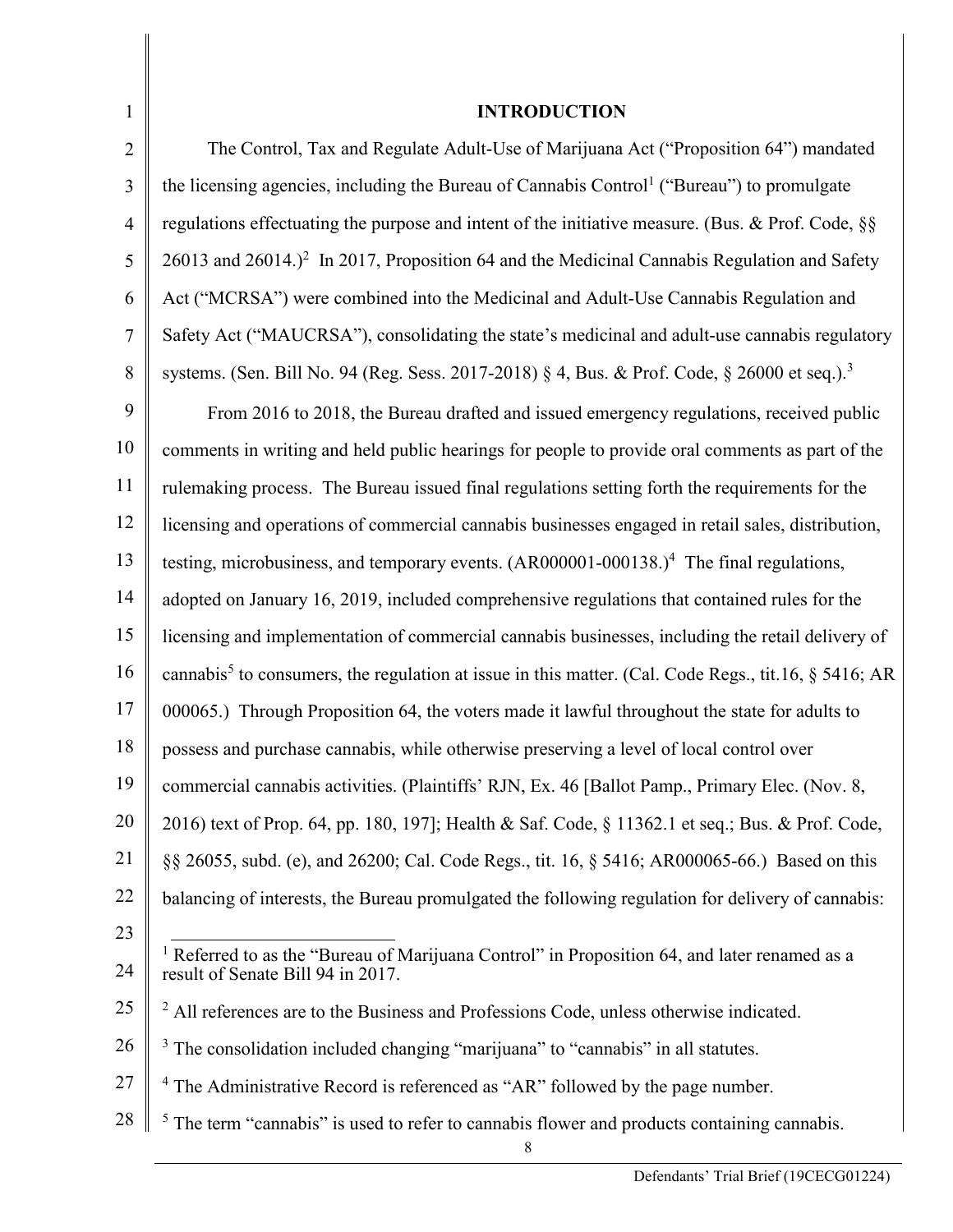| 1              | § 5416. Delivery to a Physical Address                                                                                                                                                                                                                      |
|----------------|-------------------------------------------------------------------------------------------------------------------------------------------------------------------------------------------------------------------------------------------------------------|
| $\overline{2}$ | (a) A retailer may only deliver cannabis goods to a physical address in California.                                                                                                                                                                         |
| 3<br>4         | (b) A retailer delivery employee shall not leave the State of California while<br>possessing cannabis goods.                                                                                                                                                |
| 5              | (c) A retailer shall not deliver cannabis goods to an address located on publicly<br>owned land or any address on land or in a building leased by a public agency. This<br>prohibition applies to land held in trust by the United States for a tribe or an |
| 6<br>7         | individual tribal member unless the delivery is authorized by and consistent with<br>applicable tribal law.                                                                                                                                                 |
| 8<br>9         | (d) A delivery employee may deliver to any jurisdiction within the State of California<br>provided that such delivery is conducted in compliance with all delivery provisions of<br>this division.                                                          |
| 10<br>11       | (e) A delivery employee shall not deliver cannabis goods to a school providing<br>instruction in kindergarten or any grades 1 through 12, day care center, or youth<br>center.                                                                              |
| 12             | (Cal. Code Regs., tit. 16, § 5416; AR 001299.)                                                                                                                                                                                                              |
| 13             | The Plaintiffs in this case are challenging only subdivision (d) of California Code of                                                                                                                                                                      |
| 14             | Regulations, title 16, section 5416 (Delivery Regulation), which allows cannabis to be delivered                                                                                                                                                            |
| 15             | by a licensed retail commercial cannabis business "to any jurisdiction within the State of                                                                                                                                                                  |
| 16             | California provided that such delivery is conducted in compliance with all delivery provisions "                                                                                                                                                            |
| 17             | (Ibid.) This Court should:                                                                                                                                                                                                                                  |
| 18             | 1) Decline to issue a declaration in this matter because no actual controversy exists                                                                                                                                                                       |
| 19             | between the parties; and                                                                                                                                                                                                                                    |
| 20             | 2) Deny declaratory and injunctive relief in this "facial" challenge because the Bureau had                                                                                                                                                                 |
| 21             | authority to promulgate the Delivery Regulation, and the regulation is consistent with and                                                                                                                                                                  |
| 22             | necessary to effectuate the purpose of MAUCRSA.                                                                                                                                                                                                             |
| 23             | As detailed below, the Delivery Regulation is based on the plain language of MAUCRSA,                                                                                                                                                                       |
| 24             | which states that "[a] local jurisdiction shall not prevent delivery of cannabis or cannabis                                                                                                                                                                |
| 25             | products" by licensees acting in compliance with state and local law. (Bus. & Prof. Code, §                                                                                                                                                                 |
| 26             | 26090, subd. (e).) In the regulation, the Bureau merely recognized that the Legislature meant                                                                                                                                                               |
| 27             | what it said, a conclusion that is supported by the overall structure and purpose of the statute as                                                                                                                                                         |
| 28             | well as the repeal of a statute granting local jurisdictions the authority to prohibit deliveries of<br>9                                                                                                                                                   |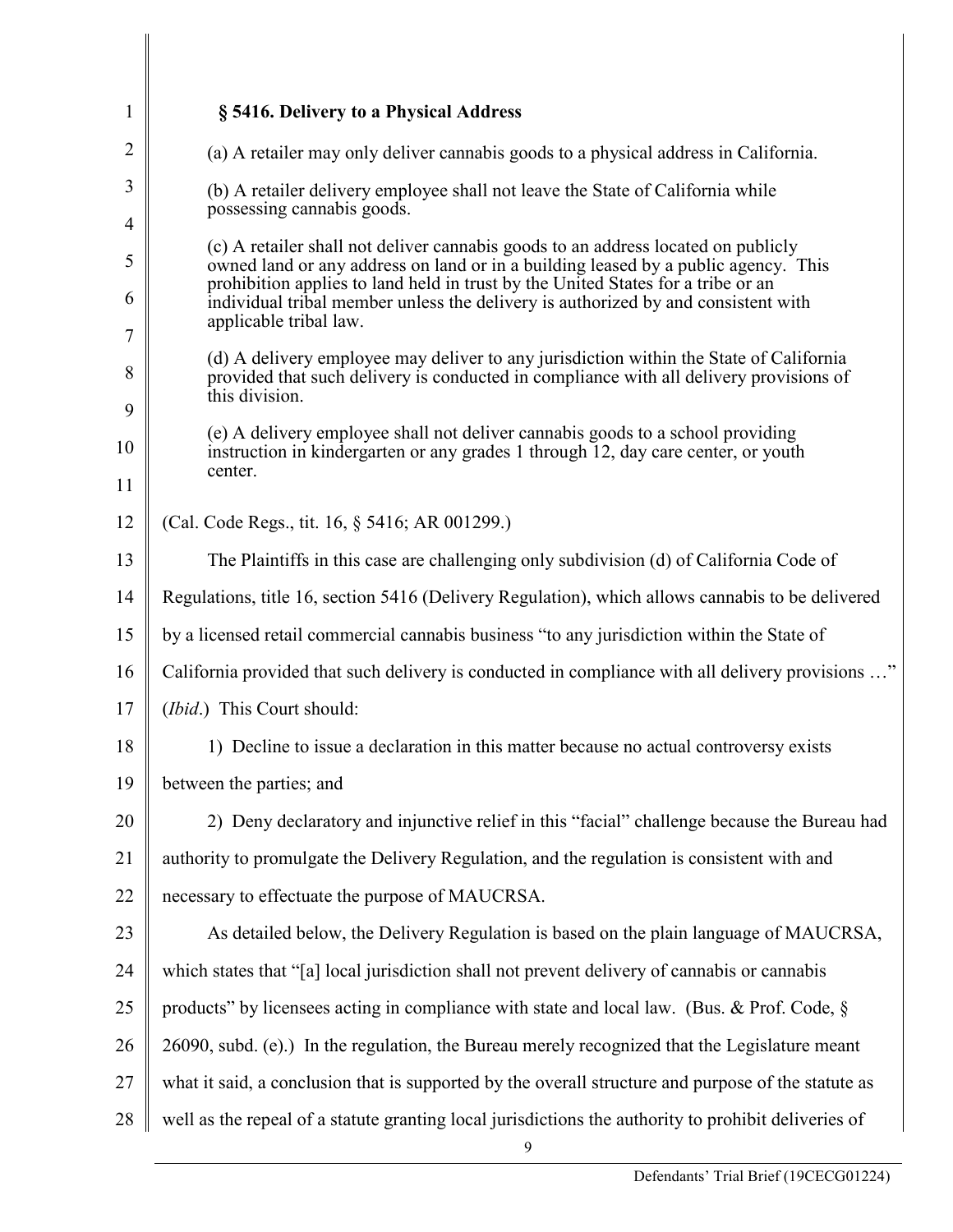1 2 3 4 5 medicinal cannabis. (see Former Bus. & Prof. Code, § 19340.) Indeed, Plaintiffs are able to challenge the Delivery Regulation only by ignoring the structure, purpose, and history of MAUCRSA and urging this Court to reach the bizarre conclusion that a statute stating that local jurisdictions "shall not prevent delivery of cannabis or cannabis products" actually gives local jurisdictions unfettered power to ban such deliveries.

6

**LEGISLATIVE HISTORY**

7 8 9 10 11 12 13 14 15 16 17 18 Cannabis was first legalized in California in 1996 and focused on medicinal patient access through Proposition 215, also known as the Compassionate Use Act (CUA). For twenty years, medicinal cannabis cultivators and medicinal retailers were subject almost exclusively to the oversight and control of local jurisdictions. CUA created a limited statute with a narrow scope by giving "only qualified patients and their primary caregivers a defense to the state crimes of marijuana possession and cultivation when that possession or cultivation is for medical purposes." (*Conejo Wellness Center, Inc. v City of Agoura Hills* (2013) 214 Cal.App.4th 1534, 1554 (*Conejo*); Health & Saf. Code, § 11362.5.) The CUA also had a limited reach into local governmental affairs as it "never expressed or implied any actual limitation on local land use or police power regulation of facilities used for the cultivation and distribution of marijuana." (*City of Riverside v. Inland Empire Patients Health & Wellness Center, Inc.* (2013) 26 Cal.4th 729, 759-760.)

19 20 21 22 23 24 25 26 27 Control over cannabis regulation began shifting to the state level in 2004 when Senate Bill 420, the Medical Marijuana Program Act ("MMPA"), was passed. (Sen. Bill No. 420 (2003- 2004 Reg. Sess.).) The central purpose of the bill was to resolve "uncertainties" created by disparate regulation and enforcement in various jurisdictions and to "promote uniform and consistent application of the act among the counties within the state."  $(Id$ . at  $\S$  1). As a result, the MMPA developed a state-directed program for the issuance of identification cards to qualifying medicinal cannabis patients. (Health & Saf. Code,  $\S$  11362.71 et seq.) In 2015, control shifted even further to the state level when the Legislature passed the Medical Marijuana Regulation and Safety Act ("MMRSA"), implementing a statewide

28 regulatory program for commercial medicinal marijuana activities. (Assem. Bill No. 243 (2015-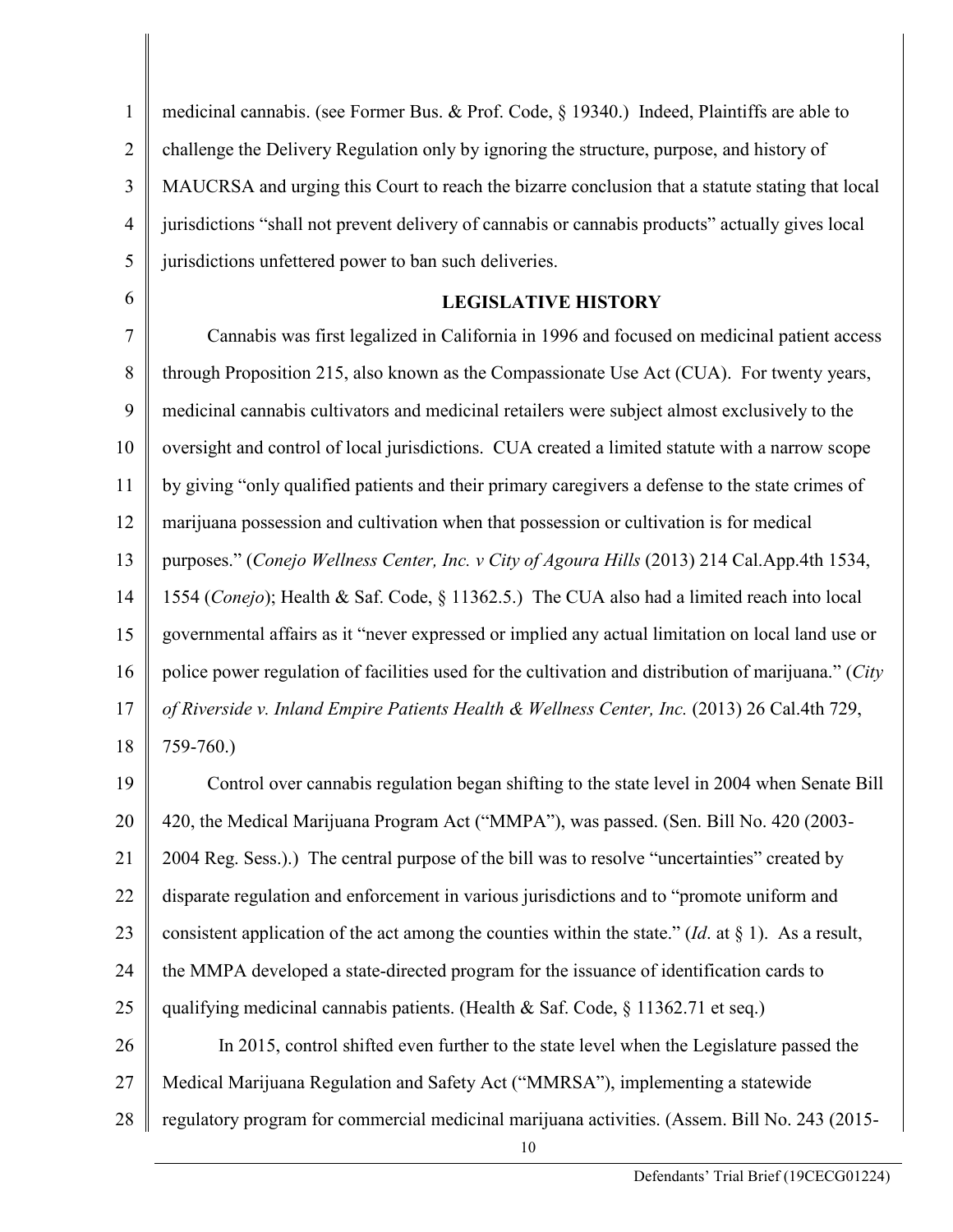1 2 3 4 5 6 7 8 9 2016 Reg. Sess.) § 1; Assem. Bill No. 266 (2015-2016 Reg. Sess.) § 1; Sen. Bill No. 643 (2015- 2016 Reg. Sess.) § 1.) MMRSA specifically provided that "[N]o person shall engage in commercial cannabis activity without possessing *both* a *state license* and a local permit license or other authorization." (Former Bus. & Prof. Code, § 19320, added by Stats, 2015, ch. 689, and repealed by Stats. 2017, ch. 27, § 2; emphasis added.) While MCRSA, which MMRSA became known as, <sup>6</sup> stated that it did not disturb the authority of local governments to exercise their police powers regarding cannabis, it had the effect of conditioning all local regulations on compliance with the new statewide regulatory scheme and restricted the activities that local jurisdictions could allow.

10 11 12 13 14 15 16 17 18 19 20 In 2016, state authority again expanded and local control correspondingly contracted when the people of California voted to legalize and regulate the adult-use of cannabis as part of Proposition 64, a statewide initiative. These sweeping changes to California law were intended to "establish a comprehensive system to legalize, control and regulate the cultivation, processing, manufacture, distribution, testing, and sale of non-medical marijuana." (Plaintiffs' RJN, Ex. 46 [Ballot Pamp., Primary Elec. (Nov. 8, 2016) text of Prop. 64, p. 179].) Proposition 64 guaranteed the right of Californians to possess, purchase, and obtain certain amounts of cannabis or cannabis products (Health & Saf. Code §11362.1, subd. (a)), but also reserved to local governments the ability to regulate, but not ban, adult-use cannabis activities (Health & Saf. Code §11362.1, subd. (b)), and to regulate, and even ban the commercial adult-use cannabis businesses within their jurisdictions (Bus. & Prof. Code, §§ 26055 and 26900).

21 22 23 24 25 26 The MCRSA and Proposition 64 were two separate regulatory programs for cannabis. MCRSA and Proposition 64 were consolidated into the MAUCRSA, creating a comprehensive and uniform state system of medicinal and adult-use cannabis regulations. (Sen. Bill No. 94 (2017-2018 Reg. Sess.) § 4.) Both the MCRSA and Proposition 64 had included provisions for the delivery of cannabis. However, the delivery provisions in the MCRSA and in Proposition 64

- 27 6 The MMRSA became the Medicinal *Cannabis* Regulation and Safety Act ("MCRSA") pursuant to Senate Bill 837 (2015-2016 Reg. Sess.).
- 28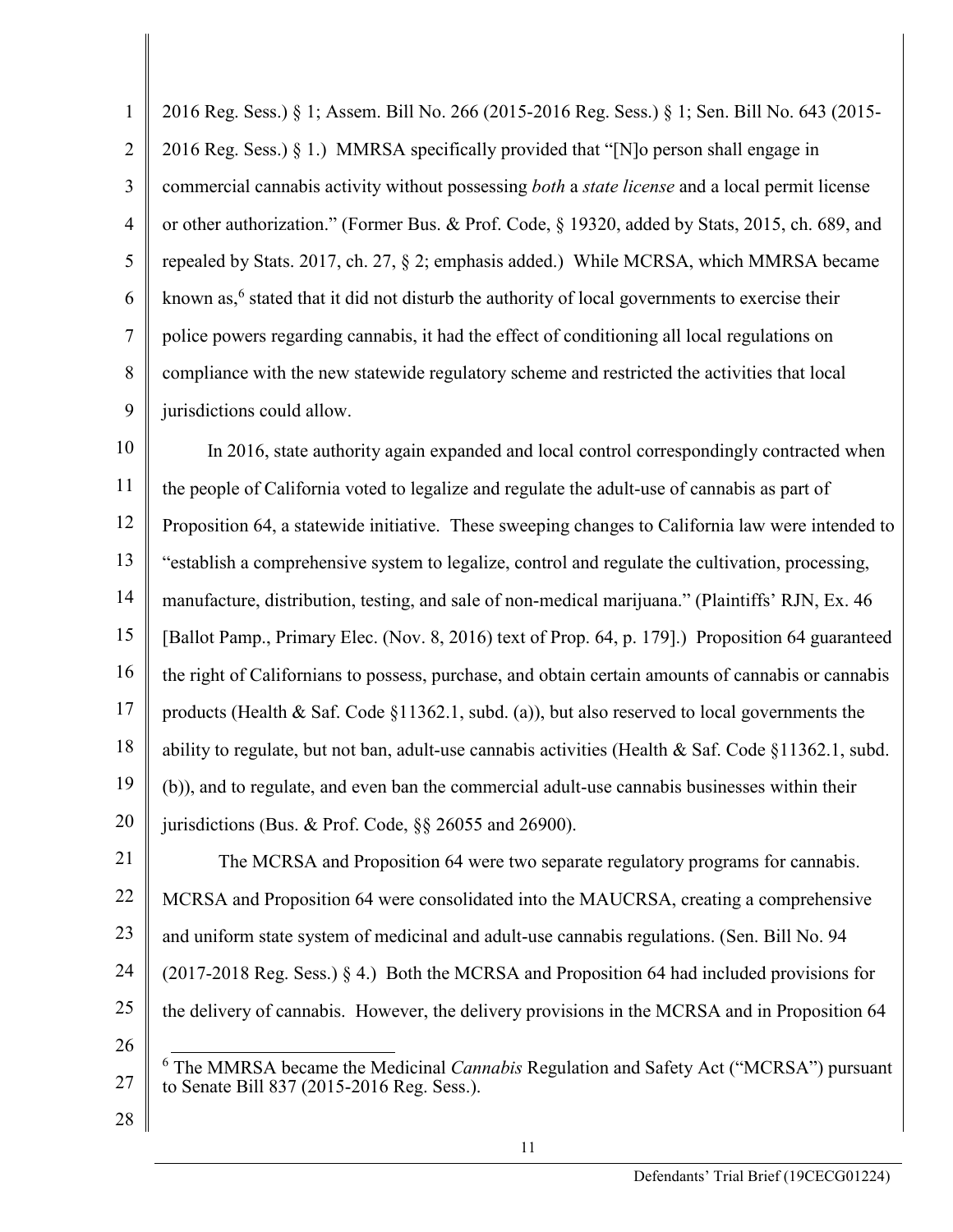| $\mathbf{1}$   | were different: MCRSA's delivery provision allowed local jurisdictions to ban retail deliveries <sup>7</sup>                                                                                                                                                       |
|----------------|--------------------------------------------------------------------------------------------------------------------------------------------------------------------------------------------------------------------------------------------------------------------|
| $\overline{2}$ | while Proposition 64 prohibited local jurisdictions from preventing deliveries and outlawing the                                                                                                                                                                   |
| 3              | purchase of cannabis. <sup>8</sup>                                                                                                                                                                                                                                 |
| $\overline{4}$ | In consolidating MCRSA and Proposition 64 into a single comprehensive scheme, the                                                                                                                                                                                  |
| 5              | Legislature repealed the section of MCRSA allowing local jurisdictions to ban delivery. Instead,                                                                                                                                                                   |
| 6              | it chose to adopt the guaranteed right to access and the express prohibition against local                                                                                                                                                                         |
| 7              | interference with retail deliveries found in Proposition 64. Accordingly, MAUCRSA provides                                                                                                                                                                         |
| 8              | that "[a] local jurisdiction shall not prevent delivery of cannabis or cannabis products on public                                                                                                                                                                 |
| 9              | roads by a licensee acting in compliance with this division and local law as adopted under                                                                                                                                                                         |
| 10             | Section 26200." (Bus. & Prof. Code, § 26090, subd. (e).)                                                                                                                                                                                                           |
| 11             | <b>ARGUMENT</b>                                                                                                                                                                                                                                                    |
| 12             | This matter is not ripe for judicial review as the Plaintiffs have failed to allege any facts                                                                                                                                                                      |
| 13             | demonstrating that there is a current controversy that would be resolved, or any harm that would                                                                                                                                                                   |
| 14             | be avoided, by the relief requested. If this matter were ripe for review, the Plaintiffs would have                                                                                                                                                                |
| 15             | to overcome the presumption of the challenged regulation's validity by demonstrating that there                                                                                                                                                                    |
| 16             | are no circumstances in which the regulation could be valid. Plaintiffs' effort to overcome that                                                                                                                                                                   |
| 17             | burden consists entirely of an interpretation of the authorizing statute that attempts to interpret the                                                                                                                                                            |
| 18             | statute to do exactly the opposite of what it says. This interpretation should be rejected, and the                                                                                                                                                                |
| 19             | Court should find the Delivery Regulation consistent with the authorizing statutes and necessary                                                                                                                                                                   |
| 20             | to effectuate the purpose and intent of the regulatory scheme.                                                                                                                                                                                                     |
| 21             | THE CASE IS NOT RIPE FOR JUDICIAL REVIEW BECAUSE NO ACTUAL<br>I.                                                                                                                                                                                                   |
| 22             | <b>CONTROVERSY EXISTS</b>                                                                                                                                                                                                                                          |
| 23             | Plaintiffs' complaint is founded on the supposition that, in a hypothetical conflict between                                                                                                                                                                       |
| 24             | one or all of their local policies and the Delivery Regulation, their local regulations would be                                                                                                                                                                   |
| 25             |                                                                                                                                                                                                                                                                    |
| 26             | <sup>7</sup> Former Bus. & Prof. Code, § 19340, added by Stats, 2015, ch. 689, and repealed by Stats. 2017,<br>ch. 27, § 2.                                                                                                                                        |
| 27<br>28       | <sup>8</sup> Bus. & Prof. Code, §§ 26090 added by Initiative Measure (Proposition 64 § 6.1 approved Nov.<br>8, 2016, eff. Nov. 9, 2016 and Health & Saf. Code 11362.1 added by Initiative Measure<br>(Proposition 64 § 4 approved Nov. 8, 2016, eff. Nov. 9, 2016. |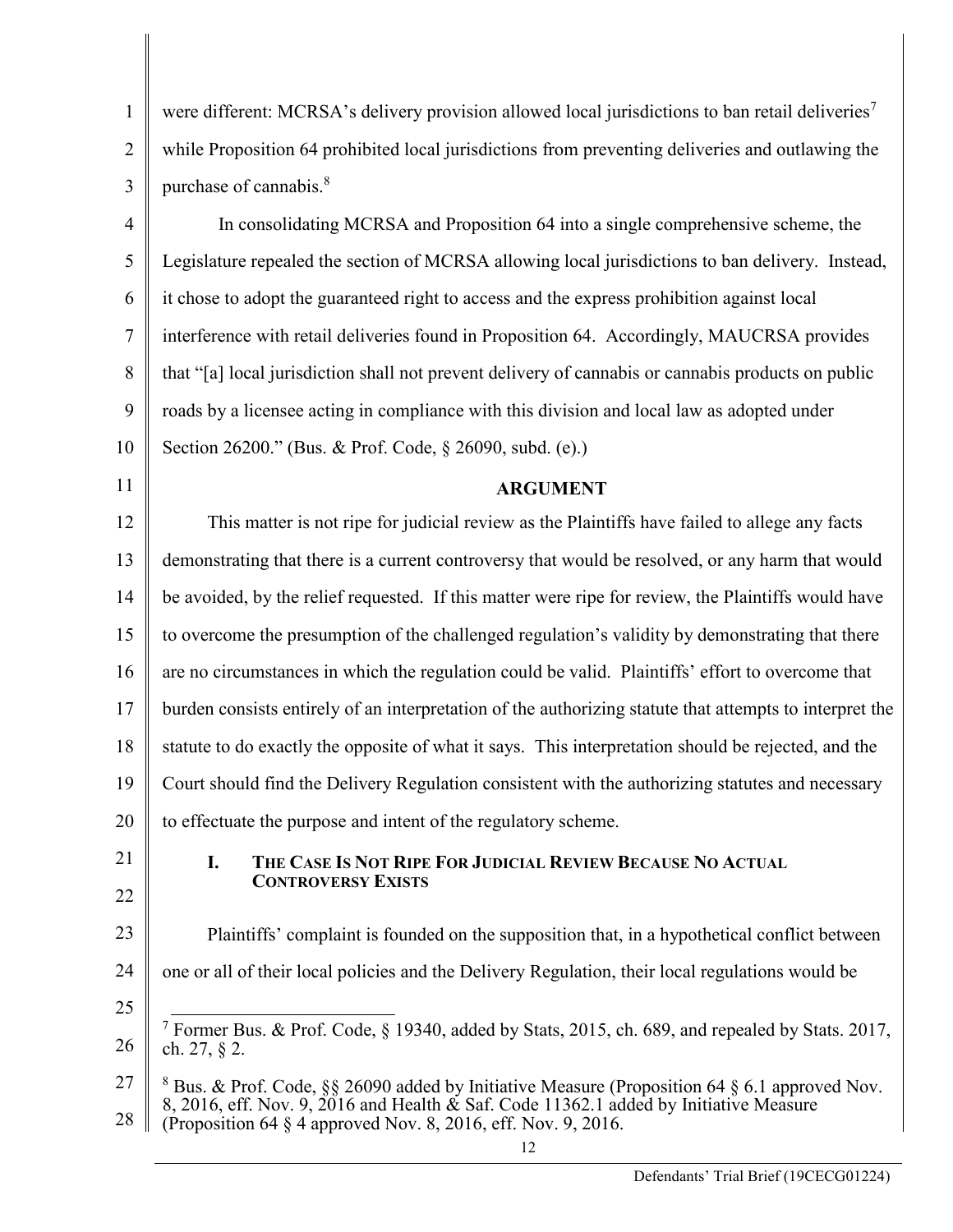uniformly preempted. But there is currently no dispute over the relationship between any of the Plaintiffs' specific ordinances and the Delivery Regulation. As such, the Court should decline to issue a declaration in this matter because no actual controversy exists between the parties.

1

2

3

4 5 6 7 8 9 10 11 12 13 14 The challenger of the validity of a regulation may bring a declaratory relief action against the state agency that adopted the regulation in accordance with the Code of Civil Procedure section 1060. (Gov. Code, § 11350, subd. (a).) However, under the Code of Civil Procedure section 1060, a party seeking a declaration of rights and duties with respect to another may only do so in cases where there is an "actual controversy relating to the legal rights and duties of the respective parties." (Code Civ. Proc., § 1060.) Courts therefore should decline to exercise their power where a "declaration or determination is not necessary or proper at the time under all the circumstances." (Code Civ. Proc., § 1061.) Declaratory judgments and injunctive remedies are discretionary, and "courts traditionally have been reluctant to apply them to administrative determinations unless these arise in the context of a controversy 'ripe' for judicial resolution." (*Pacific Legal Foundation v. Cal. Coastal Comm*. (1982) 33 Cal.3d 158, 171 ("*Pacific Legal"*).)

15 16 17 18 19 20 21 22 23 24 25 26 27 28 "[A] basic prerequisite to judicial review of administrative acts is the existence of a ripe controversy." (*Pacific Legal, supra,* at p. 169.) The ripeness doctrine prevents the courts from issuing purely advisory opinions or engaging in premature adjudication of abstract disagreements. (*Ibid*.) "The controversy must be definite and concrete, touching the legal relations of parties having adverse legal interests. [Citation.] It must be a real and substantial controversy admitting of specific relief through a decree of a conclusive character, as distinguished from an opinion advising what the law would be upon a hypothetical set of facts. [Citation]." (*Id.* at 170-171.) "A controversy is 'ripe' when it has reached, but has not passed, the point that the facts have sufficiently congealed to permit an intelligent and useful decision to be made." (*Cal. Water & Telephone Co. v. County of L.A.* (1967) 253 Cal.App.2d 16, 22.) "[T]he ripeness doctrine is primarily bottomed on the recognition that judicial decision-making is best conducted in the context of an actual set of facts so that the issues will be framed with sufficient definiteness to enable the court to make a decree finally disposing of the controversy." (*Pacific Legal, supra*, 33 Cal.3d 158, 170.)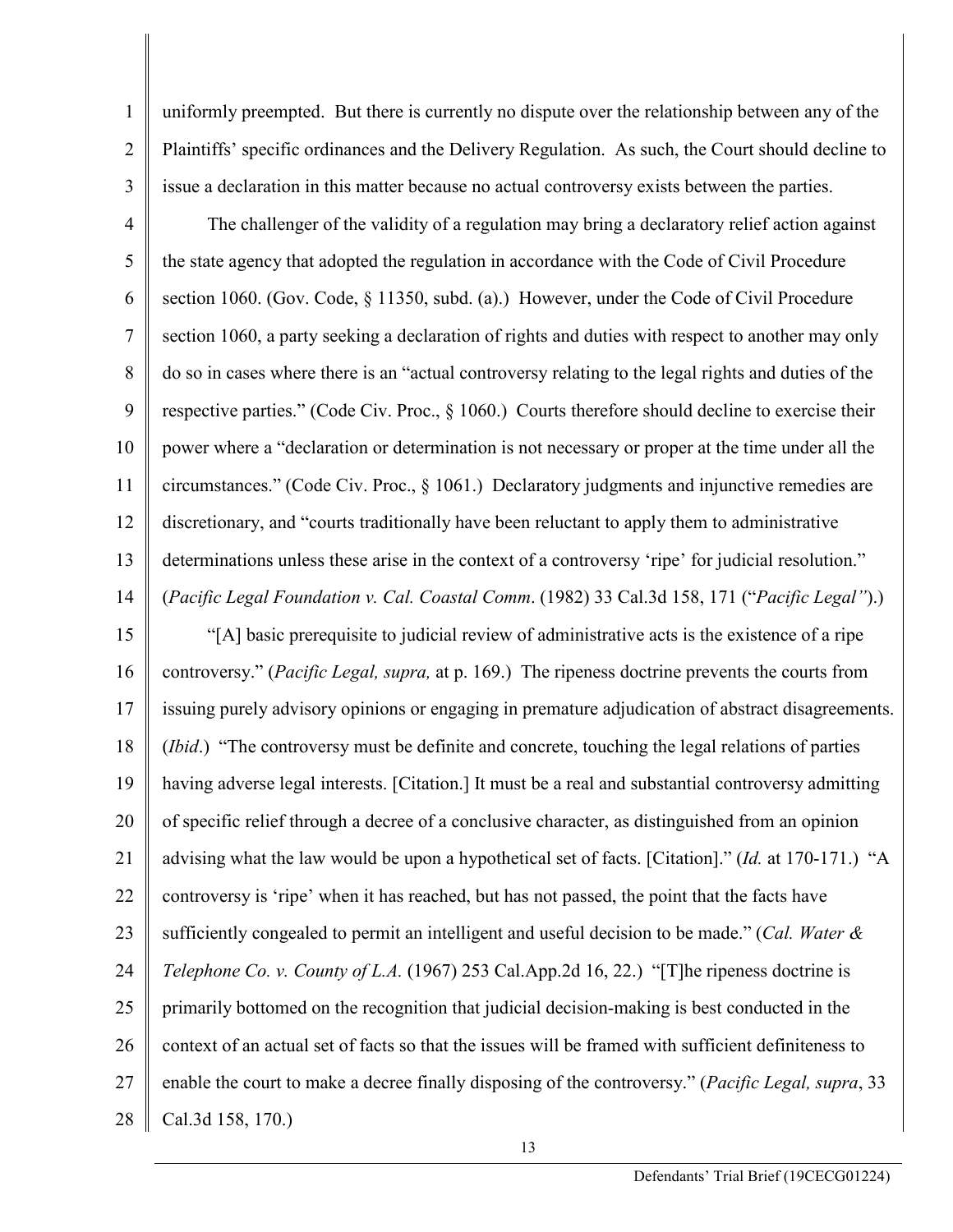Plaintiffs' challenge to the Delivery Regulation is not ripe under the two-pronged test set forth by the California Supreme Court in *Pacific Legal*, which calls on a court to evaluate (1) the fitness of the issues for judicial decision, and (2) the hardship to the parties of withholding court consideration. (*Id*. at p. 171; see also *Stonehouse Homes LLC v. City of Sierra Madre* (2008) 167 Cal.App.4th 531, 540.)

6 7

1

2

3

4

5

## **A. This Case Is Not Ripe Because the Issues Are Not Fit for a Judicial Determination**

8 9 10 11 12 13 14 15 16 17 18 19 20 21 22 23 24 25 26 Under the first prong of the *Pacific Legal* test, the issues here are not yet appropriate for judicial resolution due to the hypothetical nature of Plaintiffs' alleged injury. Notably, as was the case in *Pacific Legal*, "this proceeding is a facial challenge to the [Delivery Regulation] and nothing more" because Plaintiffs present their case only in the general sense, and no specific application of the Delivery Regulation to a set of facts is involved. (*Pacific Legal, supra,* 33 Cal.3d 158, 170.) Because no set of facts exist involving the application of the Delivery Regulation, this Court would be required to make substantial assumptions about events which may, or may not, occur at some future point. Specifically, Plaintiffs present the Court with twenty-five separate local ordinances and ask this Court to speculate about whether, in any hypothetical conflict between any one of the Plaintiffs and the Bureau, as well as potentially other unknown third parties, the Delivery Regulation would violate MAUCRSA. Plaintiffs, by virtue of their specific ordinances, fall into three categories: 1) Plaintiffs that have a purely academic interest in the resolution of the Delivery Regulation's validity and no actual controversy because they either do not have an ordinance regarding commercial cannabis delivery (e.g., plaintiff City of Ceres<sup>9</sup>) or do not ban such delivery (e.g., plaintiff Angels Camp<sup>10</sup>);  $9$  See Plaintiffs' RJN Exhibit 13: Ceres Municipal Code section 9.120.060 requires approval of a development agreement before any Commercial Cannabis Business can be established within the jurisdiction – the ordinance is specific to physical premises within the jurisdiction (see section

- $9.120.030$ . A) and makes no express or implied reference to delivery from outside the jurisdiction.
- 27 28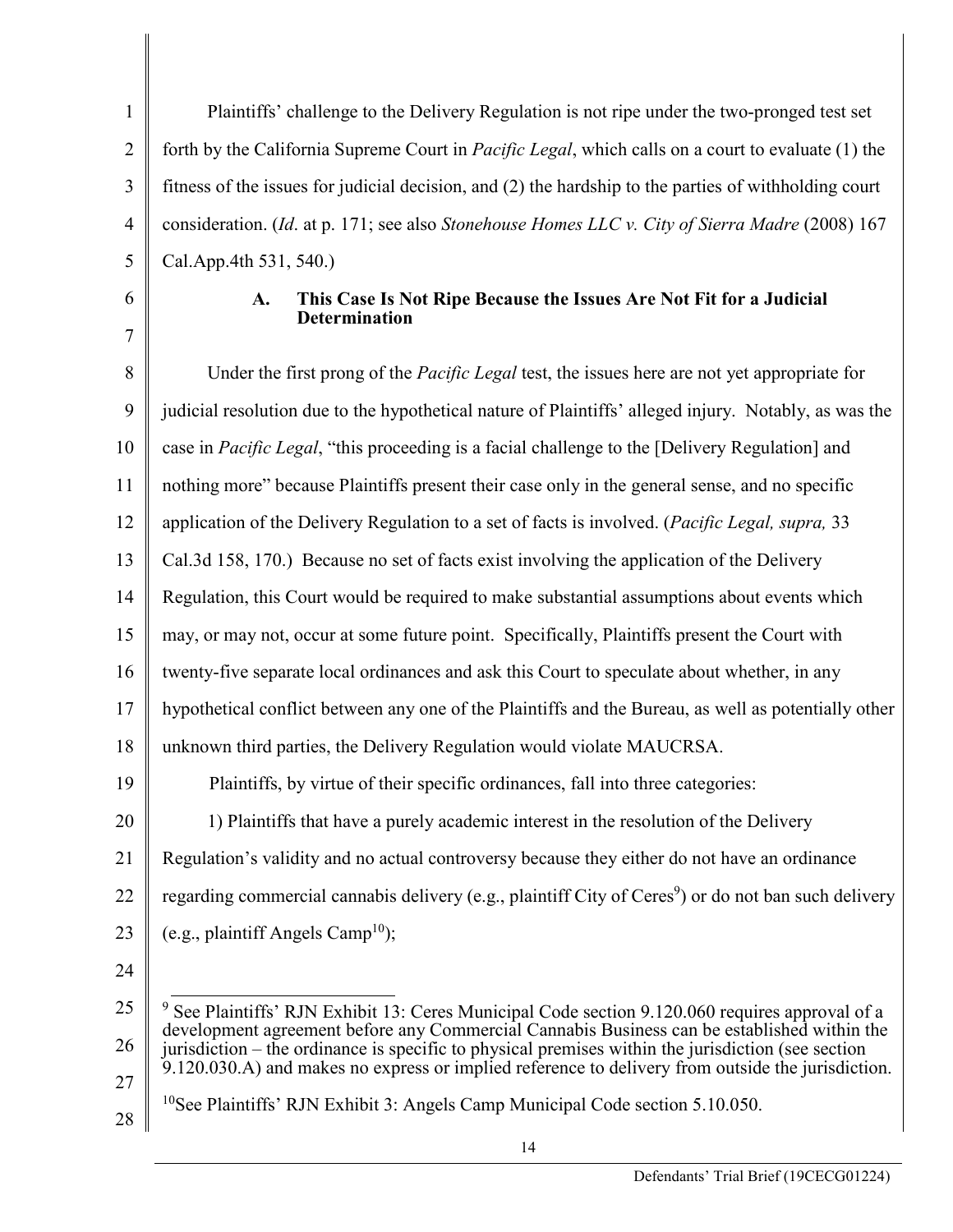1 2 3 4 5 2) Plaintiffs that lack any sufficiently concrete controversy to bring before the Court because they allow delivery locally, but prohibit licensees from other jurisdictions from delivering to their residents (e.g., plaintiff County of Santa Cruz<sup>11</sup>), and there is no precise factual dispute about whether a specific business licensed in another jurisdiction may make deliveries there; and

6 7 8 9 3) Plaintiffs that have no ripe controversy, and for whom the issuance of declaratory relief regarding adult-use deliveries alone would not settle the question of whether their ordinances are subject to preemption because they ban *both* medicinal and adult-use deliveries into their jurisdictions (e.g., plaintiff City of Arcadia<sup>12</sup>).

10 11 In light of the lack of uniformity in local ordinances and the absence of any facts that have sufficiently congealed in this case, this Court cannot decide the validity of the Delivery

12 Regulation because it is not "faced with a specific exaction." (*Pacific Legal, supra,* 33 Cal.3d

13 158, 170.)

14 15 16 17 18 19 20 21 22 Moreover, in what appears to be an attempt to create an actual controversy for this Court to decide, Plaintiffs refer to East of Eden Cannabis Co., a commercial cannabis business located in Salinas County, which filed a petition for writ of mandate against the plaintiff County of Santa Cruz (East of Eden Case) related to its delivery ordinance. 13 This case, however, was dismissed by the plaintiff on February 10, 2020. In addition, the particular facts of and the contentions made in the East of Eden Case are not before this Court, and "it would be improper to review and discuss them to support [this Court's] decision on the merits of the instant case." (*Pacific Legal,*  l  $11$  See Plaintiffs' RJN Exhibit 1: Santa Cruz County Code section 7.130.050 requires any retail

23 licensee delivering cannabis within the County to have a local license. This would require a retail licensee in another jurisdiction to get a Santa Cruz County license before delivering cannabis.

24 25 26 <sup>12</sup> See Plaintiffs' RJN Exhibit 4: Arcadia Municipal Code section  $9101.020.040(E)(4)(a)$  prohibits "transportation" as well as "delivery" of all "marijuana [and] marijuana products" whether adultuse or medicinal. The issue of whether a local jurisdiction can ban medicinal cannabis is not before the Court. MAUCRSA applies to medicinal and adult use cannabis, therefore any determination by the Court would leave open the validity of the Delivery Regulation as it relates to medicinal cannabis delivery.

- 27 <sup>13</sup> Defendants' object to Plaintiff's RJN Exs. 36 through 44 based on Government Code section 11350, subdivision (d) and Evidence Code sections 350-352, and 1200.
- 28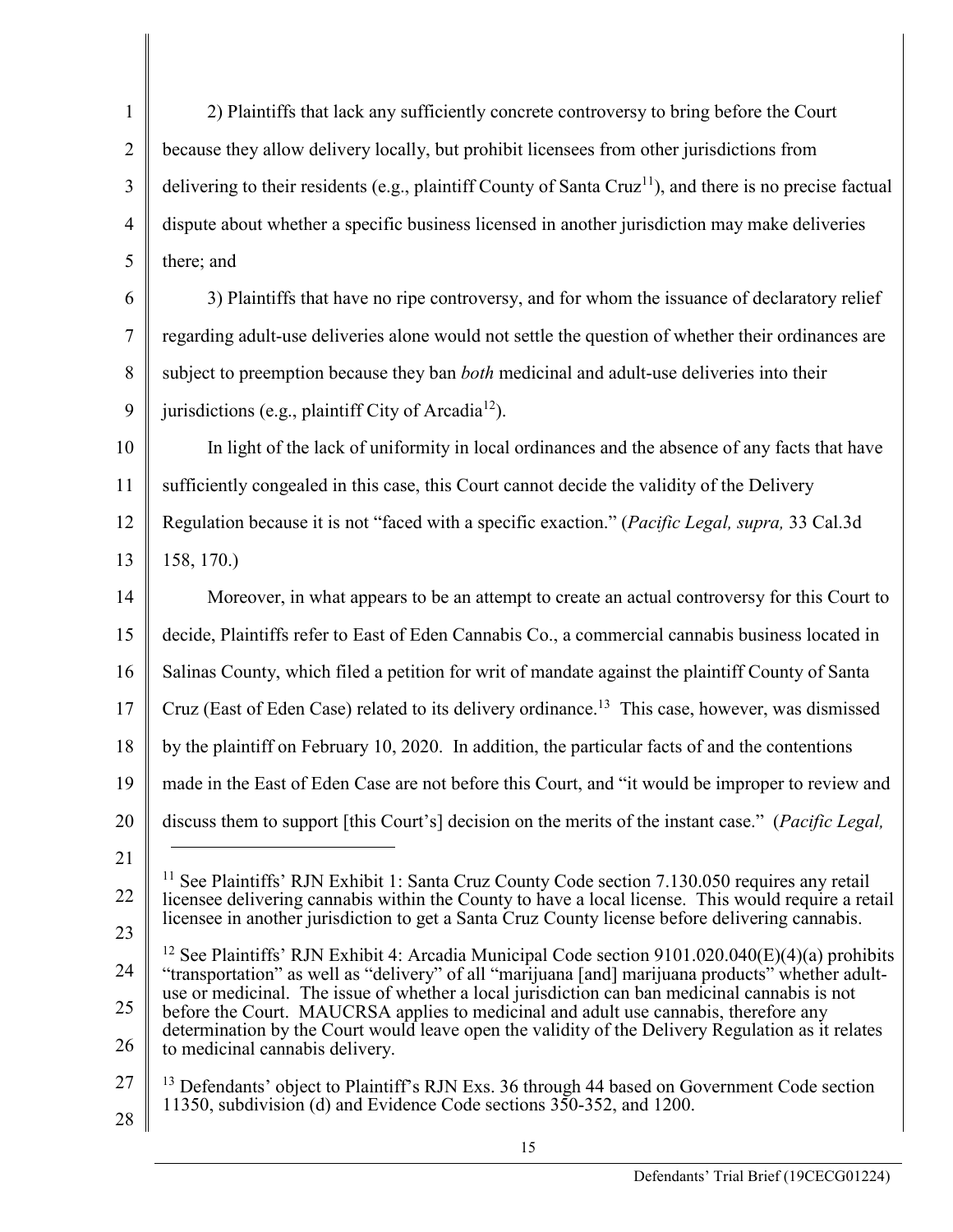| 1              | supra, 33 Cal.3d 158, 169; Govt. Code, § 11350, subd. (d) [describing scope of judicial review                                              |
|----------------|---------------------------------------------------------------------------------------------------------------------------------------------|
| $\overline{2}$ | for declaration of invalidity of regulation to include the rule-making file and any evidence                                                |
| 3              | relevant to whether a regulation used by an agency is required to be adopted].) <sup>14</sup> Thus, this matter                             |
| $\overline{4}$ | is not fit for a judicial decision in the absence of a precise factual context.                                                             |
| 5              | This Case is Not Ripe Because Plaintiffs Cannot Show Hardship<br><b>B.</b><br><b>Sufficient to Compel Declaratory and Injunctive Relief</b> |
| 6              |                                                                                                                                             |
| 7              | Plaintiffs do not meet the requirements of <i>Pacific Legal</i> 's second prong. Plaintiffs will not                                        |
| 8              | suffer harm if the Court withholds its consideration at this time because none of the Plaintiffs                                            |
| 9              | have shown, or in fact could show, that they had suffered or were about to suffer an injury as a                                            |
| 10             | result of the Delivery Regulation or the manner in which delivery was or was not handled in the                                             |
| 11             | local jurisdiction. Neither the Plaintiffs' complaint nor their trial brief contains a single factual                                       |
| 12             | allegation that any of them would suffer any actual harm as a result of implementation and                                                  |
| 13             | enforcement of the Delivery Regulation.                                                                                                     |
| 14             | Even if Plaintiffs' claim that they might be adversely impacted if they exercised local                                                     |
| 15             | control over delivery by either banning it outright or placing restrictions on delivery in their local                                      |
| 16             | jurisdictions, such claims are entirely speculative and not an "actual, present controversy."                                               |
| 17             | (Pacific Legal, supra, 33 Cal.3d 158, 172-175.) For these reasons, the Court need not consider                                              |
| 18             | the merits of the Plaintiffs' challenges to the Delivery Regulation because the issues raised are not                                       |
| 19             | "sufficiently concrete to allow judicial resolution." (Id. at 170.)                                                                         |
| 20             | In the event this Court finds that this case is ripe for review, Plaintiffs' request for                                                    |
| 21             | declaratory and injunctive relief must be denied for the reasons set forth below.                                                           |
| 22             | <b>STANDARD OF REVIEW</b><br>II.                                                                                                            |
| 23             | The Delivery Regulation Is Presumed Valid and Can Be Set Aside<br>A.<br>Only on a Showing That the Bureau Clearly Overstepped Its           |
| 24             | <b>Statutory Authority</b>                                                                                                                  |
| 25             | A regulation "comes to the court with a presumption of validity." (Assn. of Cal. Insurance                                                  |
| 26             | Companies v. Jones (2017) 2 Cal.5th 376, 389 (ACIC).) The burden is on the challenging party to                                             |
| 27             | demonstrate the invalidity of the regulation. (Credit Ins. General Agents Assn. v. Payne (1976) 16                                          |
| 28             | $14$ Defendants object to Plaintiffs RJN, Exhibits 36, 42, and 44.                                                                          |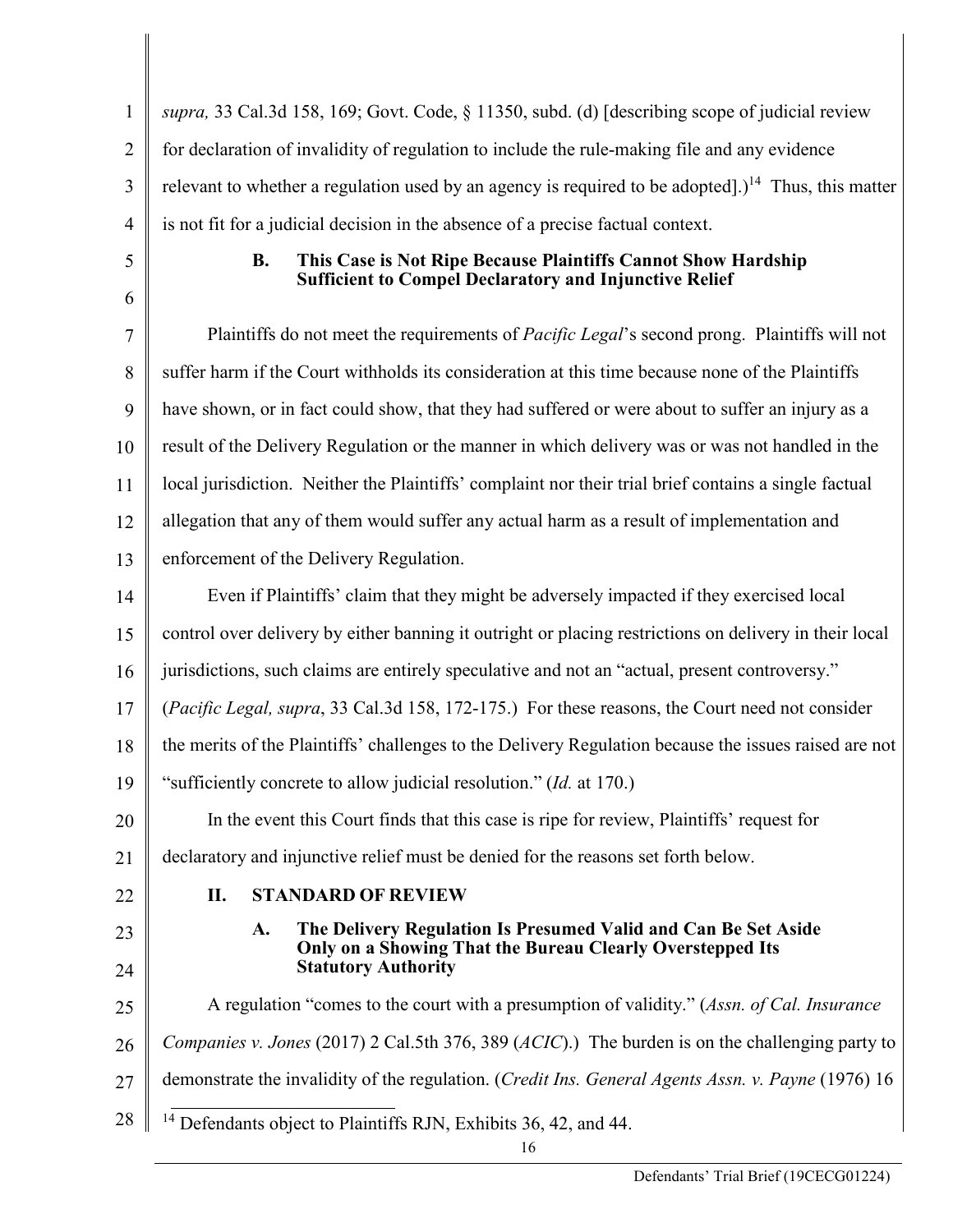1 2 3 4 5 6 7 8 9 10 11 12 Cal.3d 651, 657; *Cal. Chamber of Commerce v. State Air Resources Bd*. (2017) 10 Cal.App.5th 604, 620.) Where, as in this case, the Legislature has conferred on a state agency or officer the power to adopt regulations to carry out a statute, the question before a reviewing court is whether a challenged regulation is "consistent and not in conflict with the statute" and whether it is "reasonably necessary to effectuate the purpose of the statute." (Gov. Code, §§ 11324.1, 11342.2; Bus. & Prof. Code, §§ 26010, 26013, subd. (a); see also *ACIC, supra,* 2 Cal.5th at p. 396 [citing Gov. Code, § 11342.2].) Applying this standard, "courts recognize that the Legislature must be permitted to rely on the peculiar ability of an administrative agency to achieve continuous, flexible, and expert regulation …" (*Ralph's Grocery v. Reimel* (1968) 69 Cal.2d 172, 176.) A contrary view—where agencies are prevented from exercising their discretion and expertise to address emerging problems—would "suggest that the Legislature had little need for agencies in the first place [Citation]." (*ACIC, supra,* 2 Cal.5th 376, 398.)

13 14 15 16 17 18 19 20 The standard of judicial review depends on the nature of the regulation. "Quasi-legislative rules represent 'an authentic form of substantive lawmaking' in which the Legislature has delegated to the agency a portion of its lawmaking power." (*ACIC, supra,* 2 Cal.5th 376, 396, quoting *Yamaha Corp. of America v. State Bd. of Equalization* (1998) 19 Cal.4th 1, 10.) Because quasi-legislative rules "have the dignity of statutes, a court's review of their validity is narrow: If satisfied that the rule in question lay within the lawmaking authority delegated by the Legislature, and that it is reasonably necessary to implement the purpose of the statute, judicial review is at an end [Citation]." (*ACIC, supra,* 2 Cal.5th 376, 397.)

21 22 23 24 25 26 27 In contrast, a court may have a somewhat more active role in reviewing a rule that is purely interpretive and "devoid of any quasi-legislative authority." (*ACIC, supra,* 2 Cal.5th 376, 396.) In that circumstance, the court must determine "whether the administrative interpretation is a proper construction of the statute[.]" (*Ibid*.) But a court does not approach even this question on a legal blank slate. While the court takes "ultimate responsibility" for construing the statute, it "accords great weight and respect to the administrative construction [Citation]." (*Id.* at p. 397.).) Even in reviewing a purely interpretive rule, the agency's view "matters a great deal …" (*Ibid*.)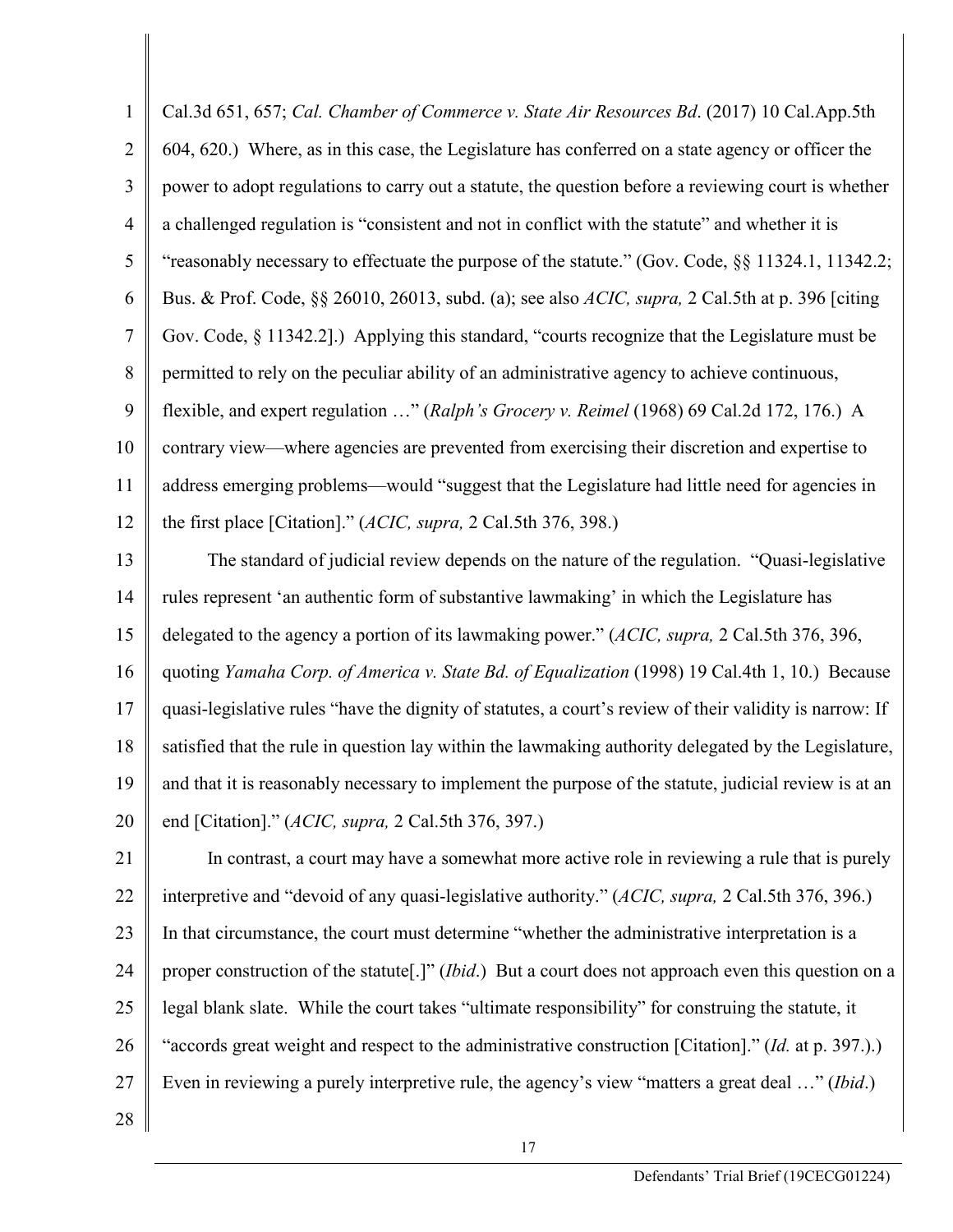| $\mathbf{1}$   | As the court recognized in ACIC, agency rules often "defy easy categorization." (See ACIC,                                                                                                              |
|----------------|---------------------------------------------------------------------------------------------------------------------------------------------------------------------------------------------------------|
| $\overline{2}$ | supra, 2 Cal.5th 376, 397; see also Ramirez v. Yosemite Water Co. (1999) 20 Cal.4th 785, 799.)                                                                                                          |
| 3              | As the California Supreme Court explained: "It may be helpful instead to imagine 'quasi-                                                                                                                |
| $\overline{4}$ | legislative' and 'interpretive' as the outer boundaries of a continuum measuring the breadth of the                                                                                                     |
| 5              | authority delegated by the Legislature." (ACIC, supra, 2 Cal.5th 376, 397.) "Thus, in certain                                                                                                           |
| 6              | circumstances, a regulation may have both quasi-legislative and interpretive characteristics — as                                                                                                       |
| $\tau$         | when an administrative agency exercises a legislatively delegated power to interpret key statutory                                                                                                      |
| 8              | terms [Citation]." ( <i>Ibid.</i> ) Where a rule's category is not outcome determinative, a court may                                                                                                   |
| 9              | choose to apply the standard for purely interpretive rules, asking only whether the agency "has                                                                                                         |
| 10             | reasonably and properly interpreted the statutory mandate." (Ibid.) A rule that meets this                                                                                                              |
| 11             | standard must be upheld, no matter its category.                                                                                                                                                        |
| 12             | In this case, the Delivery Regulation is a "quasi-legislative" regulation subject to limited                                                                                                            |
| 13             | judicial review given the broad rule-making power provided by the Legislature under                                                                                                                     |
| 14             | MAUCRSA to the Bureau to adopt implementing regulations. (Bus. & Prof. Code, §§ 26010,                                                                                                                  |
| 15             | 26013, subd. (a).) This substantive lawmaking power granted to the Bureau is further illustrated                                                                                                        |
| 16             | by the Legislature's mandate that an Advisory Committee be created to "advise the licensing                                                                                                             |
| 17             | authorities on the development of standards and regulations pursuant to this division, including                                                                                                        |
| 18             | best practices and guidelines that protect public health and safety while ensuring a regulated                                                                                                          |
| 19             | environment for commercial cannabis activity that does not impose such barriers so as to                                                                                                                |
| 20             | perpetuate, rather than reduce and eliminate, the illicit market for cannabis." (Bus. & Prof. Code,                                                                                                     |
| 21             | $\S$ 26014, subd (a).) <sup>15</sup> The Legislature recognized the unique nature of this new complex and                                                                                               |
| 22             | highly regulated industry by requiring the careful formation of a specialized Advisory Committee,                                                                                                       |
| 23             | <sup>15</sup> The Legislature's mandate to the Advisory Committee is derived from Proposition 64. In                                                                                                    |
| 24             | passing Proposition 64, the voters authorized the convening of "an advisory committee to advise.<br>. .on the development of standards and regulations.including best practices and guidelines that     |
| 25             | protect public health and safety while ensuring a regulated environment for commercial cannabis<br>activity that does not impose such barriers so as to perpetuate, rather than reduce and eliminate,   |
| 26             | the illicit market." (Bus. & Prof. Code, $\S 26014$ , subd. (a).) In order to aid the licensing agencies<br>in carrying out the quasi-legislative function of developing standards and regulations, the |
| 27             | Advisory Committee was specifically required to be comprised of "subject matter experts" from<br>the cannabis industry, local agencies, public health professionals, and regulatory bodies. (Bus. &     |
| 28             | Prof. Code, $\S 26014$ , subd. (b).)                                                                                                                                                                    |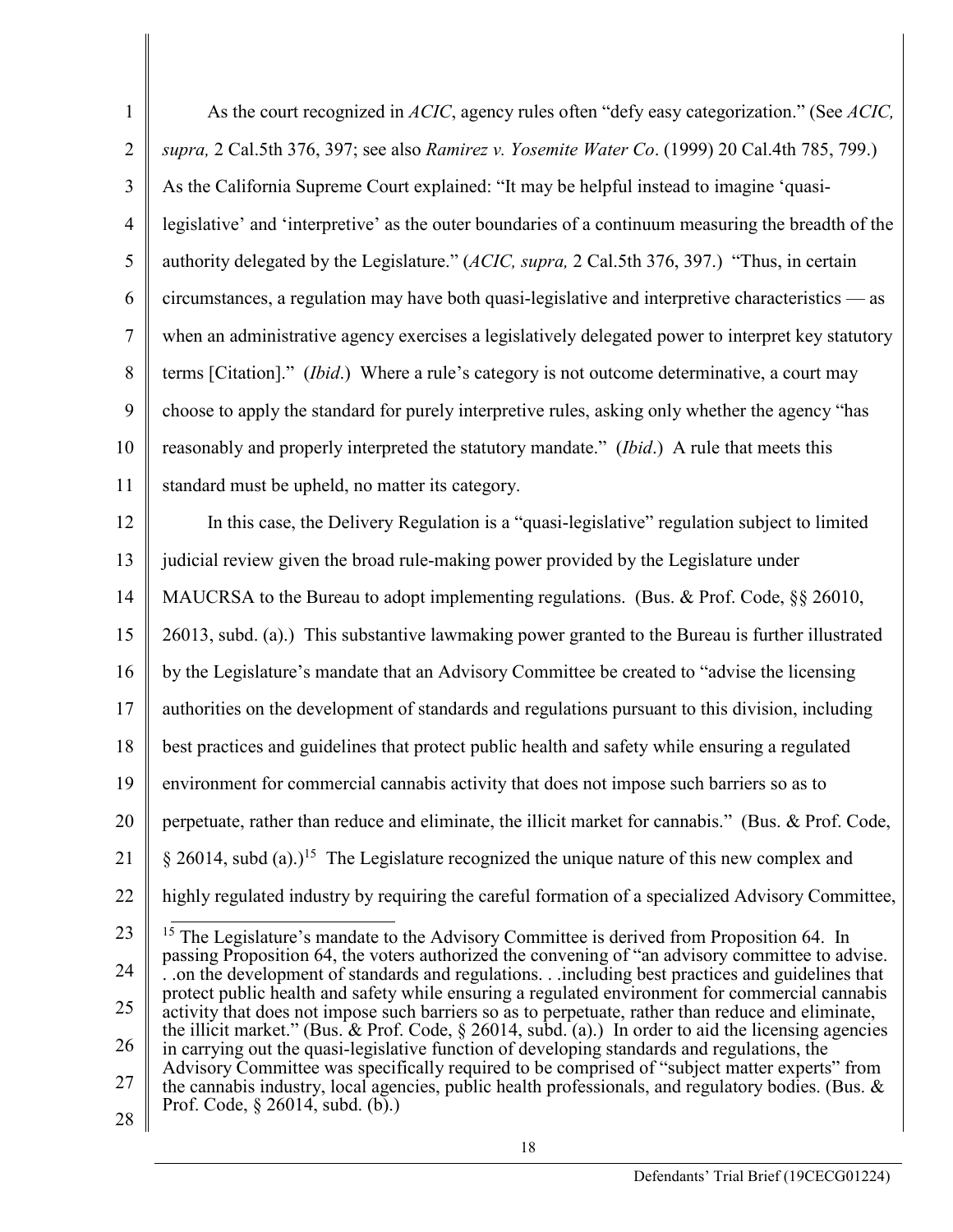| 1              | consisting of members with diverse backgrounds and expertise, to provide input to the Bureau                                                                                                                            |  |  |
|----------------|-------------------------------------------------------------------------------------------------------------------------------------------------------------------------------------------------------------------------|--|--|
| $\overline{2}$ | regarding the development regulations. (Bus. & Prof. Code, $\S 26014$ , subd (b).) In doing so, the                                                                                                                     |  |  |
| 3              | Legislature provided the Bureau with enhanced technical knowledge and expertise tending to                                                                                                                              |  |  |
| 4              | "suggest the agency has a comparative interpretive advantage over a court [Citation]." (ACIC,                                                                                                                           |  |  |
| 5              | supra, 2 Cal.5th 376, 390.). Further, as the Administrative Record demonstrates, the Bureau                                                                                                                             |  |  |
| 6              | exercised tremendous care regarding the promulgation of the Delivery Regulation, suggesting that                                                                                                                        |  |  |
| 7              | "the agency's interpretation is likely to be correct." ( <i>Ibid</i> .; Plaintiffs' RJN Ex. 53 pp. 15-21.)                                                                                                              |  |  |
| 8              | Regardless of whether this Court determines that the Delivery Regulation is "quasi-                                                                                                                                     |  |  |
| 9              | legislative" or "interpretive" in nature (or a blend), the ultimate question is whether the agency                                                                                                                      |  |  |
| 10             | has acted within the scope of the authority delegated to it by the Legislature. (Gov. Code, §                                                                                                                           |  |  |
| 11             | 11324.1.) Most importantly, the Legislature has "delegated to an administrative agency the                                                                                                                              |  |  |
| 12             | responsibility to implement a statutory scheme through rules and regulations, the courts will                                                                                                                           |  |  |
| 13             | interfere only where the agency has clearly overstepped its statutory authority " (Ford Dealers                                                                                                                         |  |  |
| 14             | Assn. v. Dept. of Motor Vehicles (1982) 32 Cal.3d 347, 356.) Here, the Bureau acted within the                                                                                                                          |  |  |
| 15             | scope of its authority by implementing the Delivery Regulation, which is consistent with and                                                                                                                            |  |  |
| 16             | necessary to effectuate the purpose of MAUCRSA.                                                                                                                                                                         |  |  |
| 17<br>18       | <b>B.</b><br><b>Plaintiffs Must Prove That the Delivery Regulation Cannot Be</b><br><b>Applied Consistent with the Relevant Statutes in Connection with</b><br><b>Their Facial Challenge of the Delivery Regulation</b> |  |  |
| 19             | Because Plaintiffs are making a facial challenge to the validity of the Delivery Regulation,                                                                                                                            |  |  |
| 20             | Plaintiffs can only prevail if the text of the Delivery Regulation, on its face, is inconsistent with                                                                                                                   |  |  |
| 21             | the relevant statutes. (PacifiCare Life & Health Ins. v. Jones (2018) 27 Cal.App.5th 391, 403                                                                                                                           |  |  |
| 22             | (PacifiCare).) In the instant case, Plaintiffs contend that the Delivery Regulation is invalid "on                                                                                                                      |  |  |
| 23             | its face" because it "conflicts with the very statute it is supposed to implement." (POB 9:4.)                                                                                                                          |  |  |
| 24             | Plaintiffs do not challenge the Delivery Regulation as applied to the facts of any case. A facial                                                                                                                       |  |  |
| 25             | challenge based on an asserted inconsistency with a statute "considers only the text" of the                                                                                                                            |  |  |
| 26             | challenged regulation, "not its application to the particular circumstances" of this case.                                                                                                                              |  |  |
| 27             | (PacifiCare, supra, 27 Cal.App.5th 391, 403, quoting Today's Fresh Start, Inc. v. L.A. County                                                                                                                           |  |  |
| 28             | Office of Education (2013) 57 Cal.4th 197, 218 (Today's Fresh Start).)                                                                                                                                                  |  |  |
|                | 19                                                                                                                                                                                                                      |  |  |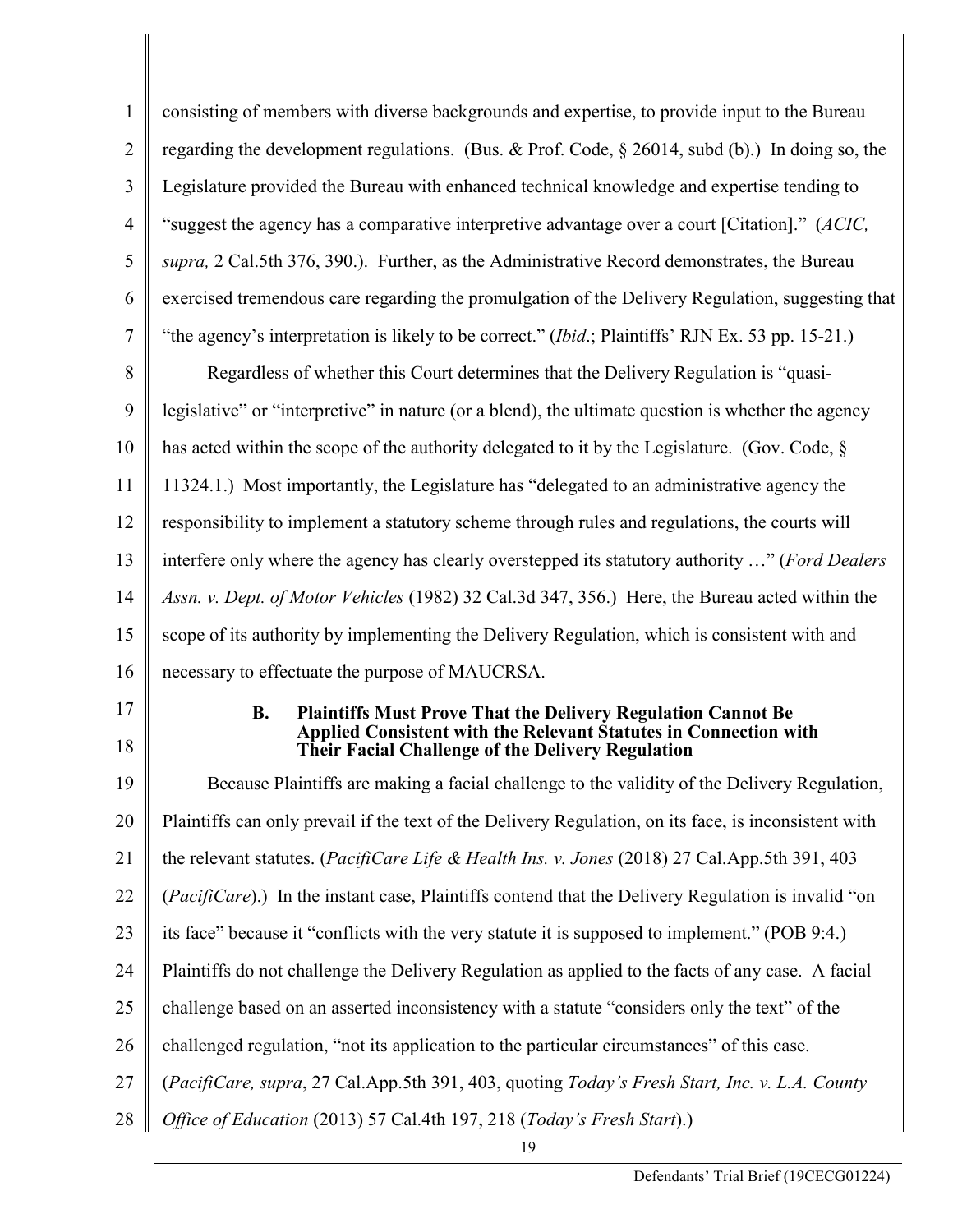| $\mathbf{1}$   | Most importantly, "[a] facial challenge is 'the most difficult challenge to mount                      |  |  |
|----------------|--------------------------------------------------------------------------------------------------------|--|--|
| $\overline{2}$ | successfully, since the challenger must establish that no set of circumstances exists under which      |  |  |
| 3              | the [law] would be valid [Citation]." (PacifiCare, supra, 27 Cal.App.5th 391, 403.) This standard      |  |  |
| $\overline{4}$ | is "exacting." (Today's Fresh Start, supra, 57 Cal.4th 197, 218 [constitutional facial challenge].)    |  |  |
| 5              | The challenger must show that the challenged regulation "inevitably pose[s] a present total and        |  |  |
| 6              | fatal conflict' with applicable prohibitions [Citation]." (T.H. v. San Diego Unified School Dist.      |  |  |
| 7              | (2004) 122 Cal.App.4th 1276, 1281.) As discussed below, Plaintiffs cannot meet their burden to         |  |  |
| 8              | show that "no set of circumstances exists" under which the Delivery Regulation would be valid.         |  |  |
| 9              | (PacifiCare, supra, 27 Cal.App.5th 391, 403.) Consequently, the Court should reject Plaintiffs'        |  |  |
| 10             | analysis relating to the alleged impropriety of the Bureau's creation of the Delivery Regulation.      |  |  |
| 11             | Ш.<br>THE DELIVERY REGULATION IS CONSISTENT WITH AND DOES NOT CONFLICT                                 |  |  |
| 12             | WITH MAUCRSA AND IS REASONABLY NECESSARY TO EFFECTUATE THE<br><b>PURPOSE OF MAUCRSA</b>                |  |  |
| 13             | <b>Statutory Interpretation Supports Validity of the Delivery Regulation</b><br>A.                     |  |  |
| 14             | The Delivery Regulation is presumed valid because the Legislature conferred on the Bureau              |  |  |
| 15             | broad authority to adopt the Delivery Regulation to carry out MAUCRSA. (Gov. Code, §§                  |  |  |
| 16             | 11324.1, 11342.2; Bus. & Prof. Code, §§ 26010, 26013, subd. (a); ACIC, supra, 2 Cal.5th 376,           |  |  |
| 17             | 396.) The Bureau set forth its interpretation of MAUCRSA in the Delivery Regulation, which is          |  |  |
| 18             | entitled to "great weight" and was adopted pursuant to the Administrative Procedure Act. (ACIC,        |  |  |
| 19             | supra, 2 Cal.5th 376, 397.) In reviewing MAUCRSA through a lens with considerable deference            |  |  |
| 20             | to the Bureau, this Court should find that the Delivery Regulation conforms with MAUCRSA               |  |  |
| 21             | based on the plain text of the statutes and reading the statutory framework as a whole. As             |  |  |
| 22             | discussed below, local control is not absolute in the context of licensed commercial cannabis          |  |  |
| 23             | delivery by a licensee to a consumer: MAUCRSA prohibits local jurisdictions from banning               |  |  |
| 24             | delivery by cannabis businesses that are licensed in other jurisdictions.                              |  |  |
| 25             | 1.<br>The Text of MAUCRSA Supports the Delivery Regulation                                             |  |  |
| 26             | MAUCRSA prohibits local jurisdictions from preventing delivery by cannabis businesses                  |  |  |
| 27             | that are properly licensed in other jurisdictions. Section 26200, subdivision $(a)(1)$ recognizes that |  |  |
| 28             | local jurisdictions have broad authority over businesses licensed by them:                             |  |  |
|                | 20                                                                                                     |  |  |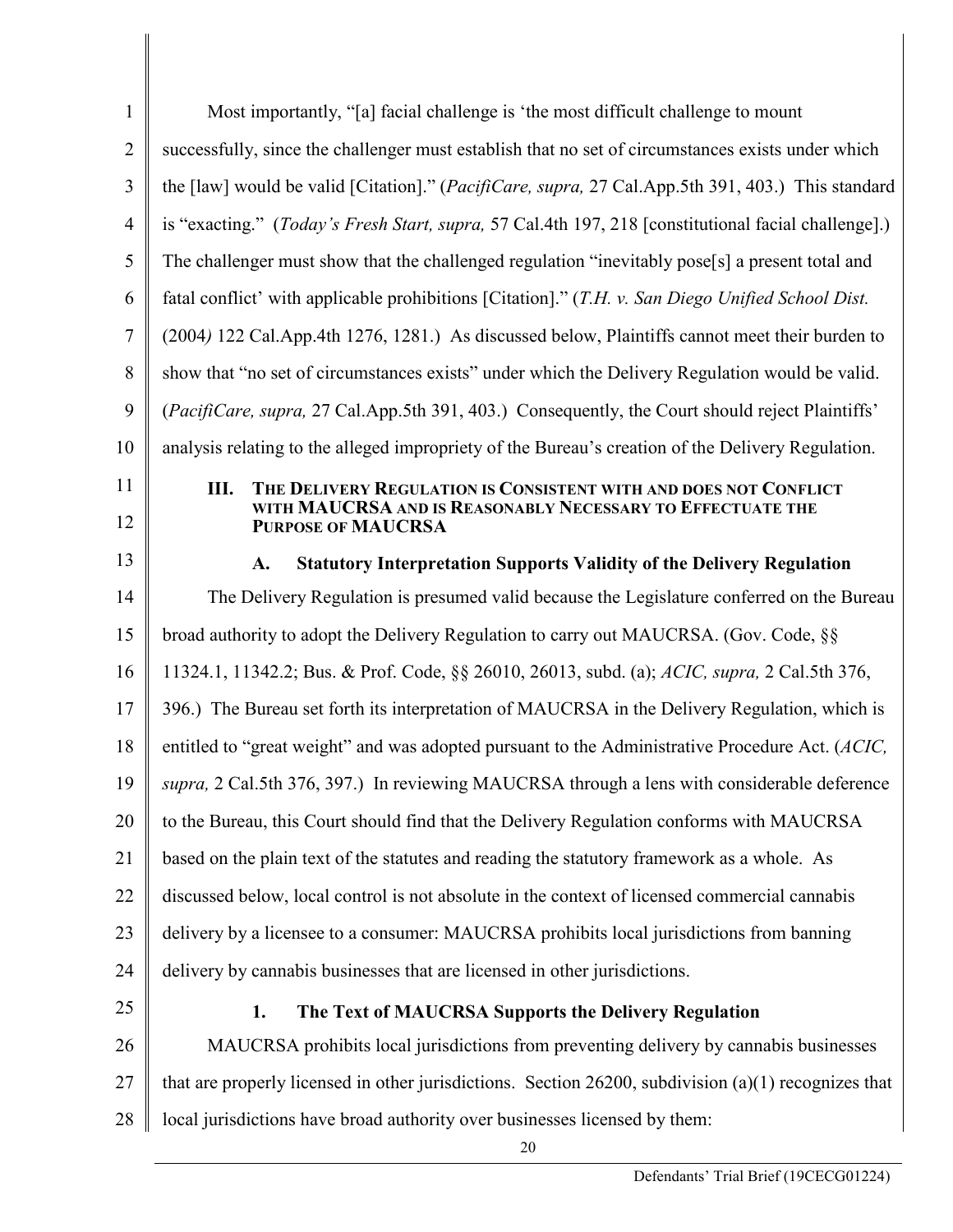| 1<br>2 | This division shall not be interpreted to supersede or limit the authority of a local<br>jurisdiction to adopt and enforce local ordinances to regulate businesses licensed<br>under this division, including, but not limited to, local zoning and land use |
|--------|--------------------------------------------------------------------------------------------------------------------------------------------------------------------------------------------------------------------------------------------------------------|
|        | requirements, business license requirements, and requirements related to reducing                                                                                                                                                                            |
| 3<br>4 | exposure to secondhand smoke, or to completely prohibit the establishment or<br>operation of one or more types of businesses licensed under this division within the<br>local jurisdiction.                                                                  |
| 5      | (Bus. & Prof. Code, $\S$ 26200, subd. (a)(1), emphasis added.)                                                                                                                                                                                               |
| 6      | However, Section 26090, subdivision (e), clearly and plainly states that local                                                                                                                                                                               |
| 7      | jurisdictions "shall not prevent" deliveries by licensees:                                                                                                                                                                                                   |
| 8<br>9 | A local jurisdiction shall not prevent delivery of cannabis or cannabis products on<br><i>public roads by a licensee</i> acting in compliance with this division and local law as<br>adopted under Section 26200.                                            |
| 10     | (Bus. & Prof. Code, $\S$ 26090, subd. (e), emphasis added.)                                                                                                                                                                                                  |
| 11     | To clarify the relationship between these provisions, the Bureau implemented the Delivery                                                                                                                                                                    |
| 12     | Regulation, which provides that a licensed entity "may deliver to any jurisdiction within the State                                                                                                                                                          |
| 13     | of California provided that such delivery is conducted in compliance with all delivery provisions                                                                                                                                                            |
| 14     | of this division." (Cal. Code Regs., tit.16, $\S$ 5416, subd. (d).)                                                                                                                                                                                          |
| 15     | In the Delivery Regulation, the Bureau interpreted section 26200, subdivision (a)(1), to                                                                                                                                                                     |
| 16     | permit local jurisdictions to prohibit the "establishment or operation" of commercial cannabis                                                                                                                                                               |
| 17     | businesses "within the local jurisdiction." The Bureau interpreted this to mean that local                                                                                                                                                                   |
| 18     | governments can regulate and even ban any commercial cannabis businesses, including retail                                                                                                                                                                   |
|        | 19   delivery businesses, that are established and operate within its borders. However, local                                                                                                                                                                |
| 20     | jurisdictions cannot totally prevent businesses that are established and operate in other cities or                                                                                                                                                          |
| 21     | counties from delivering into their jurisdictions because Section 26090, subdivision (e), expressly                                                                                                                                                          |
| 22     | prohibits local jurisdictions from preventing delivery of cannabis on public roads by licensees that                                                                                                                                                         |
| 23     | are complying with MAUCRSA and local law. Therefore, if a delivery by a licensed business                                                                                                                                                                    |
| 24     | begins in a jurisdiction where the business is licensed but ends in a jurisdiction that did not                                                                                                                                                              |
| 25     | license the business, the latter jurisdiction cannot bar otherwise lawful delivery by a licensee.                                                                                                                                                            |
| 26     | While local jurisdictions are prohibited from preventing delivery from nonlocal licensed                                                                                                                                                                     |
| 27     | businesses under section 26090, subdivision (e), the local jurisdictions are authorized to control                                                                                                                                                           |
| 28     | licensees to the extent that they may reasonably regulate a cannabis delivery business having a                                                                                                                                                              |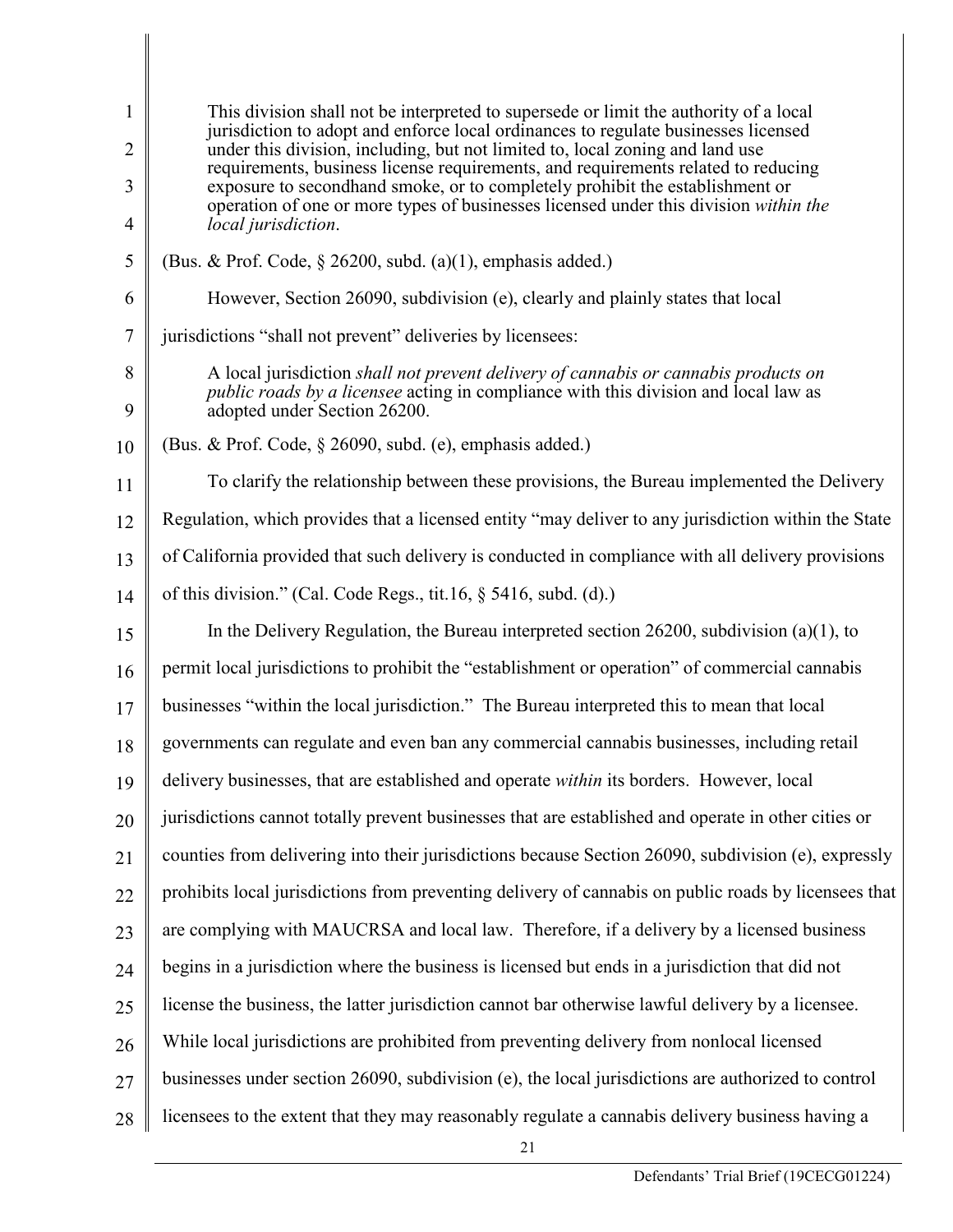physical premises within their jurisdiction pursuant to their authority under Section 26200, subdivision (a)(1).

1

2

3 4 5 6 7 8 9 10 Sections 26200 and 26090 must also be read in conjunction with the entirety of the regulatory scheme. Among the other provisions of Proposition 64 is Health and Safety Code section 11362.1, which expressly prohibits state and local jurisdictions from barring persons 21 years of age or older from possessing, transporting, purchasing or obtaining not more than 28.5 grams of cannabis or 8 grams of concentrated cannabis. This statute unequivocally permits individuals at least 21 years of age to buy cannabis from a licensed business regardless of where the person resides. Therefore, local jurisdictions have no authority to interfere with a consumer transaction that otherwise complies with this statute and state law.

11 12 13 14 15 16 17 This conclusion is supported by MAUCRSA's overall goal of "establish[ing] a comprehensive system to control and regulate the cultivation, distribution, transport, storage, manufacturing, processing, and sale" of medicinal cannabis and adult-use cannabis. (Bus. & Prof. Code, §26000, subd. (b).) In light of this goal, local control cannot be reasonably interpreted to invade the state's authority to ensure a comprehensive, uniform, logical and practical commercial cannabis delivery system. Thus, the Bureau's interpretation of MAUCRSA is balanced and reasonable.

18 19 20 21 22 23 24 25 26 27 28 According to Plaintiffs, section 26090 does not mean what it says. In their view, while the provision expressly states that "[a] local jurisdiction shall not prevent delivery of cannabis or cannabis products," it actually gives local jurisdictions absolute and unfettered power to ban local deliveries. Plaintiffs base this bizarre reading on the reference at the end section 26090 to local laws adopted under section 26200. But they do not—and cannot—offer any reason why the Legislature would have stated at the beginning of section 26090, subdivision (e), that local jurisdictions "shall not prevent delivery" when it intended to allow local jurisdictions to totally ban delivery of cannabis. The Court should reject Plaintiffs' construction of section 26090 because "[w]ell-established canons of statutory construction preclude a construction [that] renders a part of a statute meaningless or inoperative." *(Copley Press, Inc. v. Super. Ct.* (2006) 39 Cal.4th 1272, 1285.) A statute cannot in the same breath state that "a local jurisdiction *shall not prevent*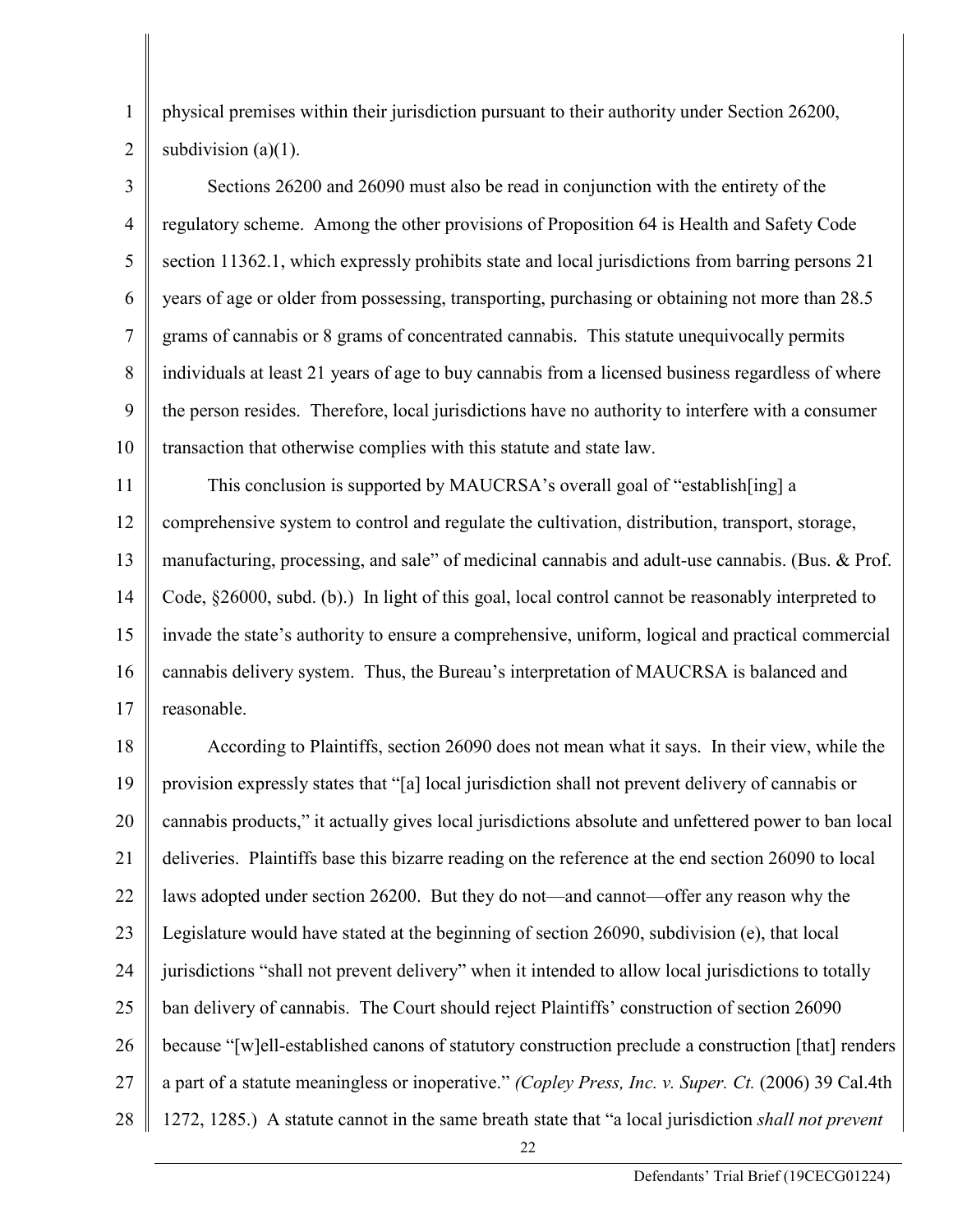1 2 3 4 5 6 7 *delivery of cannabis*" and that local jurisdictions may totally ban delivery of cannabis. If the Legislature truly had meant to recognize that local jurisdictions may ban deliveries, it could have done so plainly and simply by stating that "*a local jurisdiction shall not prevent delivery of cannabis or cannabis products, but deliveries can only be made in a city, county, or city and county, that does not prohibit it by local ordinance.*"<sup>16</sup> This is an internally contradictory sentence and would not be a reasonable construction of section 26090, subdivision (e), though it is the interpretation advanced by the Plaintiffs.

8 9 10 11 12 13 14 15 16 17 Nor can Plaintiffs evade this obvious and fatal defect in their interpretation by asserting that, in stating that local jurisdictions "shall not prevent delivery," section 26090 merely prevents local jurisdictions from barring licensed deliverers from driving through its jurisdictions. (POB., p. 10:9-12.) That construction cannot be reconciled with the ordinary meaning of the text, and it is even more dubious when the statutory definition of delivery, "the commercial transfer of cannabis or cannabis products to a customer" is considered. (Bus. & Prof. Code, § 26001, subd. (p).) Inserting this definition, Section 26090 provides that "A local jurisdiction shall not prevent [commercial transfer] of cannabis or a cannabis product [to a customer] on a public road." Plaintiffs do not even attempt to explain how this can be understood to merely prevent a delivery company from driving through a jurisdiction.

18 19 20 21 22 23 24 25 Finally, Section 26200 does not save Plaintiffs. It is unlikely that the Legislature would have drafted section 26090 to expressly state that local jurisdictions "shall not prevent delivery of cannabis or cannabis products" but then given them precisely that authority by referencing Section 26200 at the end. As the Supreme Court has recognized, "drafters of legislation 'do not. . .hide elephants in mouseholes.'" (*Cal. Redevelopment Assn. v. Matosantos* (2011) 53 Cal.4th 231, 261, quoting *Whitman v. American Trucking Assns., Inc.* (2001) 531 U.S., 457, 468.) In addition, while section 26200 recognizes that local jurisdictions may prohibit the establishment

26 27 28 <sup>16</sup> As detailed in subsection B below, this is what was said in former Business and Professions Code section 19340, subdivision (a): "Deliveries can only be made … in a city, county, or city and county that does not explicitly prohibit it by local ordinance." (Former Bus. & Prof. Code, § 19340, added by Stats, 2015, ch. 689, and repealed by Stats. 2017, ch. 27, § 2.)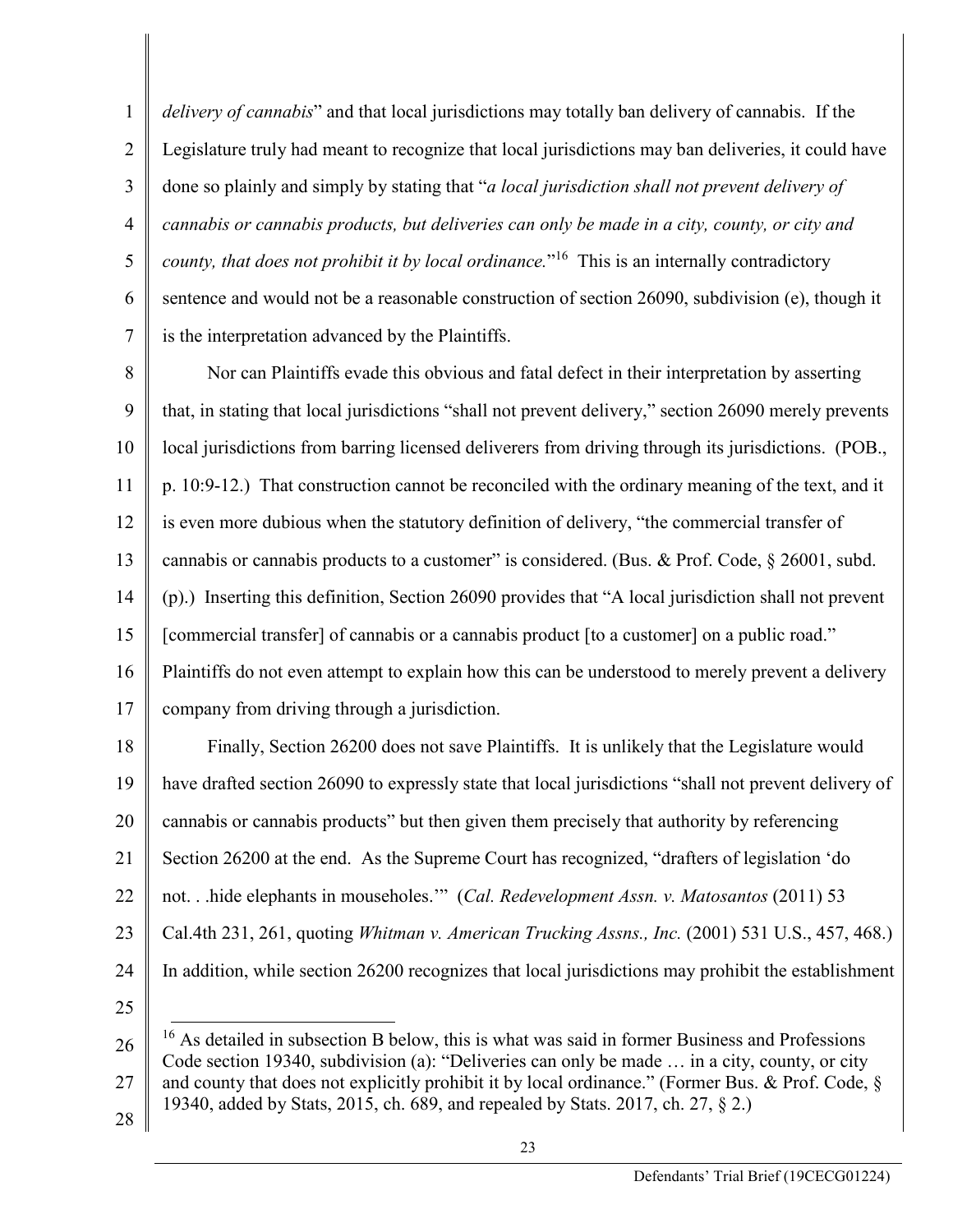| $\mathbf{1}$   | and operation of businesses, this authority is expressly limited to businesses "within the local      |  |  |
|----------------|-------------------------------------------------------------------------------------------------------|--|--|
| $\overline{2}$ | jurisdictions." (Bus. & Prof. Code, § 26200, subd. (a)(1), emphasis added.)                           |  |  |
| 3              | Thus, Section 26200 is easily reconciled with Section 26090 by interpreting the former to             |  |  |
| $\overline{4}$ | grant local governments authority to regulate and even ban any commercial cannabis businesses,        |  |  |
| 5              | including retail delivery businesses that are established and operate within the local jurisdiction,  |  |  |
| 6              | but not to ban or prevent businesses that are established and operate in other jurisdictions from     |  |  |
| $\tau$         | making deliveries. In other words, if a delivery by a licensed business begins in a jurisdiction in   |  |  |
| 8              | which it is licensed but ends in another jurisdiction, section 26090 prohibits the other jurisdiction |  |  |
| 9              | from banning the delivery, though the jurisdiction may ban businesses within the jurisdiction         |  |  |
| 10             | from making deliveries as well as impose reasonable regulations on deliveries under section           |  |  |
| 11             | 26200, subdivision (a) $(1)$ .                                                                        |  |  |
| 12             | The Delivery Regulation Is Also Supported by the Structure of<br>2.                                   |  |  |
| 13             | <b>MAUCRSA</b> and the Expressly Stated Purposes of Proposition 64                                    |  |  |
| 14             | The conclusion that Section 26090 prohibits local jurisdictions from banning deliveries by            |  |  |
| 15             | businesses licensed in other jurisdictions is bolstered by the structure of MAUCRSA and the           |  |  |
| 16             | expressly stated purposes of Proposition 64. (Horwich v. Super. Ct. (1999) 21 Cal.4th 272, 276        |  |  |
| 17             | ["we do not construe statutes in isolation, but rather read every statute 'with reference to the      |  |  |
| 18             | entire scheme of law of which it is part so that the whole may be harmonized and retain               |  |  |
| 19             | effectiveness [Citation.]."].)                                                                        |  |  |
| 20             | MAUCRSA, which combined Proposition 64 with MCRSA, the earlier statute governing                      |  |  |
| 21             | medical marijuana, provides local jurisdictions with explicit but limited authority over              |  |  |
| 22             | commercial cannabis activities. For example, Proposition 64 provided local jurisdictions explicit     |  |  |
| 23             | authority over adult-use commercial cannabis activities up to and including total bans on the         |  |  |
| 24             | formation of cannabis businesses within a local jurisdiction. (Plaintiffs' RJN, Ex. 46 [Ballot]       |  |  |
| 25             | Pamp., Primary Elec. (Nov. 8, 2016) text of Prop. 64, p. 197].) The voters also reserved to local     |  |  |
| 26             | jurisdictions other specific regulatory power:                                                        |  |  |
| 27             | 1) Local regulations can significantly limit the methods and location of personal<br>cultivation;     |  |  |
| 28             |                                                                                                       |  |  |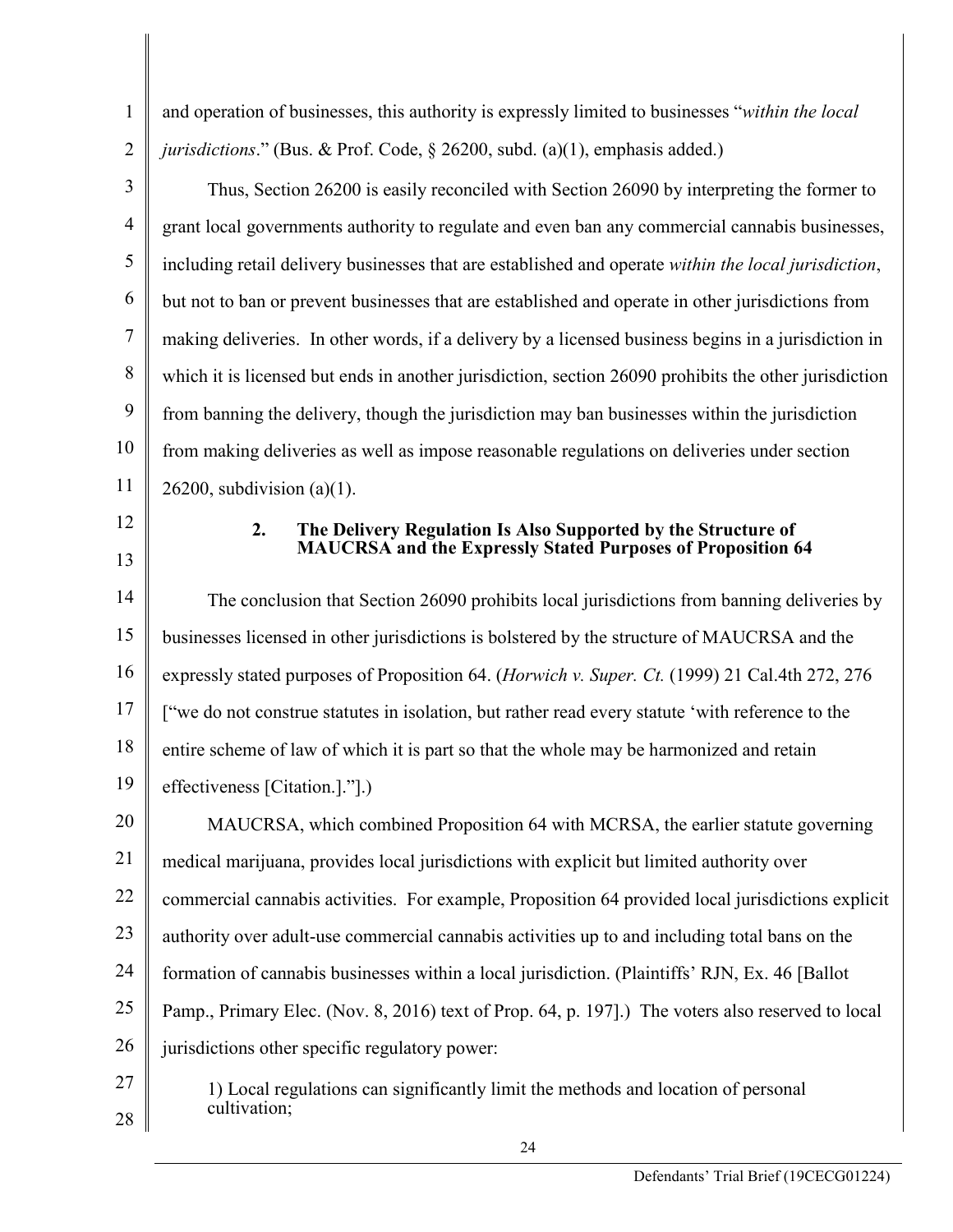| $\mathbf 1$<br>2    | 2) Local laws can regulate the possession, purchasing, obtaining, or giving away<br>cannabis "within a building owned, leased, or occupied by a  local government<br>agency;" and                                                                                                    |
|---------------------|--------------------------------------------------------------------------------------------------------------------------------------------------------------------------------------------------------------------------------------------------------------------------------------|
| 3<br>$\overline{4}$ | 3) Local jurisdictions are free to pass laws that protect the right of individuals and<br>private entities to "prohibit or restrict any of the actions or conduct otherwise<br>permitted under section 11362.1 on the individual's or private entity's privately<br>owned property." |
| 5                   | (Health and Saf. Code, §§ 11362.2, subd. (b), 11362.4, subd. (g), 11362.45, subd. (h).)                                                                                                                                                                                              |
| 6                   | MAUCRSA also contains express and implied limits on local regulatory authority. It                                                                                                                                                                                                   |
| 7                   | provides that local jurisdictions "shall not prevent transportation of cannabis or cannabis products                                                                                                                                                                                 |
| 8                   | on public roads by a licensee" in compliance with the statute's requirements (Bus. & Prof. Code,                                                                                                                                                                                     |
| 9                   | § 26080, subd. (b)), and "shall not prevent delivery of cannabis or cannabis products on public                                                                                                                                                                                      |
| 10                  | roads by a licensee" in compliance with such requirements. (Bus. & Prof. Code, § 26090, subd.                                                                                                                                                                                        |
| 11                  | (e).) Even more fundamentally, MAUCRSA states that it "shall not be unlawful under  local                                                                                                                                                                                            |
| 12                  | law to  purchase [or] obtain" cannabis or cannabis products. (Health & Saf. Code, § 11362.1,                                                                                                                                                                                         |
| 13                  | subd. $(a)$ .)                                                                                                                                                                                                                                                                       |
| 14                  | The personal rights that are protected and the purposes and intent of Proposition 64 also                                                                                                                                                                                            |
| 15                  | imposed implied limitations on the exercise of local police power. As just noted, MAUCRSA                                                                                                                                                                                            |
| 16                  | unequivocally authorizes any individual at least 21 years of age to buy cannabis from a licensed                                                                                                                                                                                     |
| 17                  | business and state that such activity shall not be unlawful under "local law" no matter where the                                                                                                                                                                                    |
| 18                  | individual resides. Other implied limitations can be seen where exercise of local authority would                                                                                                                                                                                    |
| 19                  | be inimical to the express objectives and policy goals of Proposition 64. Any local ordinance,                                                                                                                                                                                       |
| 20                  | whether ostensibly predicated on expressly granted authority or upon the inherent police powers                                                                                                                                                                                      |
| 21                  | of local jurisdictions, is void if it violates the express limits on the exercise of local police power                                                                                                                                                                              |
| 22                  | or if it subverts or obstructs a policy objective of the Proposition 64.                                                                                                                                                                                                             |
| 23                  | The objectives of Propositions 64, set out in Section 3, include taking the "production and                                                                                                                                                                                          |
| 24                  | sales out of the hands of the illegal market and bring them under a regulatory structure," reduction                                                                                                                                                                                 |
| 25                  | of "barriers to entry into the legal, regulated market," creation of a thriving commercial                                                                                                                                                                                           |
| 26                  | marketplace that would "[g]enerate hundreds of millions of dollars in new state revenue annually                                                                                                                                                                                     |
| 27                  | for restoring and repairing the environment, youth treatment and prevention, community                                                                                                                                                                                               |
| 28                  |                                                                                                                                                                                                                                                                                      |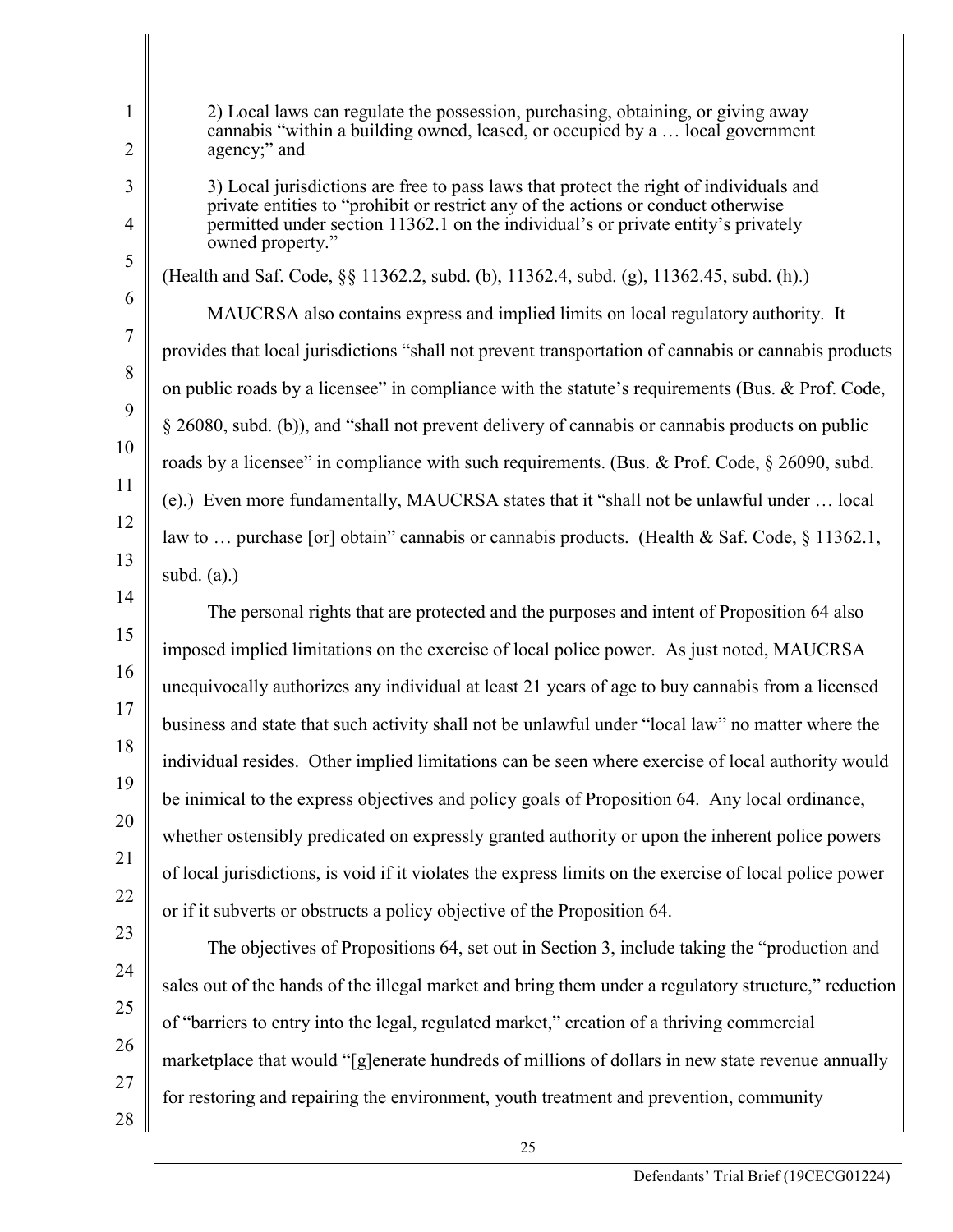1 2 3 4 5 6 7 8 investment, and law enforcement," and the right for adults to "use, possess, purchase, and grow cannabis." (Plaintiffs' RJN, Ex. 46 [Ballot Pamp., Primary Elec. (Nov. 8, 2016) text of Prop. 64, pp. 179-180].) All of these objectives would be totally obstructed if local jurisdictions could unilaterally impede statewide commercial activity. When "otherwise valid local legislation conflicts with state law, it is preempted by such law and is void." (*O'Connell v. Stockton* (2007) 41 Cal.4th 1061, 1067; see also *T-Mobile West LLC. v. City and County of S.F.* (2019) 6 Cal. 5th 1107, 1123 "[A] local law would be displaced if it hinders the accomplishment of the purposes behind state law."].)

9 10 11 12 13 14 15 16 Permitting local jurisdictions to ban all deliveries of cannabis products would turn this structure on its head. If local jurisdictions were permitted not only to prohibit the establishment and operation of businesses within their jurisdiction, but also to ban businesses licensed to operate in other jurisdictions from delivering cannabis, the expressly recognized right of individuals in that jurisdiction to purchase cannabis in spite of local laws would be severely undercut. This is especially true in large counties such as Inyo or San Bernardino, which encompass more than 10,000 and 20,000 square miles respectively, where, as a practical matter, many consumers may be unable to drive to another jurisdiction permitting cannabis businesses.

17 18 19 20 21 22 23 24 25 26 27 Permitting local jurisdictions to ban all deliveries of cannabis also would undermine the stated objectives of Propositions 64. The proposition was intended to create a "comprehensive system to legalize, control and regulate … nonmedical marijuana." (Plaintiffs' RJN, Ex. 46 [Ballot Pamp. Primary Elec. (Nov. 8, 2016) text of Prop. 64, p. 179].) Its stated objectives include not only securing the right of adults to "use, possess, purchase, and grow cannabis," but also taking the "production and sales out of the hands of the illegal market and bring[ing] them under a regulatory structure." (*Id.* pp. 179-180.) These objectives would be undercut if local jurisdictions could unilaterally impede statewide commercial activity. For example, if whole swaths of the state could totally outlaw commercial cannabis transactions, the right of access guaranteed by Proposition 64 would become effectively meaningless in those areas. Similarly, if legal transactions were not allowed in those jurisdictions, only illicit sales would occur there, the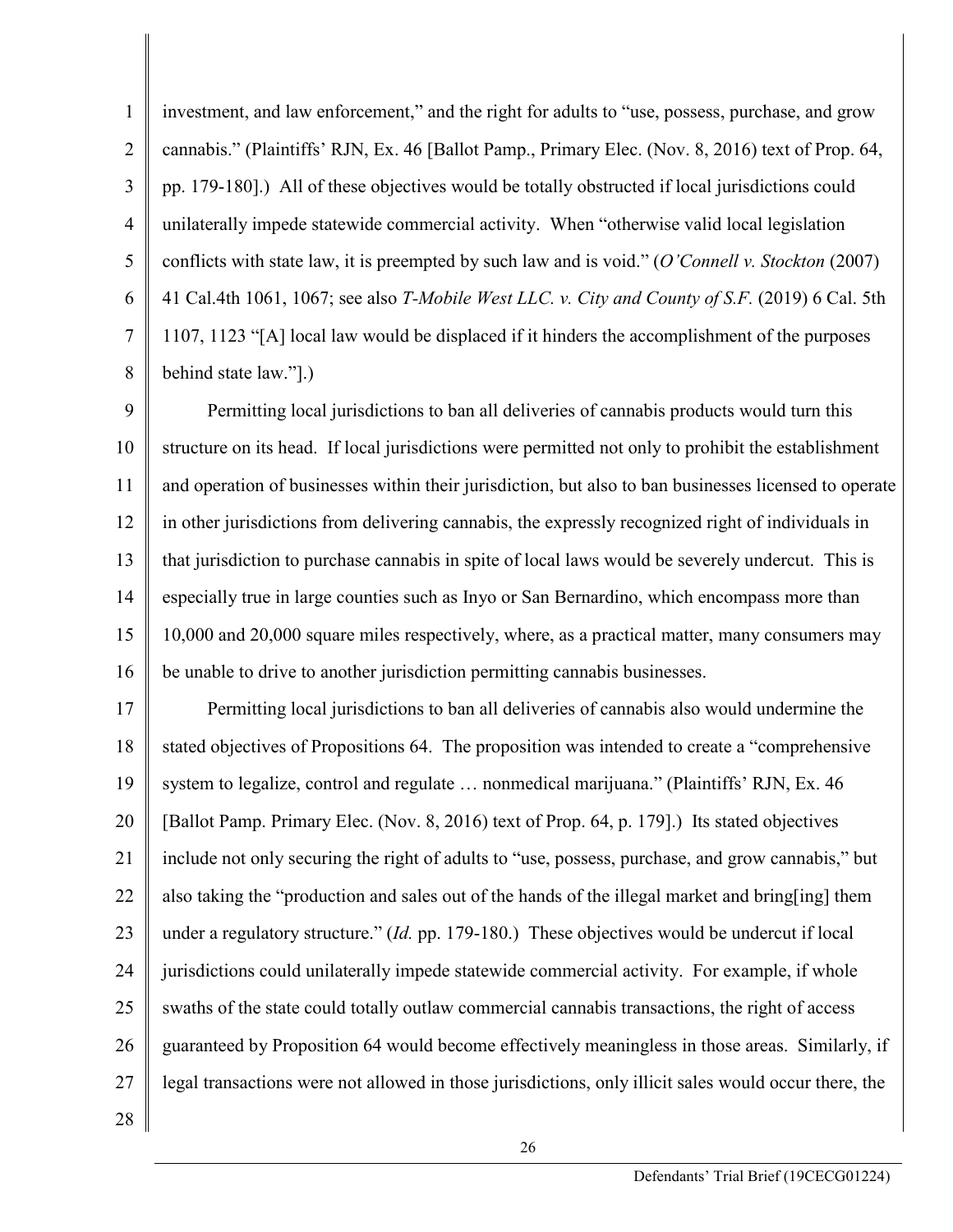| $\mathbf{1}$ | illicit market would be perpetuated, and the goal of creating a legally regulated, statewide                                                                                                                     |  |
|--------------|------------------------------------------------------------------------------------------------------------------------------------------------------------------------------------------------------------------|--|
| 2            | commercial cannabis market would be sabotaged.                                                                                                                                                                   |  |
| 3            | <b>B.</b><br>The Legislative History Confirms the Interpretation Underlying the                                                                                                                                  |  |
| 4            | <b>Delivery Regulation</b>                                                                                                                                                                                       |  |
| 5            | The Delivery Regulation is also supported by the legislative history of MAUCRSA and, in                                                                                                                          |  |
| 6            | particular, the manner in which it resolved the differences between Proposition 64 and the                                                                                                                       |  |
| 7            | MCRSA. As noted above, the MCRSA, which was enacted in 2015, permitted the use of                                                                                                                                |  |
| 8            | cannabis for medicinal purposes but left cannabis regulation primarily to local jurisdictions. In                                                                                                                |  |
| 9            | particular, while the MCRSA prohibited local jurisdictions from banning "carriage" of medical                                                                                                                    |  |
| 10           | cannabis on public roads, it permitted deliveries only in jurisdictions not explicitly prohibiting                                                                                                               |  |
| 11           | such deliveries:                                                                                                                                                                                                 |  |
| 12           | (a) Deliveries, as defined in this chapter, can only be made by a dispensary and                                                                                                                                 |  |
| 13           | in a city, county, or city and county that does not explicitly prohibit it by local<br>ordinance.                                                                                                                |  |
| 14           | (b) Upon approval of the licensing authority, a licensed dispensary that delivers<br>medical cannabis or medical cannabis products shall comply with both of the                                                 |  |
| 15           | following:                                                                                                                                                                                                       |  |
| 16<br>17     | (1) The city, county, or city and county in which the licensed dispensary is<br>located, and in which each delivery is made, do not explicitly by ordinance prohibit<br>delivery, as defined in Section 19300.5. |  |
| 18           |                                                                                                                                                                                                                  |  |
| 19           | (f) A local jurisdiction shall not prevent carriage of medical cannabis or medical                                                                                                                               |  |
| 20           | cannabis products on public roads by a licensee acting in compliance with this<br>chapter.                                                                                                                       |  |
| 21           | (Former Bus. & Prof. Code, § 19340, added by Stats, 2015, ch. 689, and repealed by Stats. 2017,                                                                                                                  |  |
| 22           | ch. 27, $\S$ 2.)                                                                                                                                                                                                 |  |
| 23           | In sharp contrast, Proposition 64 guaranteed the right of all Californians to "obtain" and                                                                                                                       |  |
| 24           | "purchase" adult-use cannabis and explicitly prohibited local jurisdictions from "preventing"                                                                                                                    |  |
| 25           | deliveries" by licensees acting in conformity with state and local regulations. (Plaintiffs' RJN, Ex.                                                                                                            |  |
| 26           | 46 [Ballot Pamp. Primary Elec. (Nov. 8, 2016) text of Prop. 64, pp. 180, 192].) Even more                                                                                                                        |  |
| 27           | importantly, in consolidating Proposition 64's regulation of adult-use and MCRSA's medicinal                                                                                                                     |  |
| 28           |                                                                                                                                                                                                                  |  |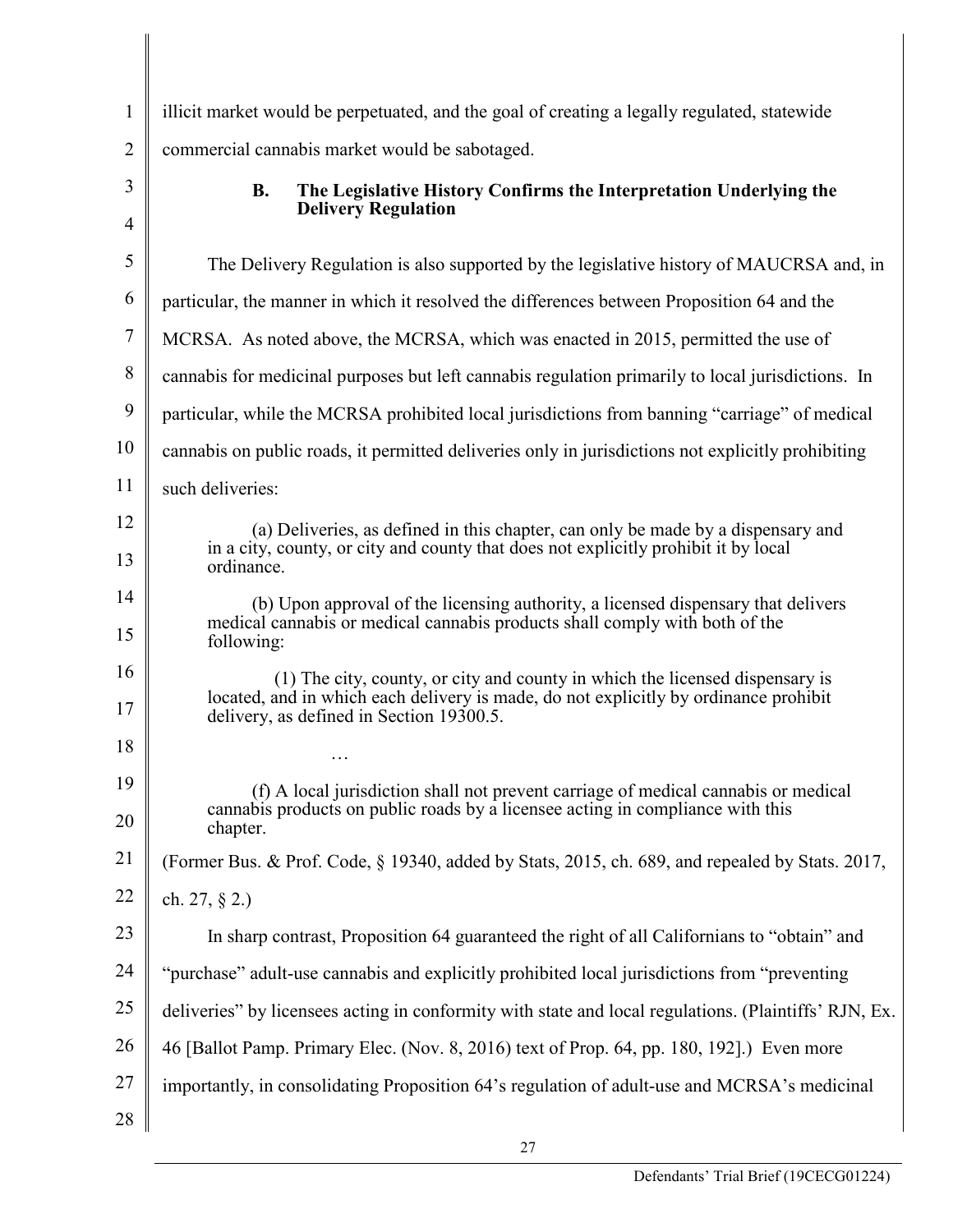1 2 3 4 5 6 regulations into a single comprehensive scheme, the Legislature repealed former section 19340, the MCRSA provision permitting deliveries only in local jurisdictions not explicitly prohibiting such deliveries, and replaced it with the provision in Proposition 64, prohibiting local jurisdictions from banning deliveries. As a consequence, MAUCRSA now states that local jurisdictions "shall not prevent delivery of cannabis or cannabis products on public roads" by a licensee. (Bus. & Prof. Code, § 26090, subd. (e).)

7 8 9 10 11 12 13 If the Legislature had intended section 26090 to permit local jurisdictions to ban deliveries by licensees from other jurisdictions, it undoubtedly would have adopted (and revised) the language of the MCRSA provision permitting such local bans rather repealing that provision and replacing it with a totally different provision stating that local jurisdictions shall not prevent deliveries. Thus, in addition to contradicting the plain language of Section 26090, the structure of MAUCRSA, and its stated purposes, the Plaintiffs' interpretation is also directly contrary to the legislative history of the statute.

14

### **C. The Delivery Regulation Is Reasonably Necessary**

15 16 17 18 19 20 21 22 23 In addition to being consistent with MAUCRSA, the Delivery Regulation is "necessary to effectuate the purpose of the statute." (Gov Code, § 11342.2.) Plaintiffs do not allege anywhere in their complaint or opening brief that the Delivery Regulation is not necessary to effectuate the purpose of Proposition 64 and section 26090 and thus presumably agree that the regulation *is*  necessary to advance the purpose and intent of the statute. In any event, the necessity inquiry is confined to "whether the rule is arbitrary, capricious, or without rational basis, and whether substantial evidence supports the agency's determination that the rule is reasonably necessary." (*Western States Petroleum v. State Bd. of Equalization* (2013) 57 Cal.4th 401, 415.) The Delivery Regulation easily satisfies this requirement.

24 25 26 27 During the rulemaking process, the Bureau received public and written comment seeking clarification on cannabis delivery (AR002172 - 007833), including discussions at a number of the Advisory Committee meetings prior to August 20, 2018, when the Advisory Committee voted 13-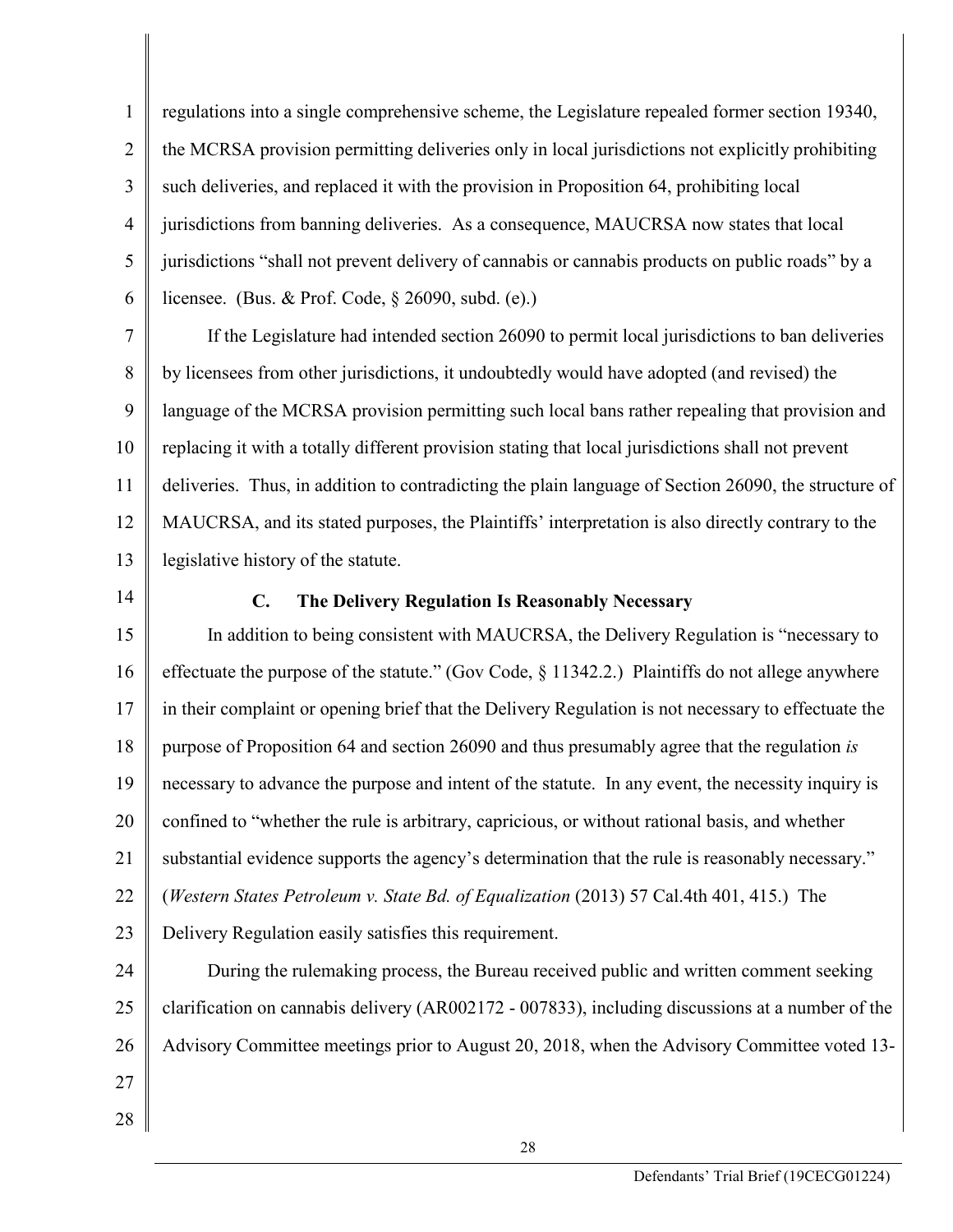| $\mathbf{1}$                                                   | 4, in support of the proposed Delivery Regulation, in its initial form. <sup>17</sup> The concerns expressed                                                                                                                              |
|----------------------------------------------------------------|-------------------------------------------------------------------------------------------------------------------------------------------------------------------------------------------------------------------------------------------|
| $\overline{2}$                                                 | by interest groups, policy makers, and the public focused on two general categories. The first                                                                                                                                            |
| 3                                                              | category related to the need for clarity for consumers and licensed businesses to enable them to                                                                                                                                          |
| $\overline{4}$                                                 | participate in a functional statewide market. This was necessary because, absent this clarification,                                                                                                                                      |
| 5                                                              | it would be difficult, if not impossible, to navigate the numerous laws and ordinances if                                                                                                                                                 |
| 6                                                              | compliance with state regulations also required compliance with the local rules in the 482 cities                                                                                                                                         |
| $\tau$                                                         | and 58 counties in California. (AR004304). The second category expressed the concern that                                                                                                                                                 |
| 8                                                              | "cannabis deserts" would result from the large numbers of local jurisdictions banning all cannabis                                                                                                                                        |
| 9                                                              | retail activities. (AR002195.) If local jurisdictions can create obstacles to the implementation of a                                                                                                                                     |
| 10                                                             | comprehensive statewide marketplace, they also can interfere with the express policy goals of                                                                                                                                             |
| 11                                                             | Proposition 64 such as consumer access, the elimination of the illicit market, development of a                                                                                                                                           |
| 12                                                             | thriving statewide industry, and generation of significant tax revenue. (AR002300 - AR002323,                                                                                                                                             |
| 13                                                             | AR002504 - AR002509, AR002578 - AR002607, AR002756 - AR007884, AR007994 -                                                                                                                                                                 |
| 14                                                             | AR009194, AR009228 - AR0010069.)                                                                                                                                                                                                          |
|                                                                |                                                                                                                                                                                                                                           |
|                                                                |                                                                                                                                                                                                                                           |
|                                                                |                                                                                                                                                                                                                                           |
|                                                                | <sup>17</sup> Defendants' RJN, Ex. A, pp. 7, 9, and 12 [Cannabis Advisory Committee Meeting Minutes                                                                                                                                       |
|                                                                | dated November 16, 2017: questions regarding delivery limits, whether delivery was for<br>medicinal cannabis only, and the amount of product that could be carried by a delivery driver];                                                 |
|                                                                | Defendants' RJN, Ex. B, pp. 16-17 [Cannabis Advisory Committee Meeting Minutes dated<br>March 15, 2018: comments regarding needing more secured vehicles that can carry more product,                                                     |
|                                                                | not having limits on the price of what can be carried, un-enclosed vehicles or two-wheeled                                                                                                                                                |
|                                                                | vehicles, clarification of the regulations to clearly require age verification of the recipient at the<br>time of delivery, opportunity for deliverers to go into the elder care communities, allowing                                    |
|                                                                | deliverers to rely on a doctor's recommendation, and doing everything to help patients];<br>Defendants' RJN, Ex. C, p. 4 [Cannabis Advisory Committee Meeting Minutes dated July 19,                                                      |
|                                                                | 2018: "illegal operations and unlicensed businesses such as delivery operations are the biggest                                                                                                                                           |
|                                                                | issues in non-compliance right now  relaxing some of the barriers for businesses to enter the<br>legal market will help combat the illicit market" and "from a local government perspective, there                                        |
| 15<br>16<br>17<br>18<br>19<br>20<br>21<br>22<br>23<br>24<br>25 | is no uniform code or ordinance for cities to follow; each jurisdiction tends to have their own way<br>of going about permitting businesses and asked how can cooperation between cities be facilitated                                   |
| 26                                                             | to share data and information so that a model ordinance or code can be created  it is needed<br>because some aspects of compliance and enforcement should be standardized statewide."];                                                   |
| 27                                                             | Defendants' RJN Ex. D, pp. 15-21 [Cannabis Advisory Committee Meeting Minutes dated<br>August 20, 2018] the proposed delivery regulation stated: "A delivery employee may deliver to<br>any jurisdiction within the State of California." |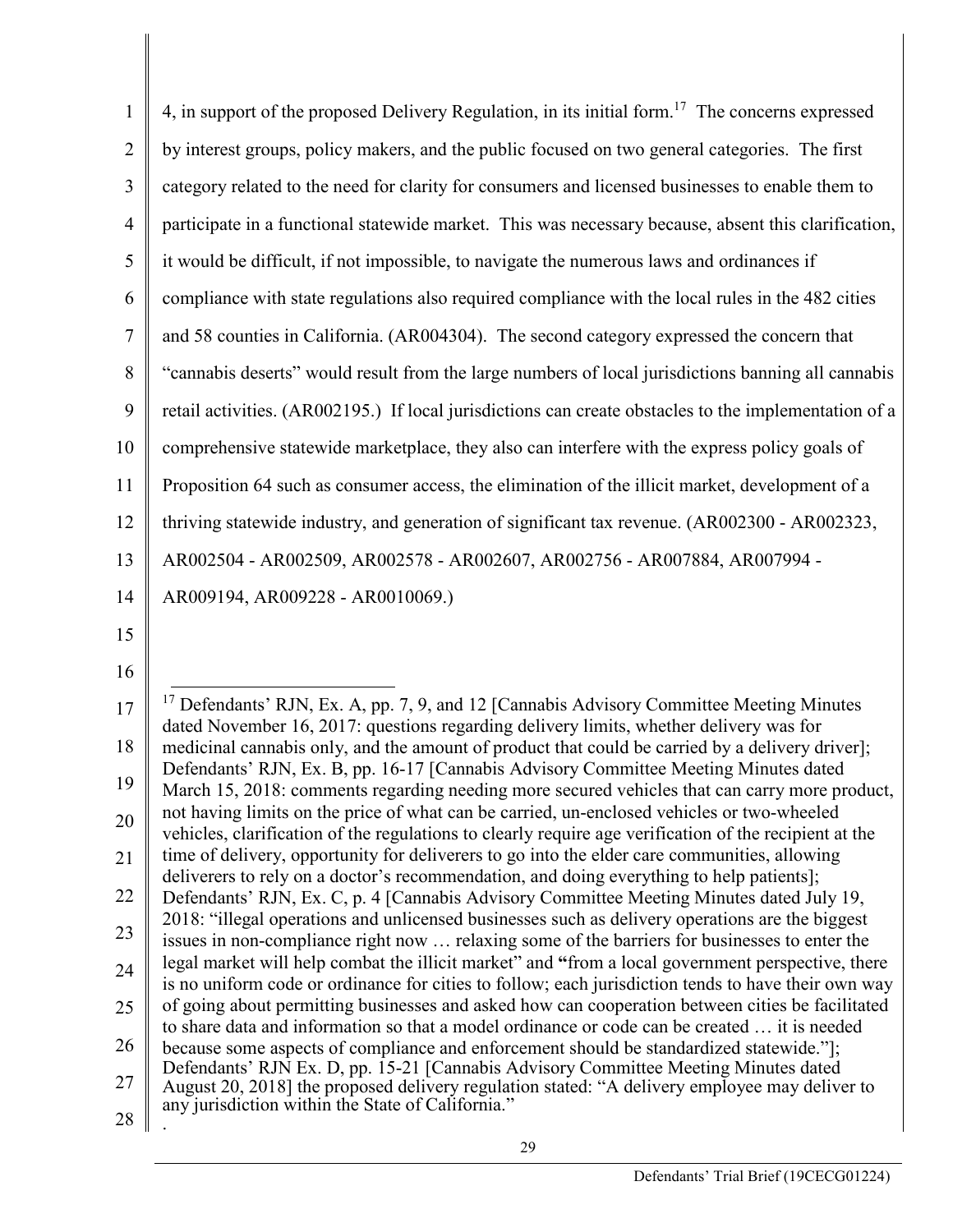1 2 3 4 5 6 7 8 9 10 The Delivery Regulation addresses the first category of concerns by clarifying what retail delivery licensees are permitted to do in the framework of the regulations. Specifically, the Delivery Regulation was "amended to clarify that a delivery employee may deliver to any jurisdiction within the State of California provided that such a delivery is conducted in compliance with all delivery provisions of the regulations." (AR001572; Cal. Code Reg., tit. 16, § 5416, subd. (d).) It also deals with the second set of concerns by clarifying that local police power cannot be used to ban cannabis deliveries by properly licensed businesses: "Local jurisdictions have the ability to regulate commercial cannabis businesses operating in their jurisdiction. However, the Act does not allow a local jurisdiction to prevent delivery on public roads." (AR001107.)

11 12 13 14 15 16 17 18 19 20 Enacting the regulation was necessary not only to vindicate the expressly protected right of access, but also to clarify what retail delivery services are allowed to do in the context of the state's regulations without fear of administrative sanction from the Bureau. Plaintiffs' hyperbolic claim that the rulemaking record "exposes BCC's blatant disregard for the limitation imposed by the California Electorate on state level pre-emption of local control" (POB, p. 18:19 - 20) has no basis. In fact, the Delivery Regulation is necessary not just to ensure the viability of the statewide commercial market and advance the policy goals of Proposition 64, but to apprise licensees of the basic rules they must follow. There are several hundred jurisdictions in the state and their regulations are subject to frequent change. In fact, three of the ordinances in the Plaintiffs' RJN are no longer current<sup>18</sup> because they have been replaced by new local ordinances.<sup>19</sup>

21 22 23 The regulation is necessary because, without the assurance of the Delivery Regulation, licensed retailers would not know whether they could accept orders within the regions where they operate. The Bureau's actions in promulgating the Delivery Regulation were not arbitrary,

25

- 26  $18$  See Plaintiffs' RJN Exs. 4, 15, and 27.
- 27 <sup>19</sup> See Defendants' RJN, Exs. F, G, H, and I.
- 28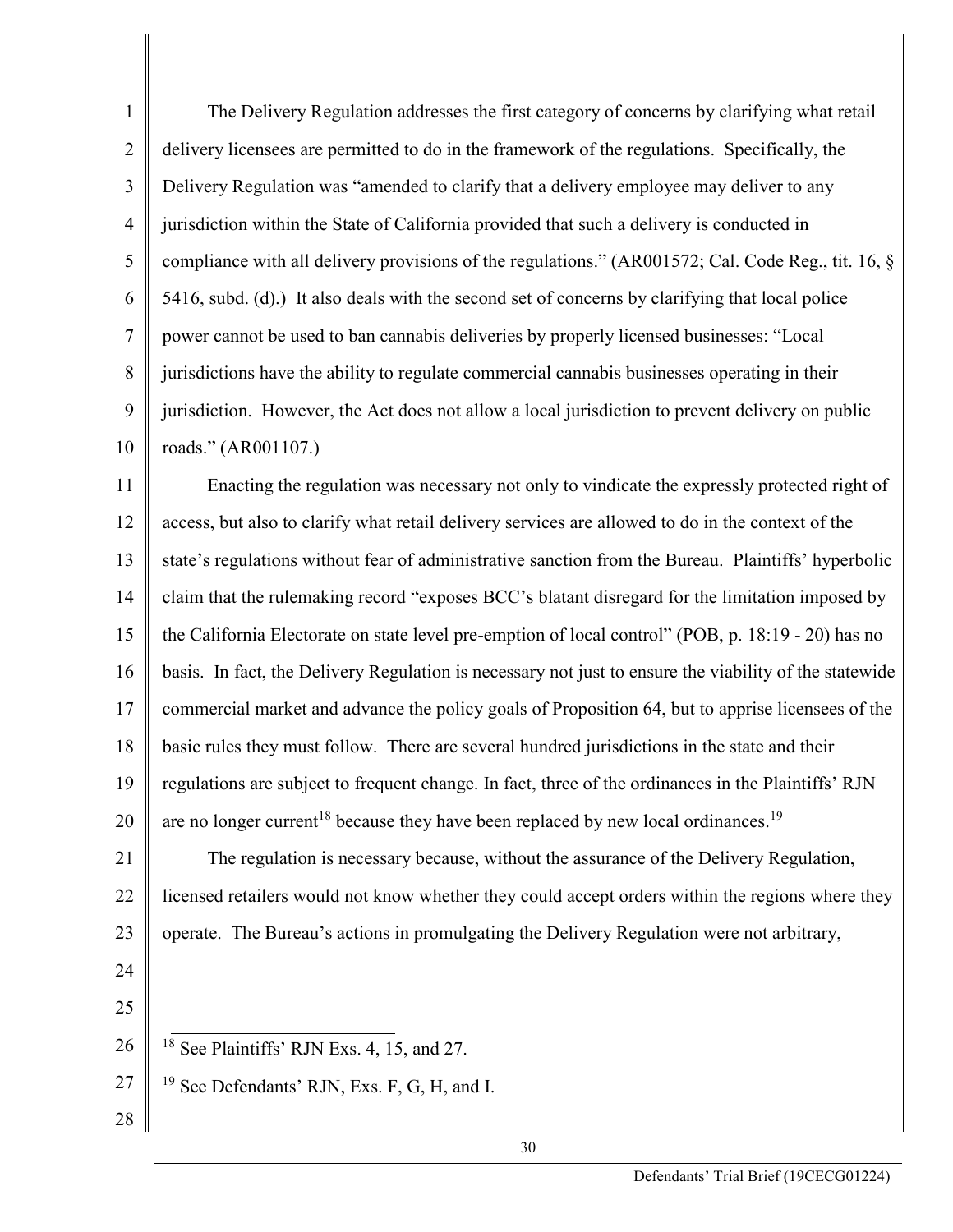5

6

7

1

capricious, or irrational. The Bureau acted reasonably and out of necessity in setting forth a regulation that provided necessary clarity in the area of cannabis delivery.<sup>20</sup>

**IV. PLAINTIFFS FAIL TO SATISFY THEIR BURDEN TO ESTABLISH THAT THE DELIVERY REGULATION IS INVALID** 

In addition to arguing that the Legislature granted local jurisdictions authority to totally ban delivery in the same breath that it stated that they "shall not prevent delivery of cannabis" (Bus. & Prof. Code, § 29200, subd. (e)), Plaintiffs challenge the Delivery Regulation on other grounds. None are persuasive.

8 9

# **A. The Delivery Regulation Does Not Unlawfully Preempt Local Laws**

10 11 12 13 14 15 16 17 The Plaintiffs assert that the Delivery Regulation is unlawfully preemptive of local law. (POB, pp. 38:6 - 40:4.) In support of this assertion, however, Plaintiffs rely on cases that are irrelevant here because they address the scope of local police powers within the framework of California's former medicinal marijuana scheme. (*Ibid*.) Plaintiffs contend that "Prop 64 did not chart new territory protecting local control. The California Constitution expressly reserves police power to local governments …. Accordingly, when the voters acted to preserve local control under Proposition. 64, they were protecting the status quo ...." (POB, p. 38:8 -14). That is plainly wrong: Proposition 64 *did* chart new territory.

18 19 20 21 22 23 24 25 Indeed, the lines between local police powers and the general laws of the state were completely redrawn when Proposition 64 created and defined, for the first time, local control relating to adult-use cannabis. For example, after Proposition 64, every local ban on cultivation was invalidated to the extent it did not allow cultivation of six plants indoors or in accessory structures. (Former Health & Saf. Code,  $\S 11362.2$ , subd. (b)(1), added by Initiative Measure (Prop. 64 § 4.5, and Amended by Stats. 2017, ch. 27 S.B. 94 § 130.) Likewise, all local ordinances prohibiting the possession or use of cannabis were invalidated. (Health  $\&$  Saf. Code,

<sup>27</sup> 28 <sup>20</sup> Defendants' RJN Ex. E [Cannabis Advisory Committee Meeting Minutes dated June 28, 2019] the Delivery Regulation, after the comment periods and after the regulation was adopted, was reviewed and the Committee voted (14-1) to support the current version of the Delivery Regulation.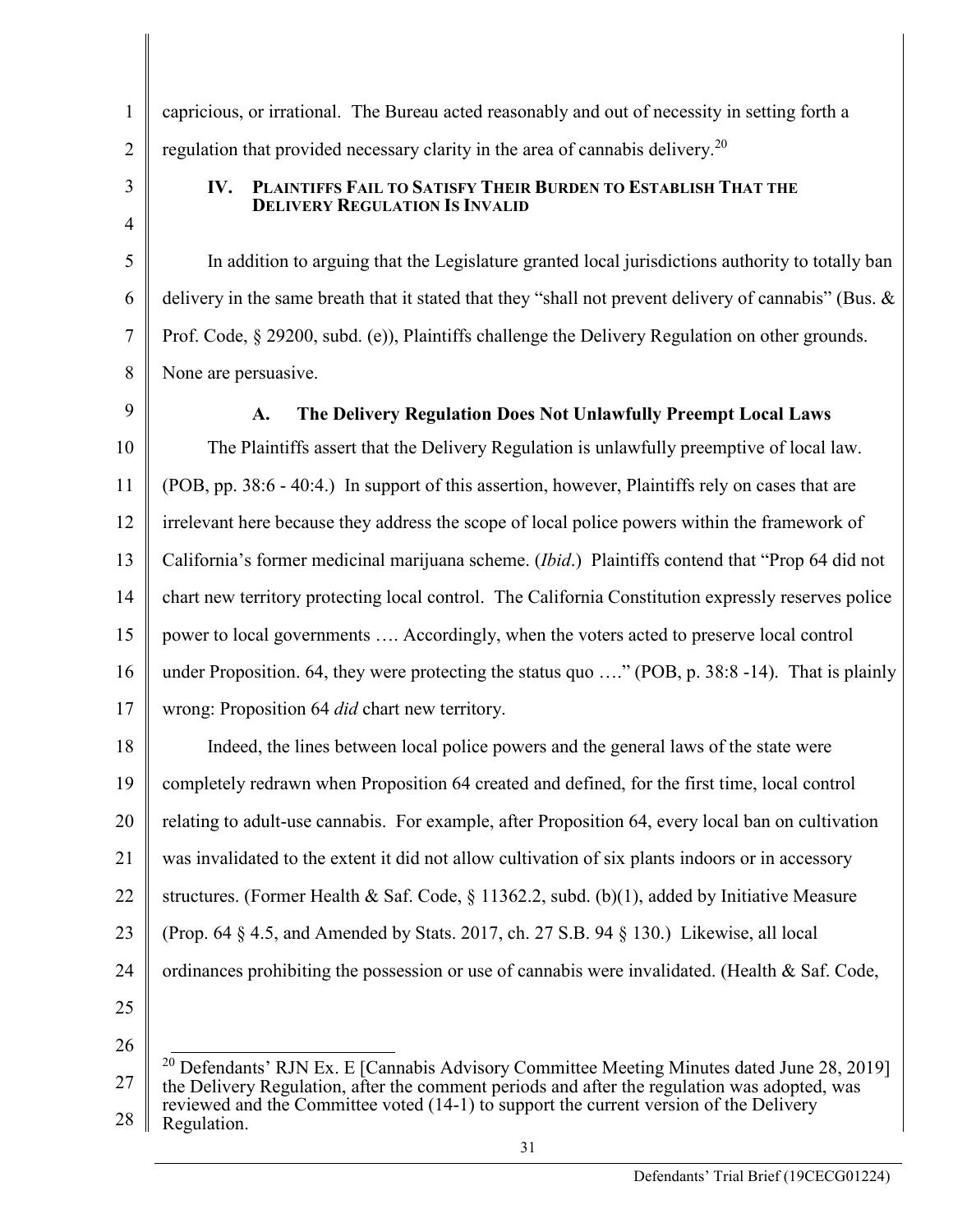4 § 11362.1 ["It shall not be a violation of state or local law, for persons 21 years of age or older to: (1) Possess, process, transport, purchase, obtain, or give away …. not more than 28.5 grams of marijuana."].) Unquestionably, Proposition 64 redrew "the general laws of the state," within the meaning of Article XI, section 7 of the California Constitution.

5 6 7 8 9 10 11 12 As discussed above, Proposition 64 and MAUCRSA expressly granted certain authorities to local jurisdictions and contained express limitations on the exercise of local authority. Additionally, local jurisdictions are subject to implied limitations because they may not pass any ordinance that either directly conflicts with a state law or undermines the purpose of a state statutory scheme. "A local ordinance contradicts state law when it is inimical or cannot be reconciled with state law." (*Sherwin Williams Co. v. City of L.A.* (1993) 4 Cal.4th 893, 897-9- 8978.) Therefore, Plaintiffs' total bans on delivery by licensees from other jurisdictions are preempted and void.

13

1

2

3

# **B. Retail Delivery is Not an Area Traditionally Subject to Local Control**

14 15 16 17 18 19 20 21 22 23 24 Plaintiffs also argue that the Delivery Regulation contradicts the California Constitution and a "long history in this State of local authority over police and land use matters of this sort." (POB, p. 40:3 - 4). It would, however, be an extremely unusual exercise of local zoning or police power to prevent deliveries on public roads of medicine from an online pharmacy, boxes of wine from a wine club, or a vaporizer from Amazon.com. Principles which prohibit the exercise of local police powers to regulate the operation of businesses that are situated in other jurisdictions or that interfere with interjurisdictional commerce are long established. A local jurisdiction has inherent power to determine appropriate uses of land *within* its jurisdiction (Plaintiffs' RJN, Ex. 46 [Ballot Pamp., Primary Elec. (Nov. 8, 2016) text of Prop. 64, p. 182]), but cannot make those same determinations for businesses outside of their jurisdictional limits. (See *City of Oakland v. Brock* (1937) 8 Cal.2d 639, 641.)

25 26 27 28 The two cases cited by Plaintiffs, *Conejo, supra,* 214 Cal.App.4th 153 and *People ex rel. Reuer v. Nestdrop, LLC* (2016) 245 Cal.App.4th 664, do not suggest otherwise. These cases, both of which predate MCRSA, Proposition 64 and MAUCRSA, are irrelevant to the Delivery Regulation because they involve the analysis of local zoning powers within the context of the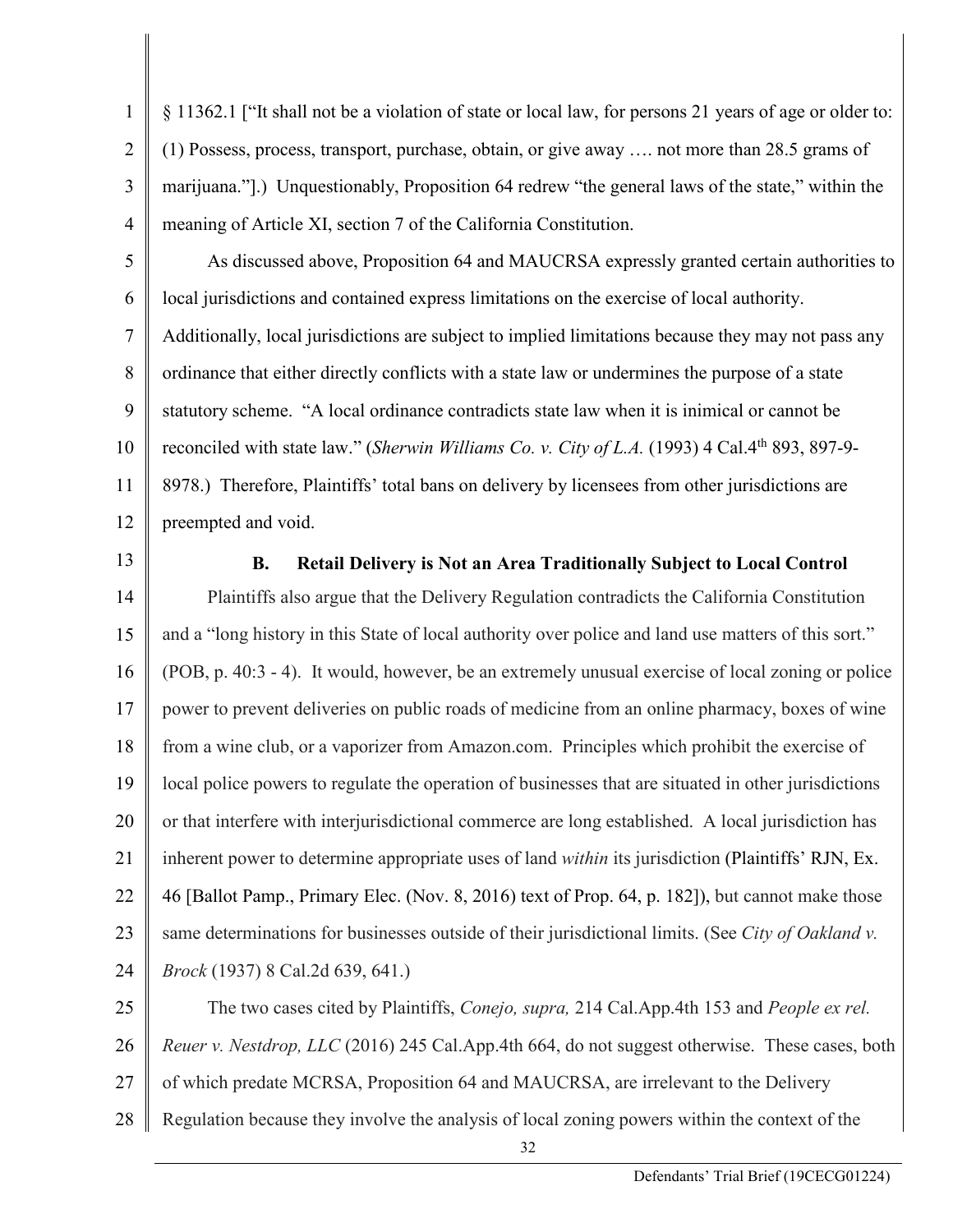1 2 3 CUA and MMPA, not MAUCRSA. More significantly, those cases are inapplicable because they involved businesses physically located within the jurisdiction where local ordinances were being enforced.

4 5 6 7 8 9 10 11 12 13 14 15 16 17 18 19 20 The Delivery Regulation allows a licensee authorized under state law and the local regulations where the business has a physical premises to deliver to any other jurisdiction within the state. As is pointed out in *City of Riverside v. Inland Empire Patients Health and Wellness Center, Inc.* (2013) 56 Cal.4th 729 ("*Riverside"*), whether a local jurisdiction should allow store front retailers, *is* an area of local concern: "while some counties and cities might consider themselves well suited to accommodating medical marijuana dispensaries, conditions in other communities might lead to reasonable decision that such facilities … present unacceptable local risks and burdens" (*Id.* at 756.) However, delivery of consumer products from retailers located outside the jurisdiction is an entirely different matter that is ubiquitous in modern society. There is virtually no consumer product that cannot be purchased from a vendor without a physical premises in the jurisdiction where the consumer resides. While agricultural activities (cultivation), industrial activities (cannabis processing and manufacturing), and cannabis storefronts (retail) are areas that are subject to local zoning, planning, and police powers, delivery services are not subject to local land use control except where a delivery service has a physical premises in a particular local jurisdiction. Retail delivery of legal consumer products is not an area over which local governments have traditionally exercised control, and Plaintiffs cite no authority establishing such local control.

21 22 23 This conclusion is consistent with the traditional distribution of state and local authority. In analyzing the boundary between local police powers and the general laws of the state, the California Supreme Court framed the inquiry as follows:

- 24  $//$
- 25  $//$
- 26  $\frac{\displaystyle /}{\displaystyle /}$
- 27  $1/1$
- 28 / / /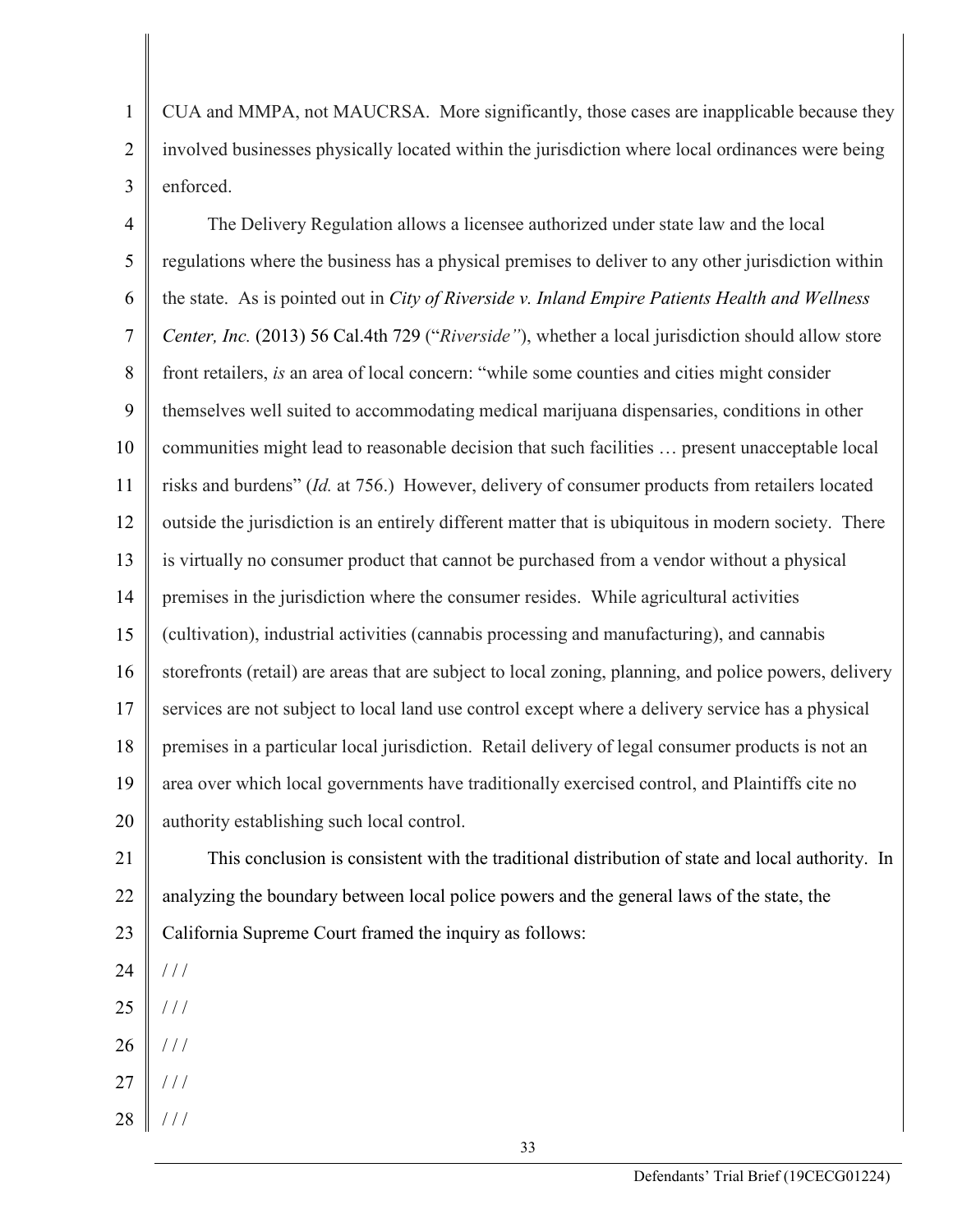The significant issue in determining whether local regulation should be permitted depends upon a 'balancing of two conflicting interests: (1) the needs of local governments to meet the special needs of their communities; and (2) the need for uniform state regulation.' That basic issue, in turn, may in a specific instance be fragmented into the component issues which combine to effect its resolution such as whether local legislators are more aware of and better able to regulate appropriately the problems of their areas, whether substantial geographic, economic, ecological or other distinctions are persuasive of the need for local control, and whether local needs have been adequately recognized and comprehensively dealt with at the state level. Certain areas of human behavior command statewide uniformity, especially the regulation of statewide commercial activities …

1

2

3

4

5

6

7 8 (*American Financial Services Assn. v. City of Oakland* (2005) 34 Cal.4th 1239,1267, quoting *Robins v. County of L.A.* (1966) 248 Cal.App.2d 1, 9.)

9 10 11 12 13 14 15 16 17 18 19 20 21 22 23 24 In applying the above balancing test to a local ordinance that expressly prohibits outside businesses from engaging in commercial transactions with and delivering products to private residents within the jurisdiction, such a local ordinance would be preempted by Proposition 64. As noted above, if local jurisdictions throughout the State could totally outlaw commercial transactions, only illicit market sales would occur in those jurisdictions and the illicit market supply chain would be perpetuated, the right of access guaranteed by voters would be undermined, and the objective of creating a statewide commercial cannabis marketplace would be sabotaged. The only thing weighing against these consequences in the above articulated balancing test is the supposed need of local jurisdictions to regulate retail deliveries. However, retail delivery is a pervasive, ordinary part of statewide commerce that is not inconsistent with customary land uses in any zoning designation in every jurisdiction within the state. There is nothing about the activity governed by the Delivery Regulation that implicates any "substantial geographic, economic, ecological or other distinctions are persuasive of the need for local control;" however, an assortment of local laws interfering or prohibiting lawful activities would unequivocally obstruct "statewide commercial activities" and the broader policy goals of Proposition 64.

25 26 27 28 Furthermore, the California Supreme Court has indicated that "when a statute or statutory scheme seeks to promote a certain activity and, at the same time permits more stringent local regulation of that activity, local regulation cannot be used to completely ban the activity or otherwise frustrate the statute's purpose." (*Great West Shows Inc. v. County of L.A.* (2003) 27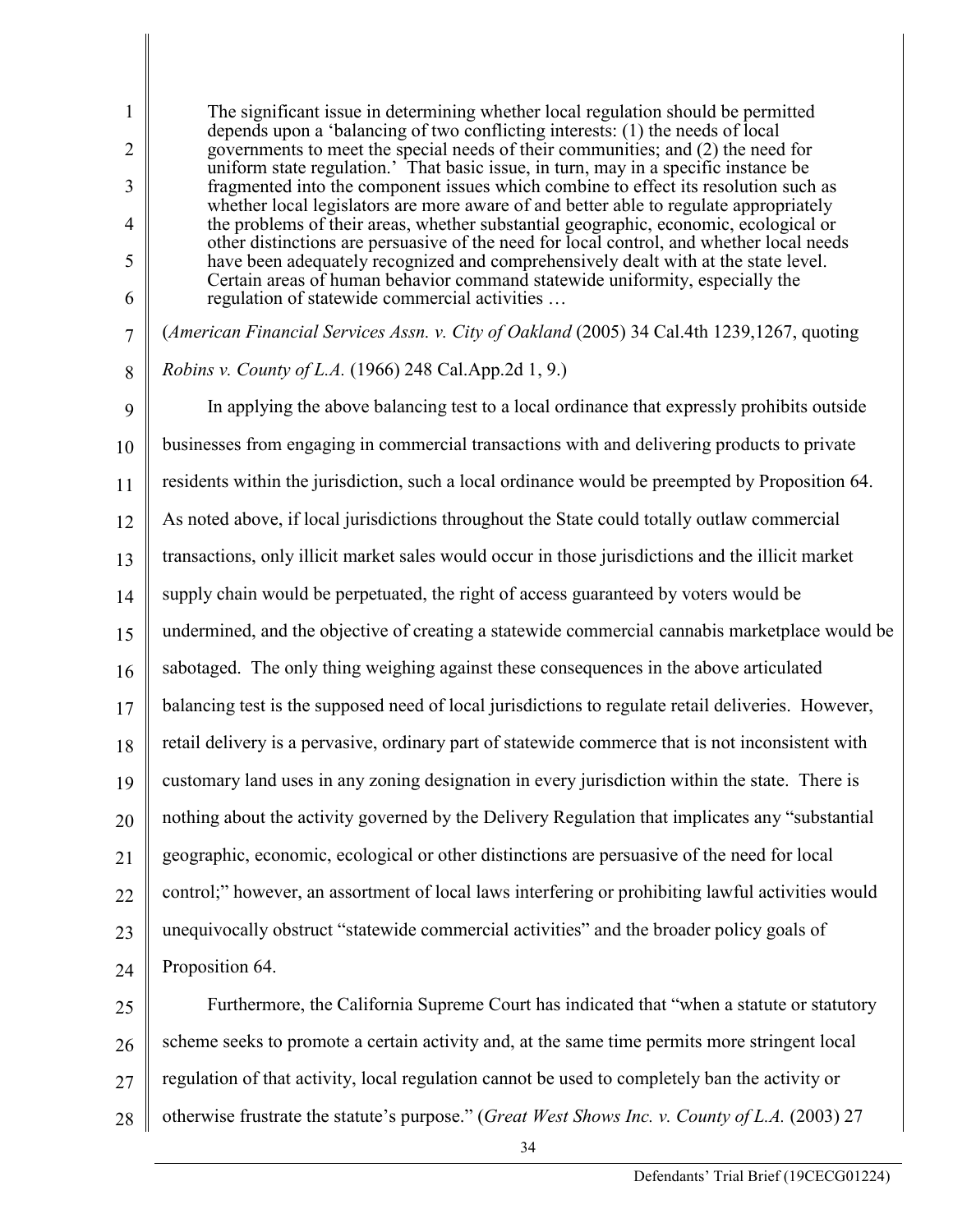1 2 3 4 5 6 7 Cal.4th 853, 868.) Residents of ban jurisdictions could refrain from ordering from licensed delivery services and delivery businesses could decline to serve those residents, but the void of interjurisdictional commerce created by this situation will, as a practical matter, be filled by illicit market activity. Consequently, the cannabis bought and sold in those ban jurisdictions will be untaxed and untested. While a local jurisdiction can ban the formation of a cannabis business on physical premises within their boundaries, they cannot, as a matter of law, enact regulations that subvert the purpose and intent of Proposition 64.

8 9 10 11 12 13 14 15 16 Plaintiffs are seeking an order declaring that they have an absolute power to ban commercial cannabis activity. The Court must deny this request because it interferes with the right to purchase and obtain cannabis guaranteed by Health and Safety Code section 11362.1, obstructs the statewide public policy goals expressly stated in Proposition 64, and turns interjurisdictional commerce into a confusing morass of conflicting laws. (*American Finance Services Assn. v. City of Oakland, supra*, 34 Cal.4th 1239, 1252. ["The denial of power to a local body when the state has preempted the field is not based solely upon the superior authority of the state. It is a rule of necessity, based upon the need to prevent dual regulations that could result in uncertainty and confusion."]

17

18

### **C. Plaintiffs Fail to Offer Any Valid Reason Why the Rule is Inconsistent with Relevant Statutes**

19 20 21 22 23 24 25 26 27 28 The burden is on the Plaintiffs to overcome the presumptive validity of the Delivery Regulation. (*ACIC, supra,* 2 Cal.5th 376, 389 and *Chamber of Commerce, supra*, 10 Cal.App.5th 604, 620.) In order to overcome this presumption, Plaintiffs must demonstrate that there are no circumstances under which the delivery regulation could be valid. (*PacifiCare,* supra, 27 Cal.App.5th 391,403.) Even though this is the fundamental requirement for prevailing in a facial challenge to a regulation, Plaintiffs have not expressly made this allegation. In their complaint and brief, the only thing that Plaintiffs have done is offer up an alternative construction of section 26090, subdivision (e). As shown above, Plaintiffs' interpretation is both internally contradictory and relies exclusively on a narrow reading of one subdivision (section 26200, subdivision (a)), while ignoring all other features of Proposition 64 and MAUCRSA.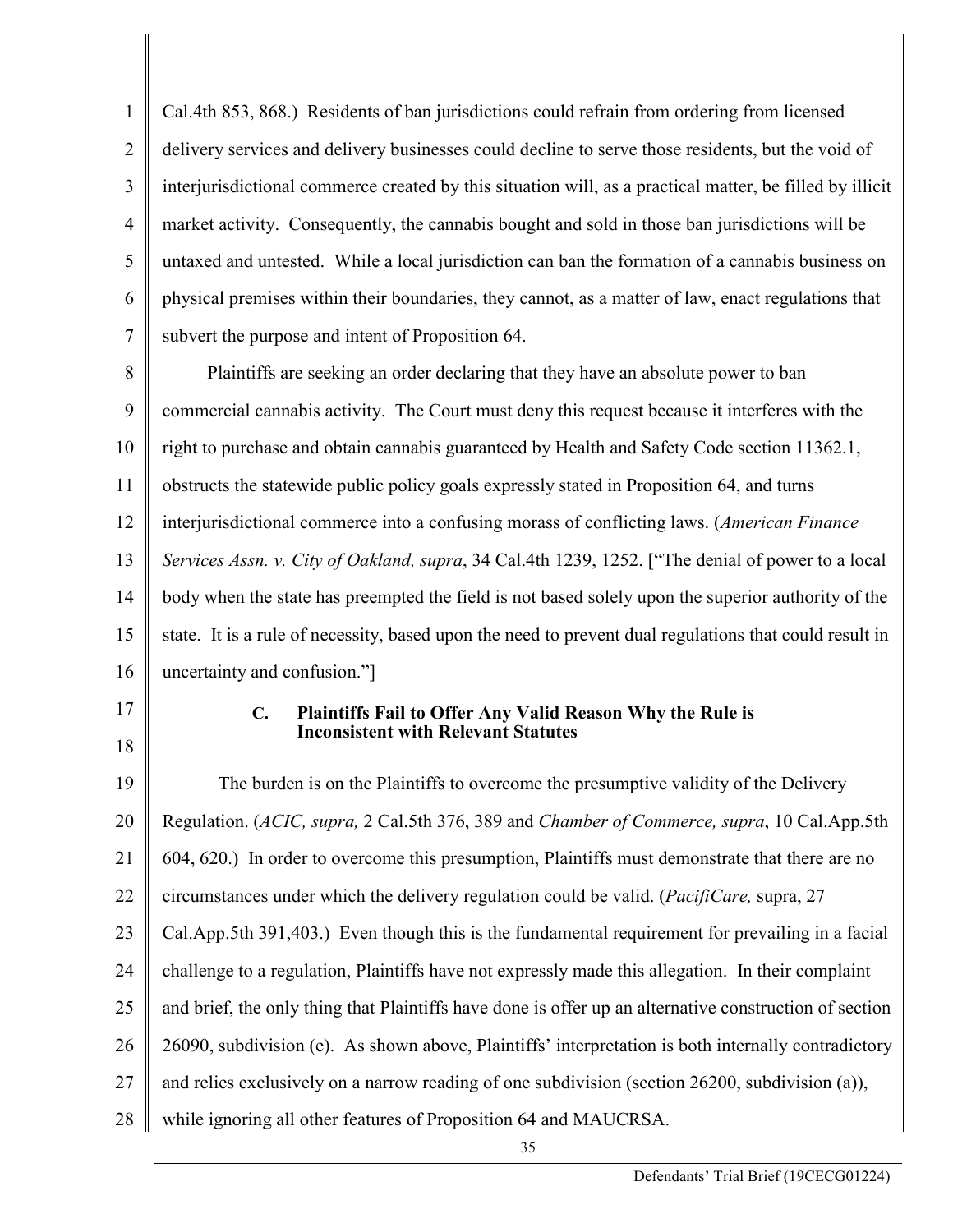| $\mathbf{1}$   | Apart from offering an alternative reading of section 26090, subdivision (e), the only other                   |  |
|----------------|----------------------------------------------------------------------------------------------------------------|--|
| $\overline{2}$ | arguments made by the Plaintiffs are baseless aspersions about the rulemaking process. First,                  |  |
| 3              | they imply that there is something untoward about adding new provisions to permanent                           |  |
| 4              | regulations that were not in the emergency regulations package. <sup>21</sup> In fact, the delivery regulation |  |
| 5              | was one of hundreds of subdivisions added when permanent regulations were proposed.                            |  |
| 6              | (AR001224-001383.) Second, Plaintiffs write that the Delivery Regulation was introduced with                   |  |
| $\tau$         | "striking timing, soon after SB 1302 died in the legislature." (POB, p. 19:12.) Plaintiffs' reliance           |  |
| 8              | on Senate Bill 1302 not passing does not help their cause because "[u] npassed bills, as evidence              |  |
| 9              | legislative intent, have little value." (Dyna-med v. Fair Employment and Housing Com. (1987) 43                |  |
| 10             | Cal.3d. 1379, 1395; see also People v. Anderson (2002) 122 Cal.4th 767, 780: "legislative                      |  |
| 11             | inaction is a weak indication of intent at best; it is generally more fruitful to examine what the             |  |
| 12             | legislature has done rather than what it has not done.")                                                       |  |
| 13             | As noted above, the Court's focus should be on the relevant legislative actions. Here,                         |  |
| 14             | there are at least four legislative <i>actions</i> that the Court could look to discern the intent of the      |  |
| 15             | legislature and the voters. First, California voters enacted Health and Safety Code section                    |  |
| 16             | 11362.1 which prohibits local ordinances that would make it unlawful for residents to "purchase"               |  |
| 17             | and "obtain" cannabis. Second, the voters enacted Section 26090 prohibiting local jurisdictions                |  |
| 18             | from preventing deliveries on public roads (subject to permissible local regulations). Third, the              |  |
| 19             | Legislature repealed and did not replace former Business and Professions Code section 19340,                   |  |
| 20             | which authorized local jurisdictions to ban retail delivery of medicinal cannabis. Fourth, the                 |  |
| 21             | voters enacted Business and Professions Code Sections 26013 and 26014 which delegated                          |  |
| 22             | rulemaking powers to carry out the quasi-legislative function of developing regulations to                     |  |
| 23             | implement, administer, and enforce Proposition 64 and MAUCRSA.                                                 |  |
| 24             | The Bureau acted within the scope of its delegated authority, adopting regulations and                         |  |
| 25             | implementing a program to achieve the policy goals expressed in Proposition 64. The Bureau has                 |  |
| 26             | reasonably and properly interpreted the statutory mandates found in sections 26013 and 26014,                  |  |
| 27             |                                                                                                                |  |
| 28             | Plaintiffs' Complaint Paragraph 39 "Regulation 5416(d) suddenly appeared in the third<br>rulemaking package."  |  |